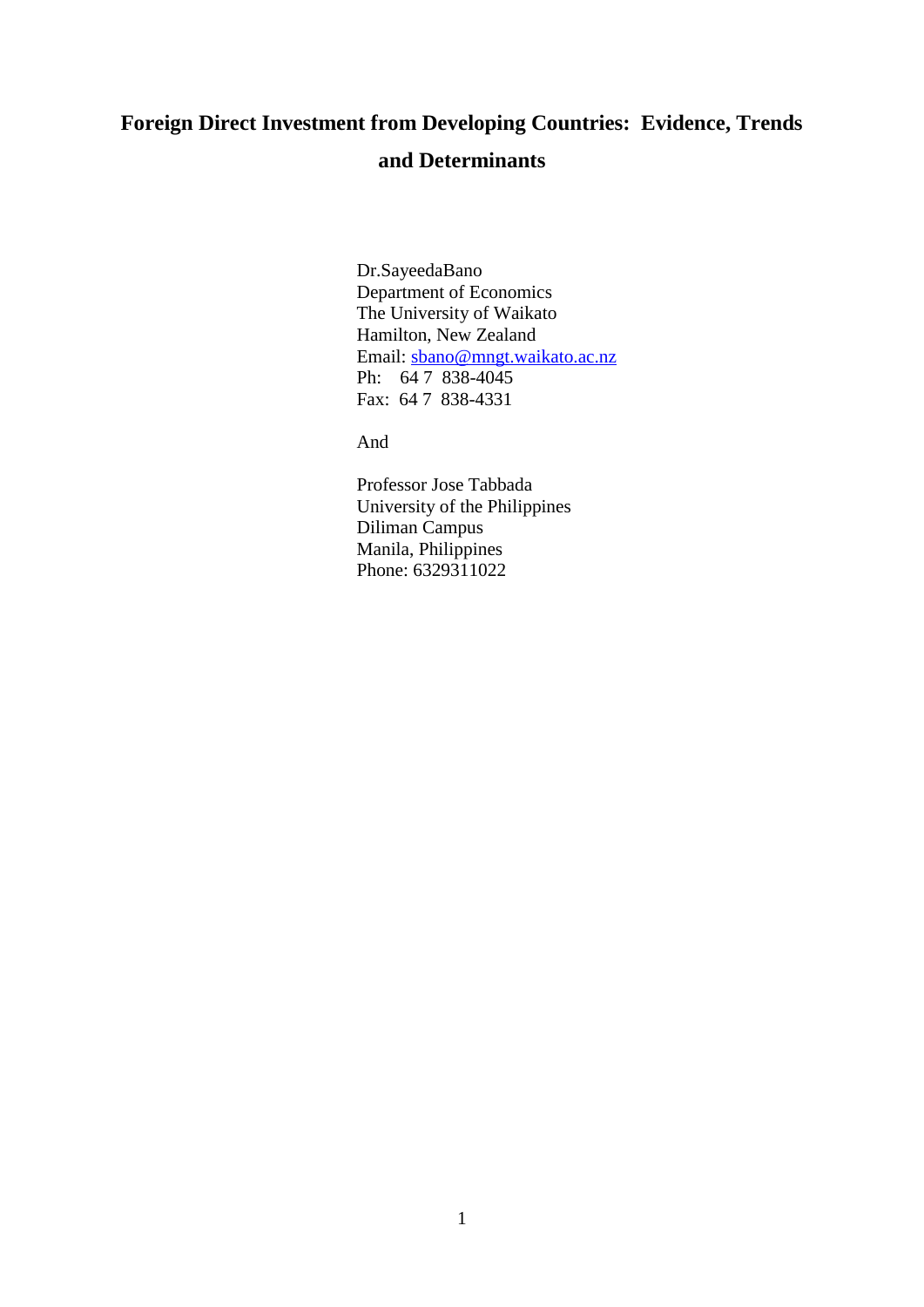#### **Abstract**

Traditionally, foreign direct investment (FDI) has been mostly the exclusive preserve of the developed countries. However, the past few decades saw the emergence of foreign direct investment from the ranks of developing countries. This paper explores the magnitude, growth and principal sources of such investment, as well as some of the principal trends, patterns,and implications of the new phenomenon.

One of the findings of the study is that while there has been a perceptible rise in developingcountry direct investment abroad, the field is still dominated by a few developed countries, although their dominance is on the decline. The bulk of the new outward investment, however, comes from a few countries which are geographically concentrated in East, South and Southeast Asia, and who are themselves current and/or previous recipients of substantial inward FDI. The data show that developing countries with high and growing outward FDI also have high GDP growth, relatively high GDP per capita, high savings rates, substantial FDI inflows, and are export-oriented. Correlation tests performed on selected countries in East, South and Southeast Asia show that outward FDI, domestic savings rates, GDP, and GDP per capita are highly correlated, the sole exception being Malaysia. Further tests using regression analysis will be performed on the same variables (or an expanded set of variables) in order to test for causal relationships.

Two opposite conclusions emerge from the findings. On one hand the analysis shows the possibility of developing countries themselves becoming major sources of FDI. On the other hand, the fact that only a few developing countries, which are geographically concentrated, have so far joined the rank of investors shows how difficult it is for the majority of developing countries to break into the ranks of capital-exporting countries. Thus, the prospects for the rest of the developing countries are both pessimistic and optimistic.

**Key Words:** Foreign direct investment, developing countries, globalization, Asia, South-East

Asia, world investment, developed countries

#### **JEL Classification: F21, F43, F41**

**Acknowledgments:** The authors express their sincere thanks to the Department of Economics, The University of Waikato. Thanks and appreciation are also due to Suhail Farhad, Haseeb Bhatti, Nelita Tabbada, and Dong Zhigang for research assistance. Any errors and omissions are our own.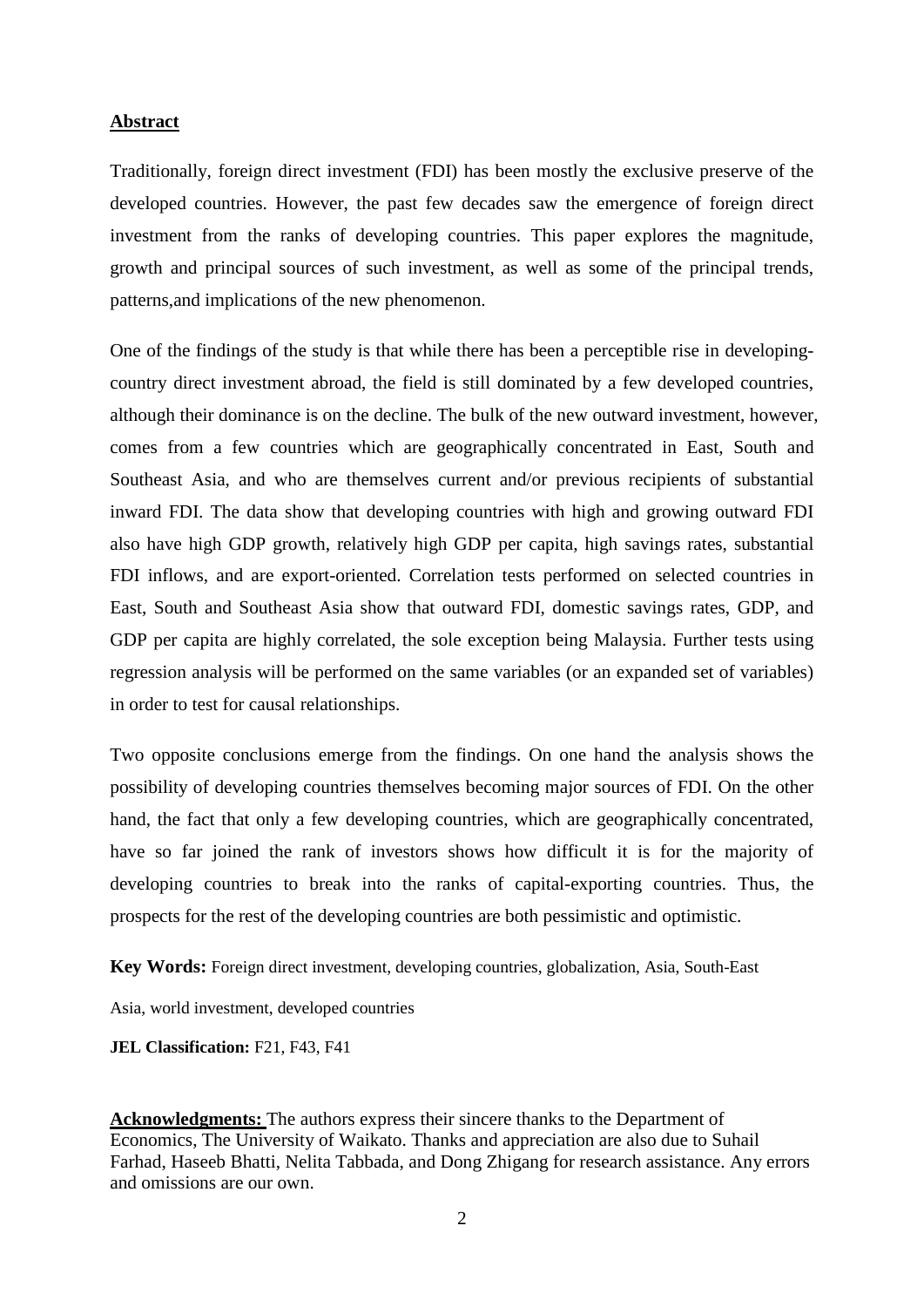#### <span id="page-2-0"></span>**INTRODUCTION: THE CHANGING INVESTMENT LANDSCAPE**

It used to be assumed as part of the natural order that foreign direct investment (FDI) naturally flows from the more industrialized to the less-industrialized countries, or from capital-rich countries to capital-scarce poor nations, in the same way that water, if unimpeded, flows from higher to lower elevations. In recent decades, however, a new phenomenon appeared in the world stage-- a reverse flow of FDI (henceforth reverse FDI) from developing to the developed as well as other developing countries. This phenomenon, although new, is a logical continuation of the process of globalization that has been going on since the second half of the 19<sup>th</sup> century, interrupted only briefly by World Wars 1 and II and the Great Depression of the  $1930s<sup>1</sup>$  $1930s<sup>1</sup>$ .

This is not to suggest that the bulk of the world's FDI now comes from the developing countries and have as their main destination the developed countries. That is still far from being the case, as most FDI still comes from the developed countries and goes to other developed countries, as this study will show. But reverse FDI has been significant enough during the past couple of decades to cause, if not tsunami-size waves, big enough ripples to be visible from afar, or at least to be noticeable in the host countries.

Reverse FDI started with Japan, the first Asian country to experience modern industrialization and rapid as well as sustained economic growth, barely two decades after it rose from the rubbles of the World War II. Japanese investment flowed in successive waves to the neighboring countries, first to the so-called "Asian tigers" (Hong Kong, South Korea, Taiwan and Singapore) and then to other rapidly-industrializing Southeast Asian economies

 $\frac{1}{1}$ <sup>1</sup>While most writers consider globalization to be a late  $20<sup>th</sup>$  century phenomenon, the more historyconscious ones are aware that it has been going on for most part of the  $20<sup>th</sup>$  century, and in fact may go as far back as the second half of the  $19<sup>th</sup>$  century under various other names such as "internationalization", "imperialism", etc. What differentiates the current phase of globalization from

earlier ones is the speed of transport, communications and financial transactions, the latter two owing largely to the (ongoing) ICT revolution**.**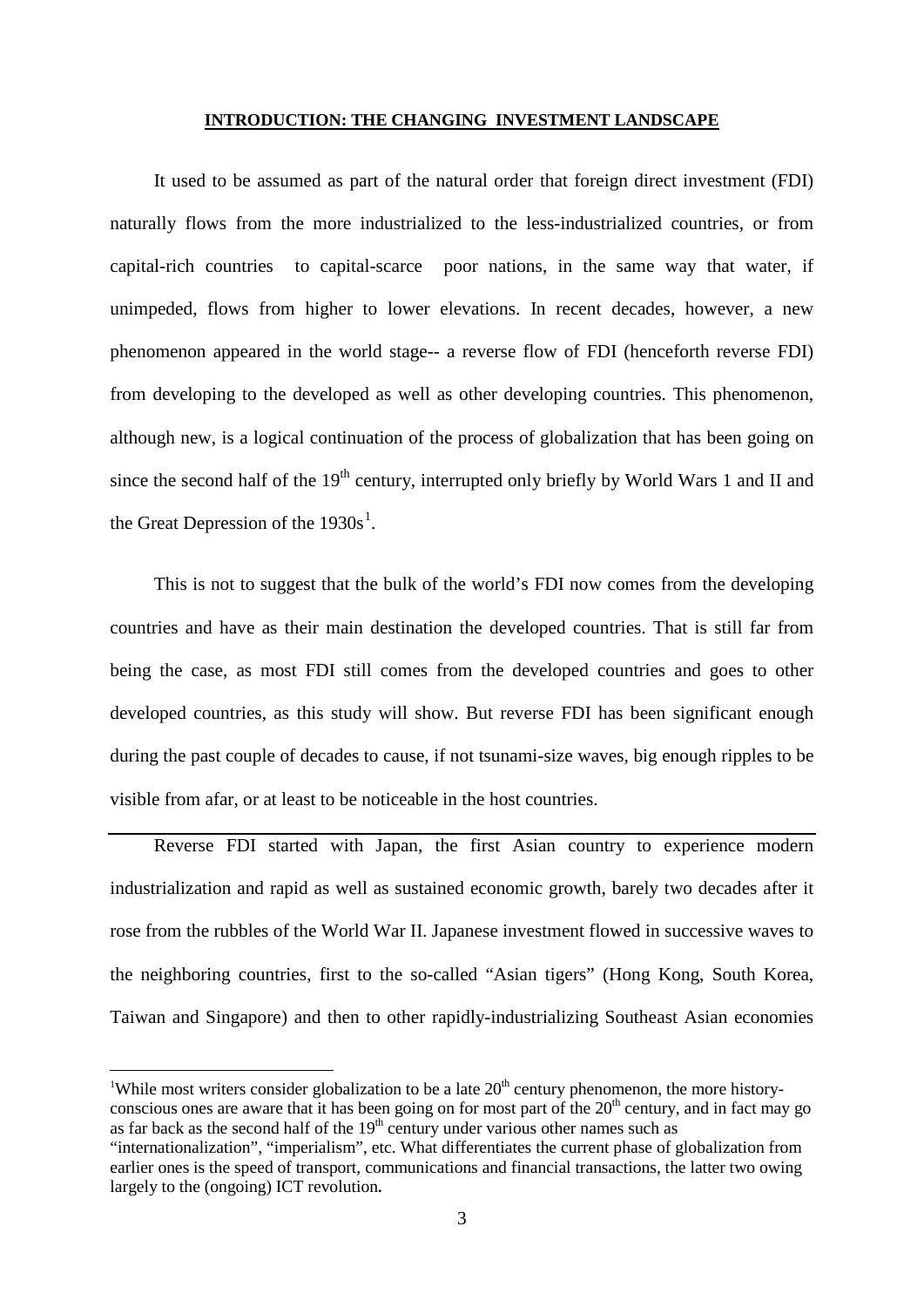(Malaysia, Indonesia and Thailand). Japan's overseas expansion was replicated during the 1980s-1990s by the "Asian tigers". Now other rapidly-industrializing countries - Thailand, Malaysia, and Indonesia in Southeast Asia, and China and India in East and South Asia, respectively - have also joined the race and collectively are changing the world's investment landscape. The "flying geese" model, which was advanced to describe the Japan-led East and Southeast Asian trade pattern and economic growth, may also describe the new phenomenon of reverse FDI.

Being a new and largely unexpected phenomenon, reverse FDI created quite a stir in some of the host countries, most of which have been used to being sources rather than hosts to FDI. Thus, China's acquisition of Volvo, which is as Nordic as any firm can possibly be, raised not a few eyebrows in the host country. Similarly with Philippine-based San Miguel Corporation's acquisition of controlling shares in Australia's National Foods, besting its nearest rival, New Zealand's food and dairy conglomerate Fonterra.

It should be recalled that similar investments in the 1980s by Japanese multinationals in the US entertainment, real estate and other industries also elicited similar reactions in the host countries, even fuelling fears of a "second Japanese invasion" and resurrecting the "yellow peril"– fears that, again on hindsight, turned out to have been overblown, as the Japanese economy soon entered a prolonged period of stagnation which forced many Japanese firms to downscale or abandon their overseas ventures.

During the 1960s and the 1970s, when US multinationals were spreading rapidly across Europe and other parts of the world, similar concerns over an "American invasion" of Europe were also raised in the host countries. To meet the "American challenge", European corporations, with the active backing of their respective governments, went through consolidation and rationalizations to be able to compete with the giant US corporations.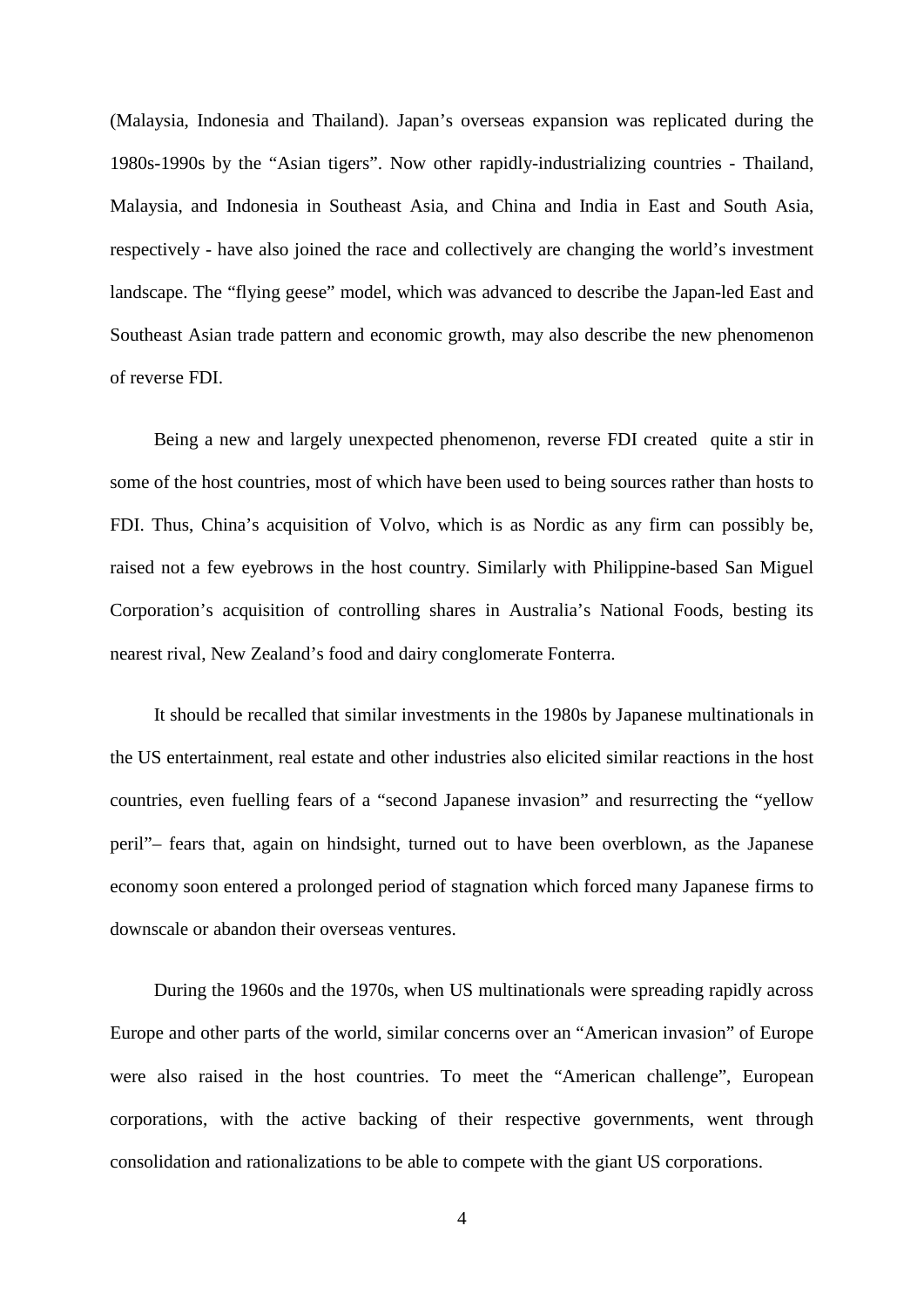To a large extent, these negative reactions to "foreign intrusions" probably stem partly from a lack of understanding of what FDI or MNCs are. This study is thus an attempt to understand and explain this new phenomenon. Specifically, this paper aims to:

- 1) describe reverse FDI: its major sources, magnitude, growth and other relevant characteristics;
- 2) identify current as well as emerging patterns, trends and tendencies; and
- 3) offer some explanations for the observed trends, patterns and tendencies.

The paper is organized as follows. The first section after this introduction provides a brief survey of the literature on FDIs, focusing on the reasons why firms invest abroad and the effects on the host and home countries of such investment. The next section describes FDI trends and patterns, with emphasis on FDIs from selected countries and regions. Section 4 explores some possible explanations for the observed trends, tendencies and patterns. The final section presents the study's conclusion and draws some implications of the new phenomenon for the international economic order; it also suggests areas and directions for future research.

#### **LITERATURE REVIEW ON FDI**

This section presents a selective review of the literature on FDI and revolves around the following questions: What motivates firms to invest abroad? What benefits and costs do home and host countries derive from foreign direct investment? And why are some countries home or host to more FDI than others?

In the review that follows, four fairly recent papers on FDIs/MNCs provide us with an update and background on the literature: Nonnemberg and Cardoso de Mendonca (2004), Nunnenkamp(2002), Pavida Pananond (2010), and Nissan and Niroomand (2010). But we also liberally draw upon the observations and insights of many other scholars, some of whose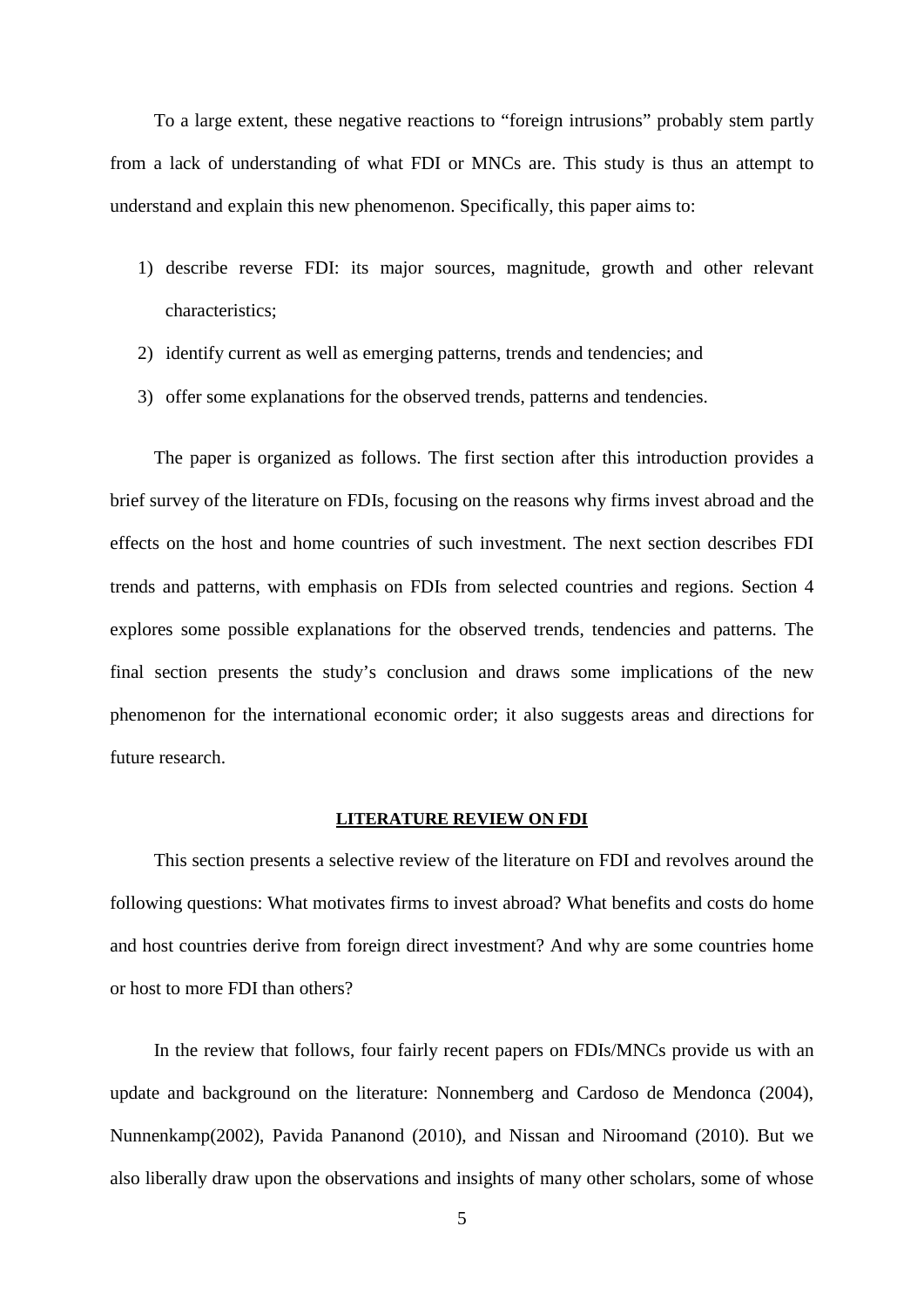works have become so frequently cited that they have practically become part of the public knowledge on FDIs. Failure on our part to individually cite them in this paper is testament to how much influence their works have on us.

Economists of different persuasions have long grappled with the question on why firms invest abroad, as well as with the consequences for the host and the home countries of their decision to do so. In the 1960s-1970s a veritable academic cottage industry in fact rose around the subject of firms from developed countries - called "multinational corporations" (MNCs; henceforth to be used interchangeably with FDI), "multinational enterprises", "international firms", "global corporations", "foreign corporations", etc. – investing in other countries. Among the more influential mainstream economists who wrote on MNCs were Stephen Hymer (before he converted to Marxism), John Dunning and Raymond Vernon, to mention just three, but there were many other economists and assorted social scientists who came on board the then-popular (if controversial) subject.

Firms invest abroad as part of their overall business strategy. Their investment takes the form of either portfolio investment or direct investment. The former refers to investment in the stocks, bonds and other instruments offered by other countries and is undertaken for the purpose of realizing higher yields from such instruments. Direct investment, although it is also undertaken with financial gain as on objective, differs from portfolio investment in that it aims at control over the enterprise established abroad. One or the other form has been preferred or has predominated at different times. During the early decades of the  $20<sup>th</sup>$  century portfolio investment was the preferred form, but in the post-World War II period direct investment became the preferred form; in recent decades, however, especially in the run-up to the Asian financial crisis of 1997-1998, portfolio investment was on the rise. But with the experience from the financial crisis, in which huge portfolio investment inflows were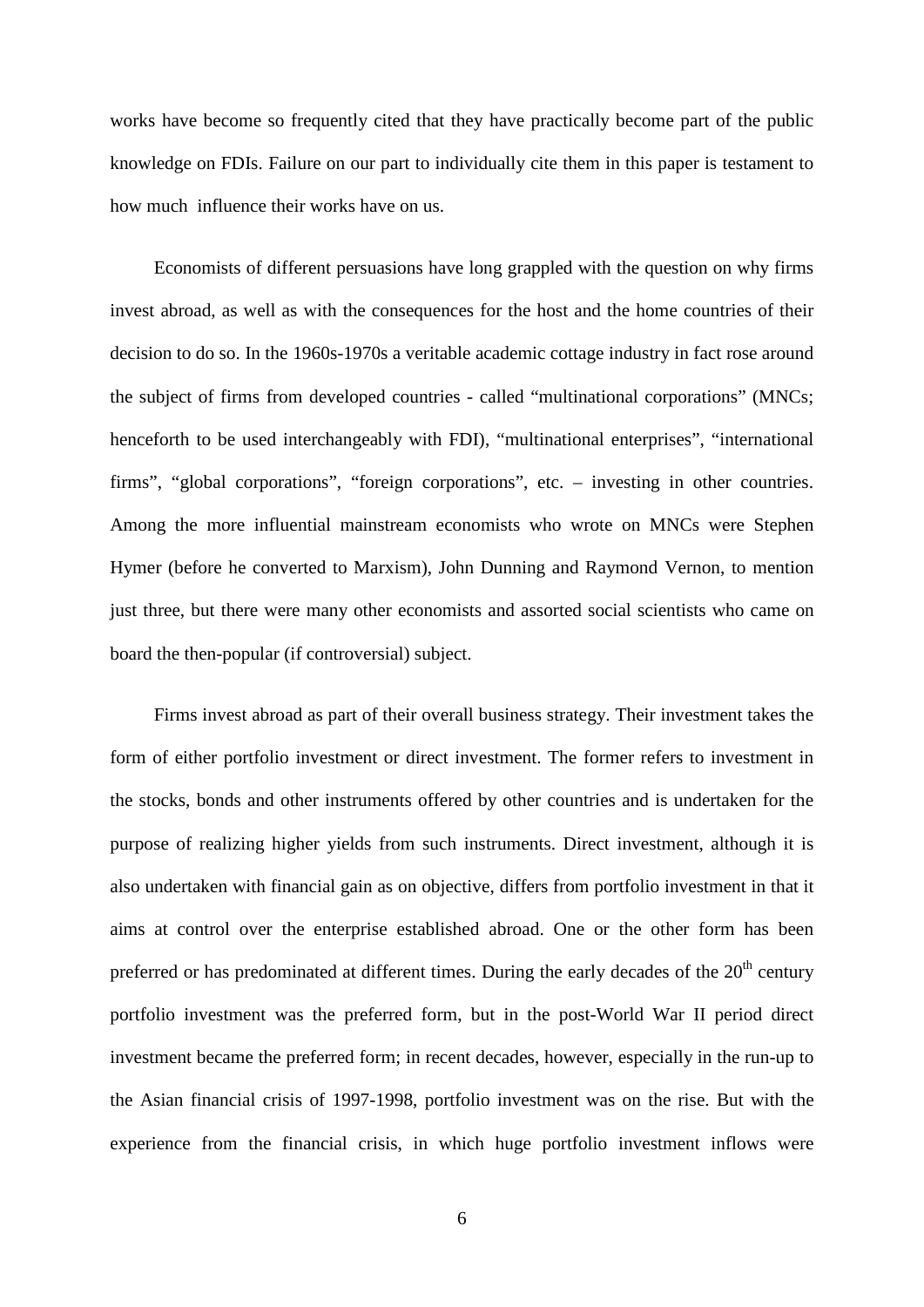followed by equally large and sudden outflows, host country preference seems to have shifted back to direct investment.

FDIs are a vehicle for the transmission from developed to less-developed as well as other developed countries of capital, technology, and entrepreneurial-managerial skills, which are usually in short supply in the recipient countries. Although based in the developed countries, FDIs have certain advantages over local firms – e.g., superior technology or knowhow, a new or better product, an improved or more efficient process - which enable them to compete with the local firms, despite the advantages that the latter enjoy in their home market, such as knowledge of the local condition and experience in working with the host government.

In terms of their impact, FDIs are regarded as generally beneficial to the host as well as the home countries. Although FDIs tend to dominate the sectors in the host countries in which they have made their investment, such dominance, it is argued, is due to their greater productivity and efficiency, is generally benign and is, in any case, needed if the host countries are to grow and prosper.

Left-leaning economists have advanced very strong views on the causes and consequences of the flow of capital from the industrialized countries to the colonies and former colonies. Taking off from the works of Marx and Lenin, they regard FDI (and foreign capital, which includes foreign loans and foreign aid) with skepticism, if not outright hostility, as being a (if not the) major obstacle to economic growth and development in the host countries. MNCs also infringe on the sovereignty of the host countries and stifle their development by obstructing the emergence and growth of domestic entrepreneurs, by siphoning off capital from the host countries (where it is in short supply, to begin with), by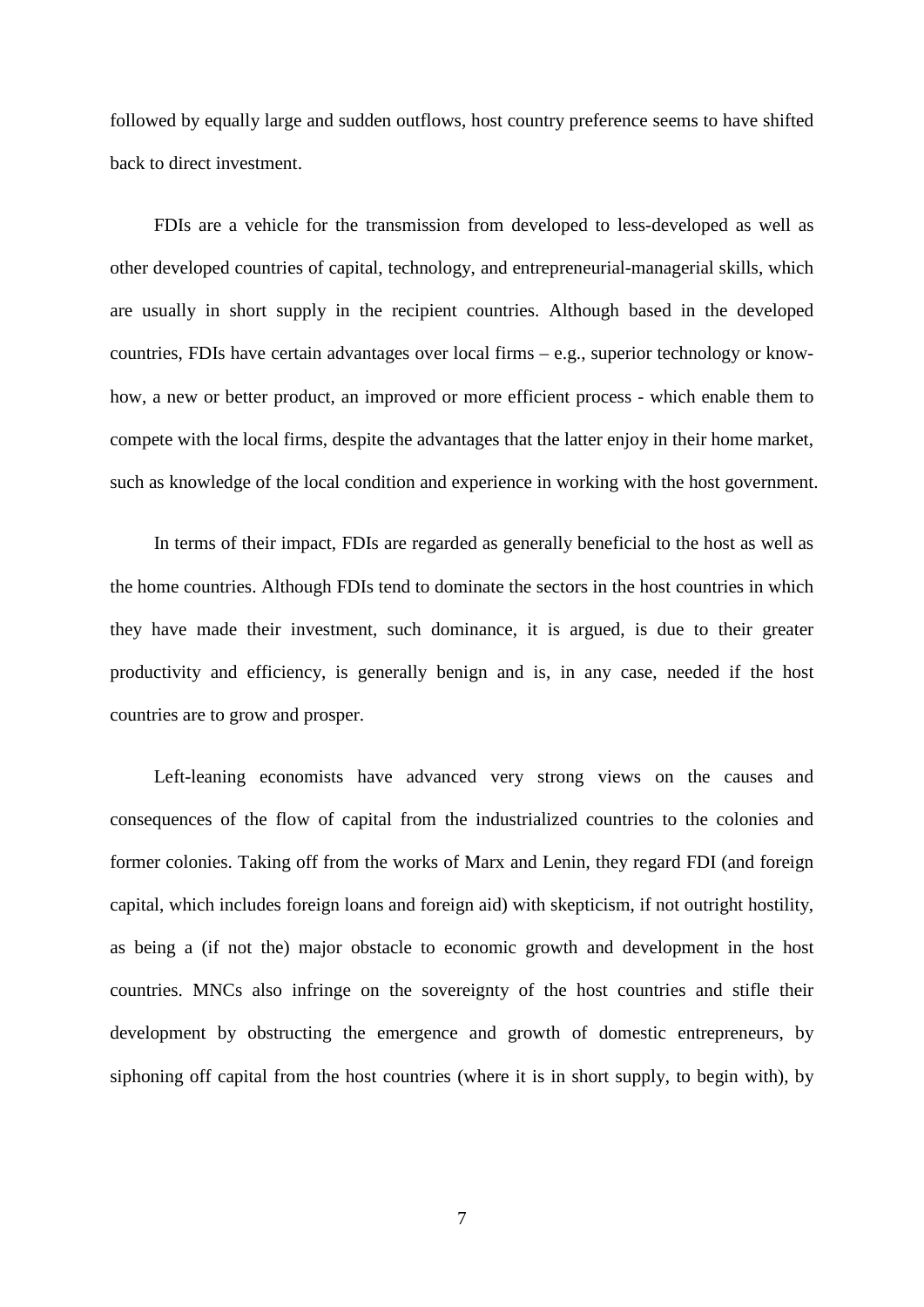widening income and wealth inequality, and by distorting domestic political and decision-making processes through corruption, undue pressure on government officials, etc.<sup>[2](#page-7-0)</sup>

The debates that raged during the 1960s and the 1970s on whether MNCs are beneficial or bad for the host countries have considerably died down, and there is now a near-unanimous consensus among academic economists and policymakers that the benefits to the host country from the presence of MNCs outweigh the costs. The debate on the impact of MNCs may have actually shifted back to the home countries, and revolves mainly around the issues of loss of jobs and the "hollowing out" of the manufacturing sector due to the migration to the developing countries of many of the more routine operations of developed-country firms.

<span id="page-7-0"></span>Firms invest abroad for three broad reasons: 1) to seek or source raw materials from countries where these are located or are in plentiful supply (resource-seeking FDI); 2) to gain access to important markets (market-seeking FDI); and 3) to reduce cost and improve efficiency or productivity (efficiency- seeking FDI).

Multinational firms aim to gain access to the natural resources or raw materials that are located or are relatively abundant in the host countries. Examples of resource-seeking FDIs are those engaged in mining, oil exploration and extraction, logging and lumber, fisheries, and agricultural plantations. Gyorgy Adam (Radice 1975) calls this "world-wide sourcing", which is perhaps one of the most important motivations of developed-country firms to maintain their presence even in far-flung areas of the globe. Under the current phase of globalization, labor

<sup>-&</sup>lt;br><sup>2</sup>Left-leaning economists are not, however, unanimous in their condemnation of foreign capital. Some of them, citing Marx in T**he Communist Manifesto**, even see capitalism as a "progressive force" (their favored term for positive or beneficial effects) that would transform the backward societies (the colonies) into capitalist societies in the image of Great Britain and other western capitalist societies. By and large, however, the dominant view among left-leaning economists is Lenin's well-known thesis that capitalism in its imperialist or "last" stage has a negative impact on the less-developed countries.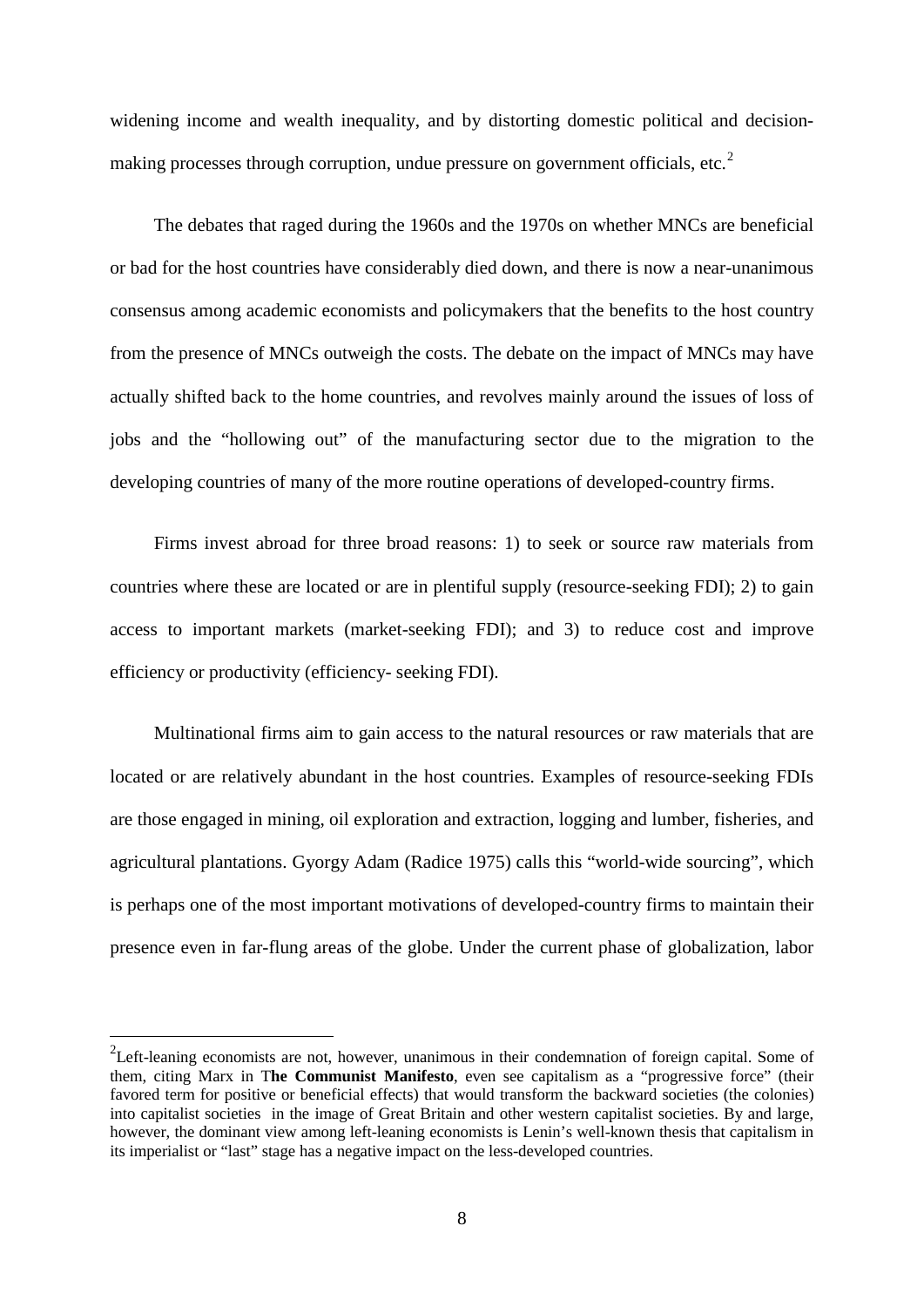and parts (of cars, computers, etc.) are also increasingly sourced from developing countries, where wages and costs of production are still relatively cheap.

"Market-seeking FDIs", for their part, establish plants and facilities abroad to gain access to markets, especially the large and rapidly-growing ones. Market access is the single most important reason why industrialized-country firms have been scrambling to get into China: to have direct access to the country's huge domestic market as well as large pool of relatively low-cost labor. Vernon's well-known "product life-cycle" theory, according to which a product goes through different stages –first, production for the domestic market, which is usually narrow at the beginning; then mass production as costs and prices drop; later, production for export; and finally, production abroad –provides a model to describe and explain the decision of developed-country firms to invest abroad.

In previous decades, "tariff-hopping" became an important factor in the decision of foreign firms to invest abroad. Instead of exporting finished or manufactured products to other countries and be made to pay the corresponding tariff and customs duties, MNCs put up plants and facilities to produce goods for the domestic markets of the host countries as well as for export to third countries. With trade liberalization and the general reduction of tariffs and other trade barriers, however, this motivation to invest abroad is no longer as compelling as it once was.

Firms also invest abroad for strategic reasons, such as to reduce costs or increase productivity, enhance their competitive position, or a combination of these objectives. The now common practice among MNCs of outsourcing (or "offshoring") their more routine or standardized operations, such as call centers, medical transcription, bookkeeping and accounting, is an example of the efficiency-seeking kind of FDI. Since they generally operate in oligopolistic markets or industries, MNCs also have to match the moves of their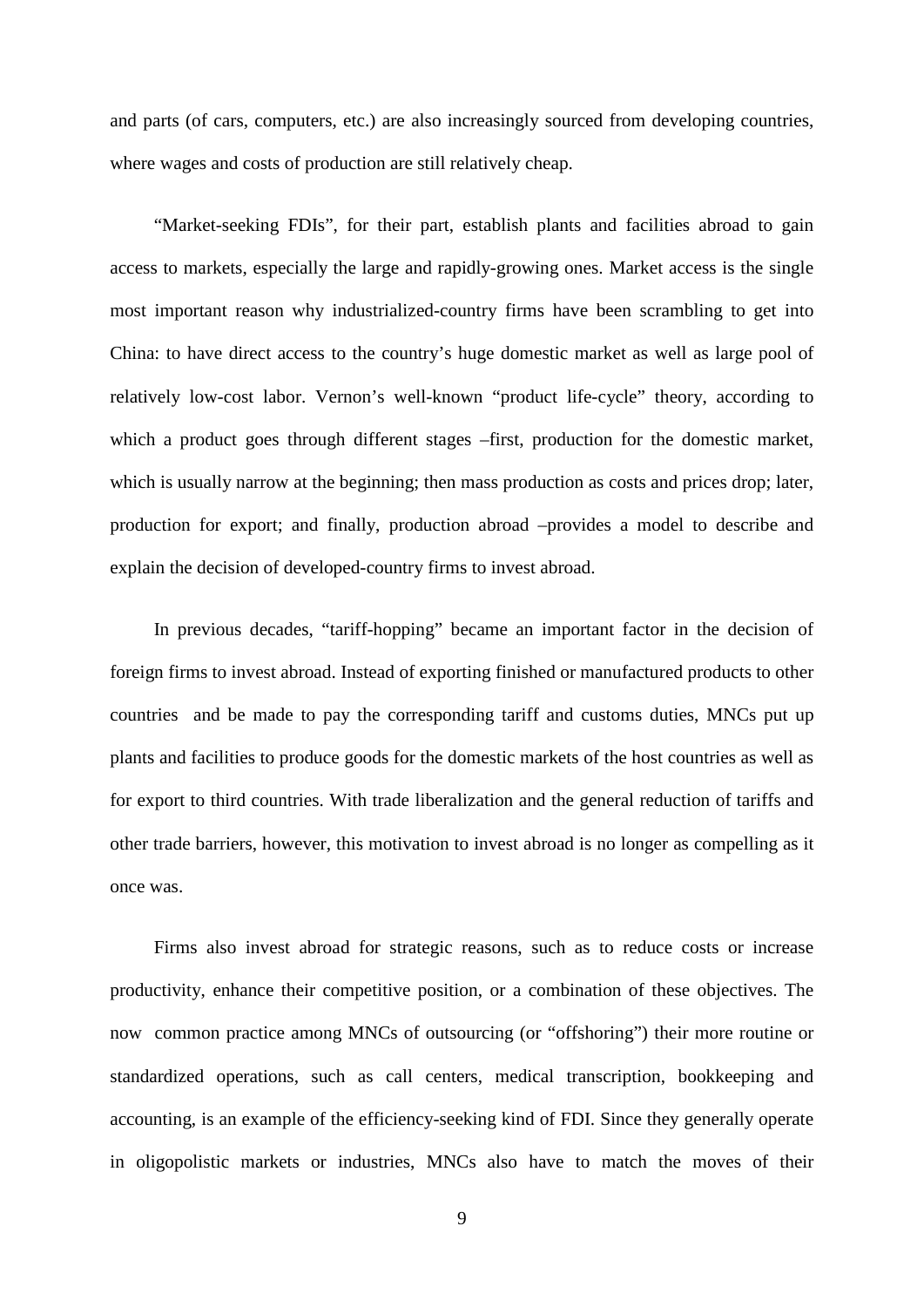competitors (reactive strategy) or forestall competition by "jumping the gun", so to speak, on other firms (pre-emptive strategy) (see, for example, Hymer in Radice 1975).

The literature reviewed so far has emphasized the "pull factors" in FDI, or what induces or attracts firms to the host countries. Equally important are the "push factors", or the forces in the home country hat drive its firms to invest abroad. Here left-leaning economists have more to say than mainstream economists. Starting from the assumption derived from stage theories of development that the home countries have become advanced or "mature" capitalist economies, they see outward investment as a means by which capitalists try to forestall the fall of their profit rate (hence it is called the "falling rate of profit" thesis) or in order to seek higher returns for their surplus, the returns in the capital-surplus advanced economy being low. An influential variant of this line of Marxist-inspired thinking is the "under-consumption theory" associated with the German Marxist Rosa Luxemburg (but also advocated by other Marxists), which see low wages as the main problem in advanced capitalist countries, since it leads to depressed demand (i.e., under-consumption) and hence low firm profitability, which in turn compels the capitalist to look for more profitable investment outside the country, or to embark on imperialist adventures.

#### **FDI FLOWS: FACTS AND FIGURES**

This section presents statistics and graphs on FDI flows, both inflows and outflows, as well as FDI stocks, in order to provide a comprehensive picture of the investment situation in the world. The raw data on FDI inflows and outflows are contained in Tables 1 and 2 of the Appendices.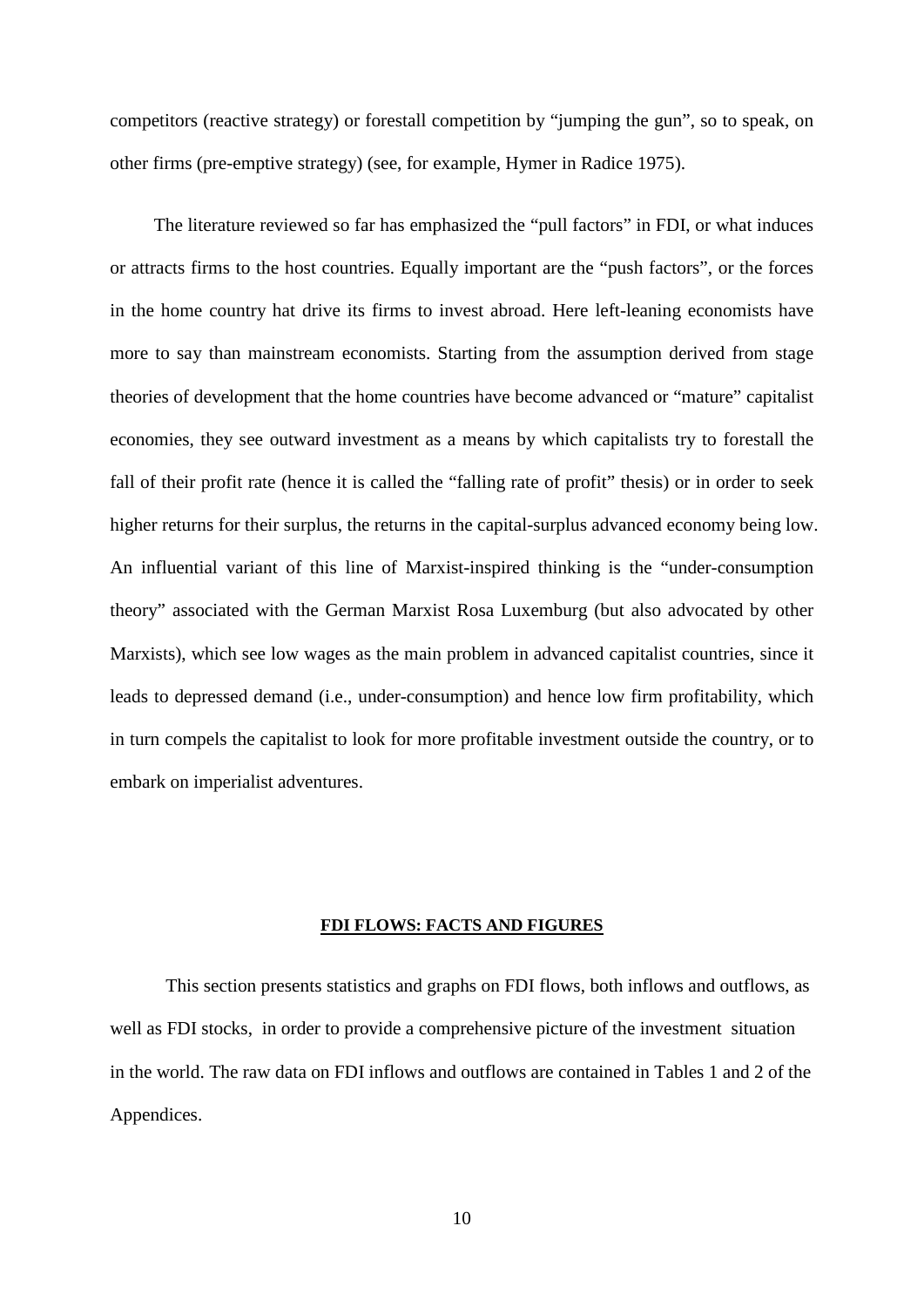Before going further, a caveat on the accurateness of the data is in order. In view of the fact that some countries in the sample may be "tax havens", the magnitude of the investment outflows or of the FDI originating from them may be overstated. As a hypothetical example, investment recorded as originating from Hong Kong (and therefore listed as of Chinese or Hong Kong nationality) may in reality be that of, say, an Indonesian-owned firm whose headquarters is located in Hong Kong. It is our view, however, that any such overstatement would not materially alter the size and proportion to the total investment originating from those tax havens which are likely to be very large.

#### **Overall trends and patterns**

During the period under consideration (1980-2010), developed-country FDI outflows as a percentage of the world outflow dropped from 94% to 75%, representing a decline of 19 percentage points. FDI inflows into the developed countries as a percentage of world inflows also declined from 86% to 51%, or a decline of 35 percentage points. Compared to the outflows, which follow a relatively smooth curve, FDI inflows into the developed countries show sharper fluctuations. (See Figure 1)





Source: UNCTAD Stats, retrieved 25July 2011 from www.unctad.org.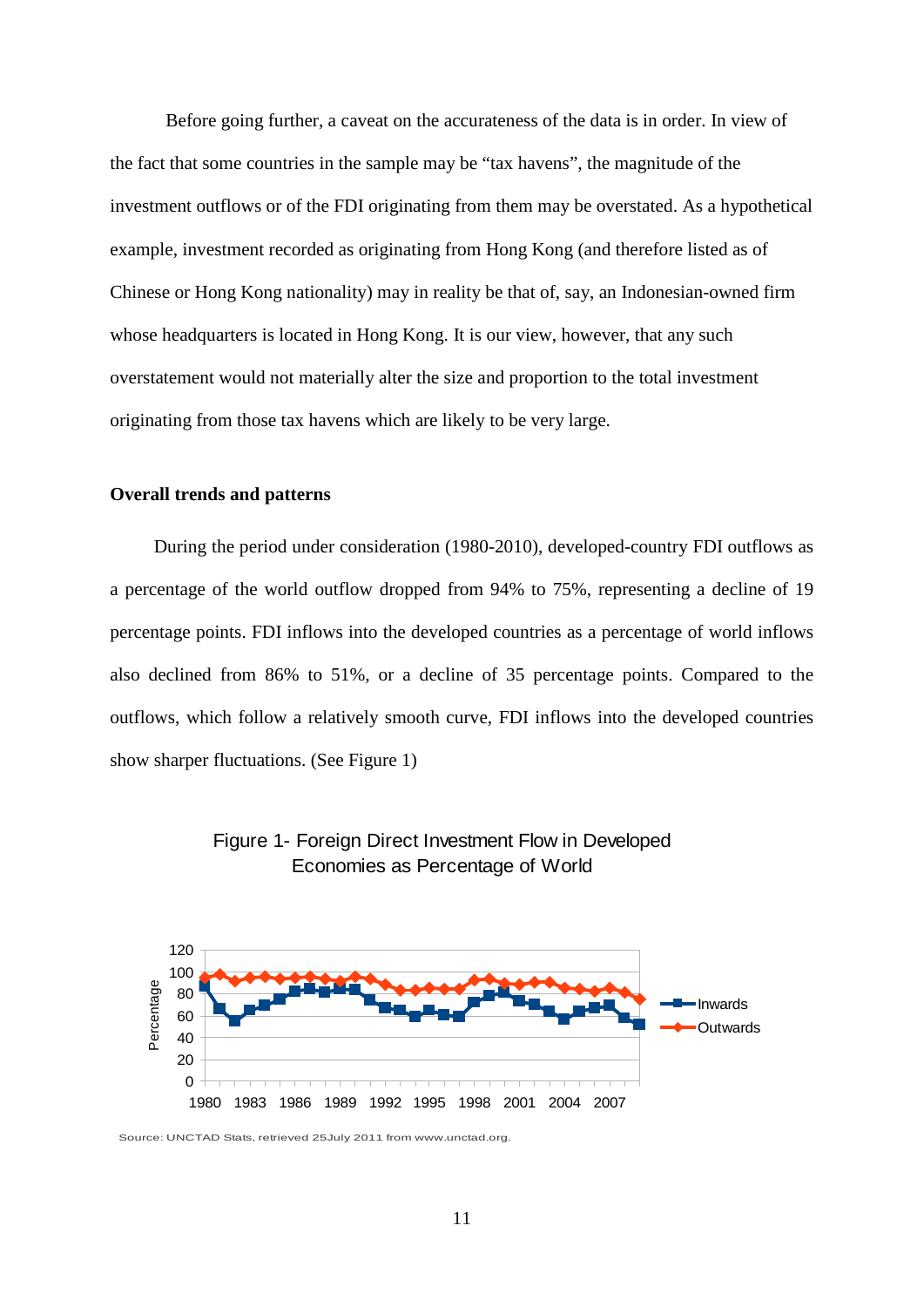FDI inflows and outflows as a percentage of the developed countries' GDP follow each other closely, with outflows generally exceeding the inflows. The ratio of inflows and outflows to GDP peaked in 2000 and again in 2007. Note that the later year was the start of the current recession in some Western economies, while 2000 follows closely the 1997-1998 Asian financial crisis. (See Figure 2)



Economies

Figure 2 - Foreign Direct Investment Flow in Developed

Developing-country inflows and outflows, on the other hand, were on an increasing trend during the same period, with FDI inflows increasing from \$7 billion in 1980 to \$478 billion in 2009, or a 68-fold increase, and FDI outflows increasing from \$3 billion to \$229 billion, or 76 times. Both inflows and outflows track each other throughout the period, with the inflows being always higher than the outflows, at least since 1990, and with both flows peaking in the same years, 2000 and 2008, and with the later peak being very much higher than the earlier peak (See Figure 3). Note again that the current recession started in 2008.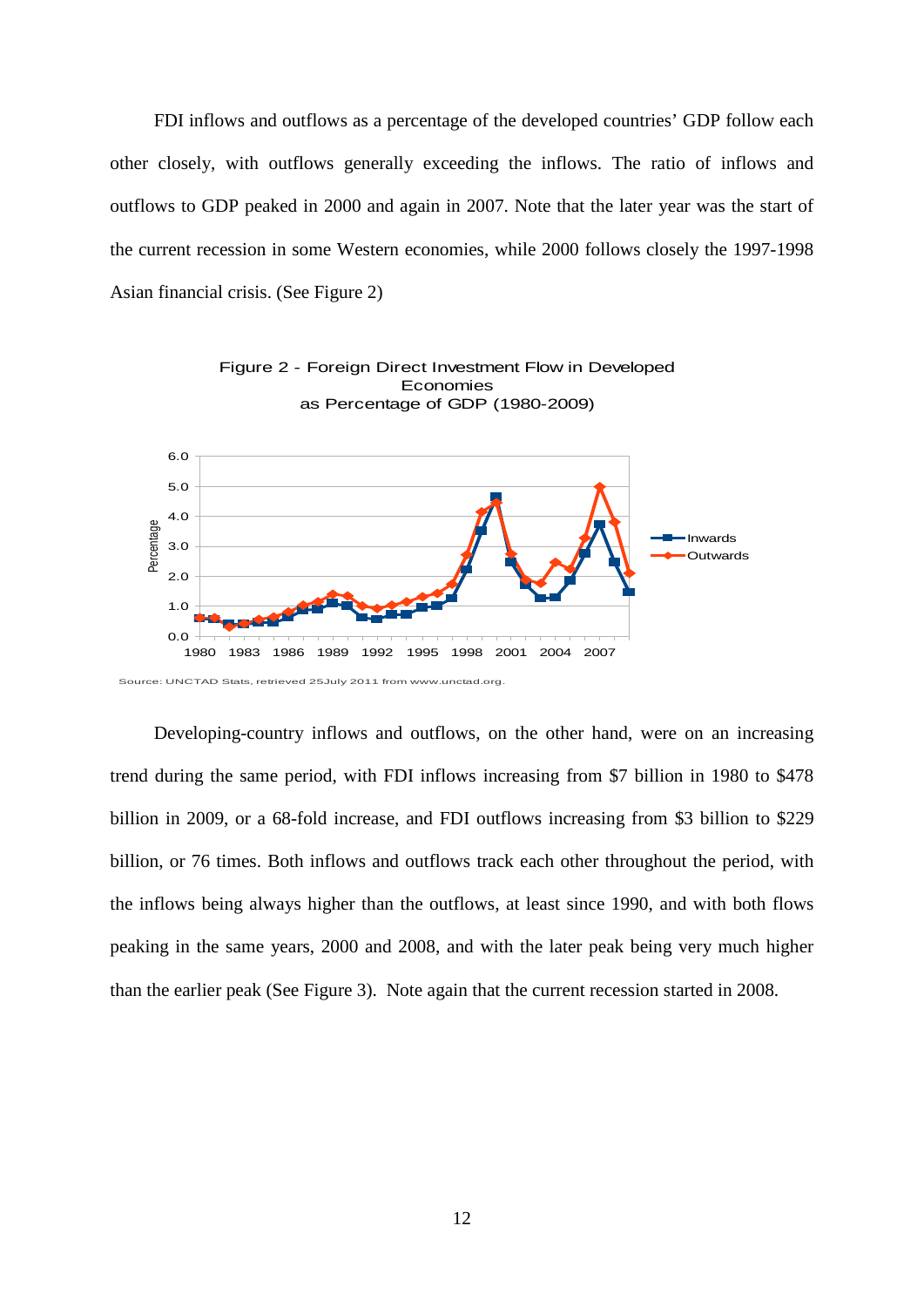



As a result of the increased flows, developing countries' shares of world FDI inflows and outflows were on an uptrend, with inflows exceeding the outflows by more than twice, both at the beginning (1980) and at the end of the period (2009). The share of developing countries in FDI inflows peaked in 1980, with lower peaks in 1994, 2004 and 2009. FDI outflows from developing countries followed a smoother line and were also generally on an upward trend. (See Figure 4)



Figure 4 - Foreign Direct Investement Flow in Developing Economies

Developing countries' outflows and inflows as a percentage of Gross Fixed Capital Formation (GFCF), were generally on an upward trend, with inflows being higher than outflows during the entire period. Both flows peaked in 2000, when inflows reached 16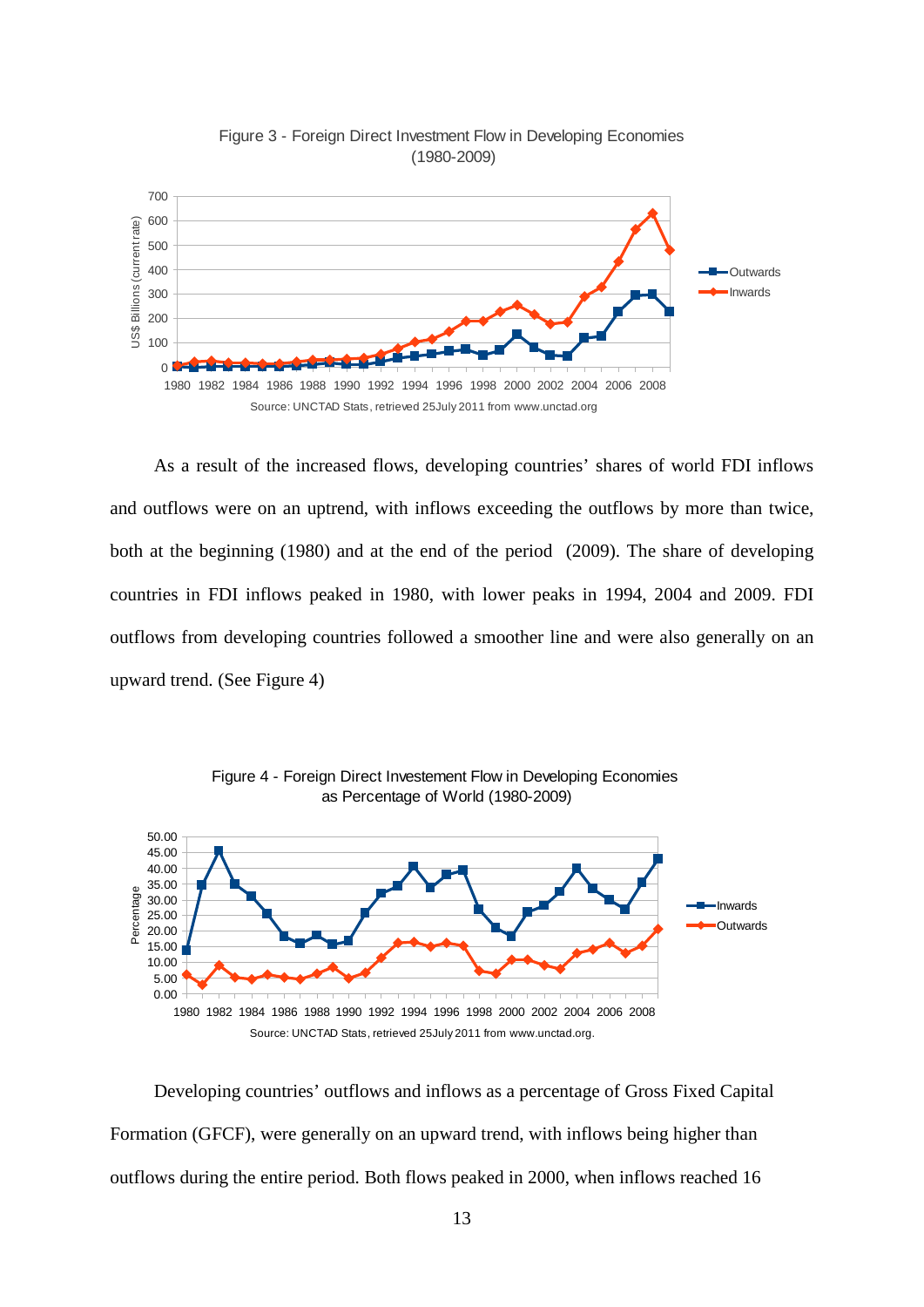percent of GFCF, and in 2007 (although at a lower percentage), but dropped sharply in 2003 and were on a downward trend in 2009. (See Figure 5)



Inward FDI to developed countries grew more than 20 times over the 26-year period 1980-2006, from \$410.9 billion to \$8,453.8 billion. During the same period inflows to the developing countries grew by almost the same rate, from \$140.4 billion to \$3,155.9 billion. Growth rates also differed within a narrow range. Over the 20-year period, average FDI inflows to the developed countries grew 12.56%; to the developing countries, 12.97%; to Japan, 16.4%; to Asia as a whole (i.e., South, East and Southeast, excluding Japan), 14.98; and to Southeast Asia, 12.9%. More than a quarter of total FDI inflows in 2006 went to the developing countries, which means that almost three-fourth of the world's FDI inflows still went to the developed countries. In other words, the rich countries were each other's major investors.

In terms of the FDI outflows, however, the two sets of countries differ dramatically. For the period 1972-2006, FDI outflows from the developed countries grew more than 70 times, from 14.1 billion to 1,022.7 billion US dollars. FDI outflows from developing countries, on the other hand, grew from a mere \$113 million in 1972 to 174.6 billion in 2006, or an increase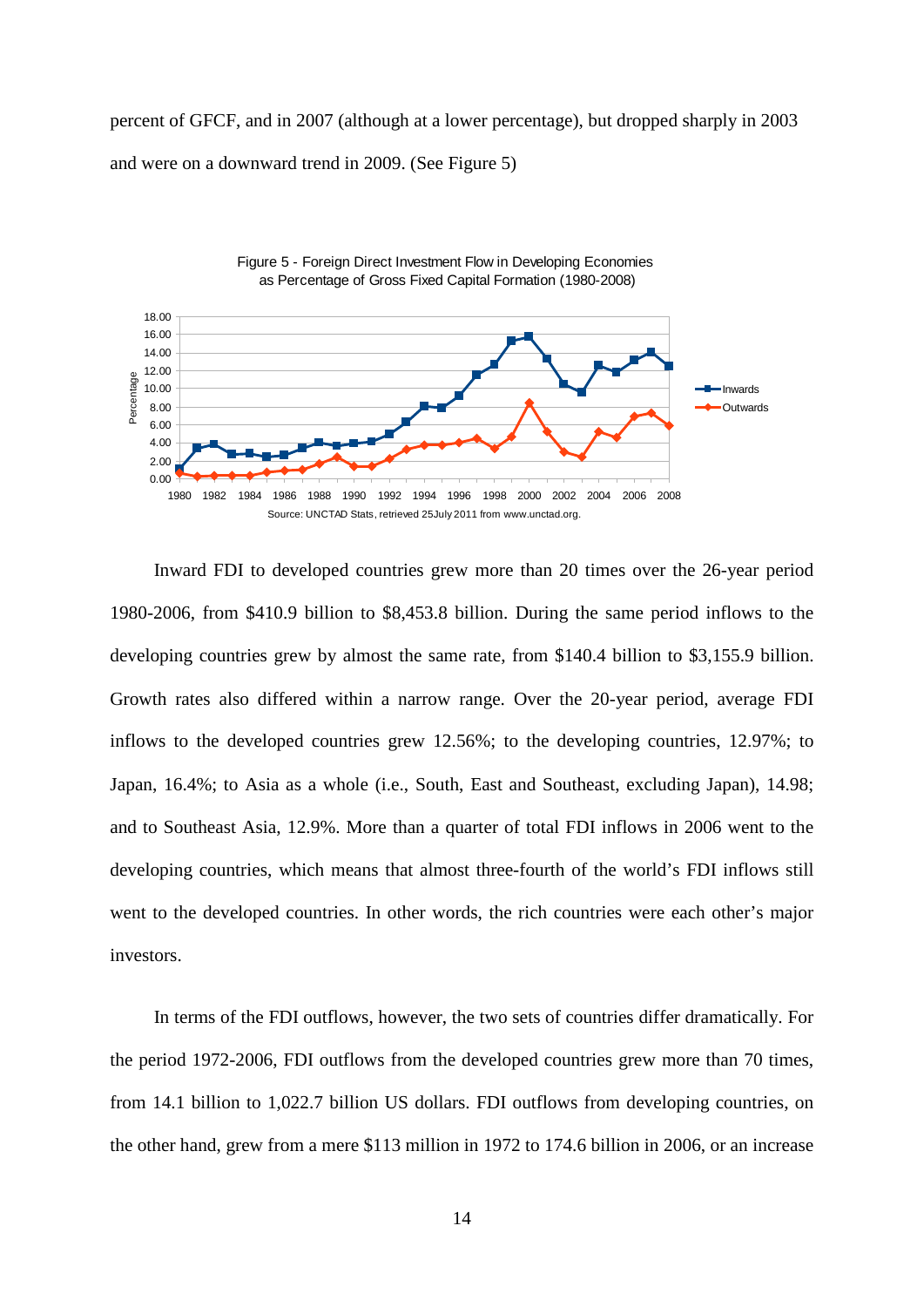of 1,543 times! This is reflected in the high average annual growth rates of FDI outflows over the whole period 1970-2006: 16.365% for developed countries, 46.58% for developing countries, 59.2% for Asia (East, South and Southeast), and 45.69% for Southeast Asia. It should be pointed out, however, that FDI outflows from developing countries were very small or virtually nil at the beginning of the period, which partly explains the large percentage increases in subsequent years.

Since FDI outflows from the developing world have been growing faster than those from the developed world, its percentage share of total FDI outflows is correspondingly expected to increase, and indeed it did. Thus, while in 1975 (when data on developing countries' outward FDI first appeared in the sources) the developing countries' share of total world outflows was less than 2 percent, by 1985 their share had gone up to 6.25%, in 1995 to 15.2%, and in 2006 to over 14%. Although there were years when the developing countries' percentage share went down, their average share in FDI outflows for the entire period was 11%, which is far higher than their 2% share at the beginning. As far as FDI outflows are concerned, the developing countries, or at least some of them, have gone a long way since the 1970s.

As a result of the investment flows during the past decades, the world's investment landscape has changed, and continues to change, as Figures 6, 7 and 8 below show. The traditional FDI sources and recipients of FDI, all of which are developed countries – the US, UK, Germany, Switzerland, the Netherlands, Japan, and to a lesser extent Australia - still dominate the world's investment landscape and are not likely to yield the ground to the newcomers very soon. But the decades when the US and the UK, especially the former (see Figure 7) accounted for an overwhelming proportion of the world's FDI stock are coming to an end – maybe not a very abrupt end, as the graphs show periods of decline alternating with periods of recovery, but the downward trend is unmistakable.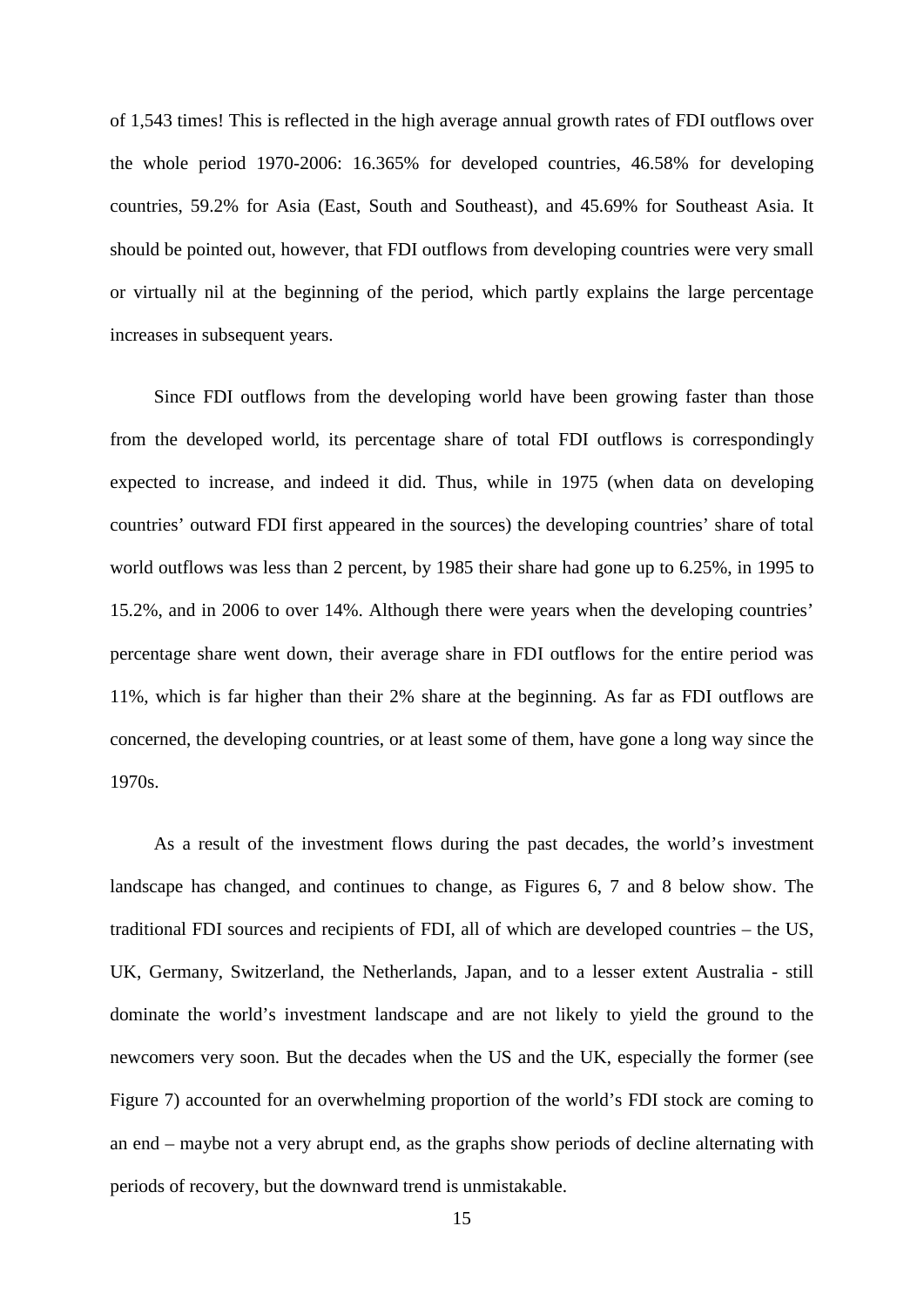As in the FDI flows, the distribution of inward and outward FDI stock has been highly unequal. The share of developing countries in outward FDI stock increased only slightly from 13.1% of the total in 1980 to 14.2% in 2009; in fact, it decreased between the two end points. On the other hand, the percentage share of developed countries first increased and then decreased. But the percentage share of East Asia rose from 2.4% in 1980 to 7% in 2009, while that of Southeast Asia increased from 0.2% to 1.8 percent.

In terms of inward FDI stock, the percentage share of developing countries actually decreased from 42.6% in 1980 to 23.2% in 2000, but then increased to 27.6% in 2009. Even the percentage share of East Asia declined, from 26.4% in 1980 to 8.8% in 2009, while that of Southeast Asia increased only slightly from 2.6% to 3.9%. On the other hand, the percentage share of developed countries in inward FDI stock increased from 57.4% in 1980 to 75% in 1990, remained more or less steady at 76% in 2000, and then declined to 70% in 2009.

How can the increasing share of developing countries in the annual FDI inflows and outflows which we noted earlier be reconciled with their decreasing share of the inward FDI stock? One probable explanation that comes to mind for the apparent contradiction is that although FDI outflow from developing countries increased during the period, most probably went to the developed countries (as in the examples of Volvo and National Foods, though not necessarily representative, cited at the beginning of the paper), thus increasing the latter's inward FDI stock. Another possibility is that, since developing countries are inherently less stable than developed countries, there may be investment withdrawals as MNCs seek more investment- friendly hosts.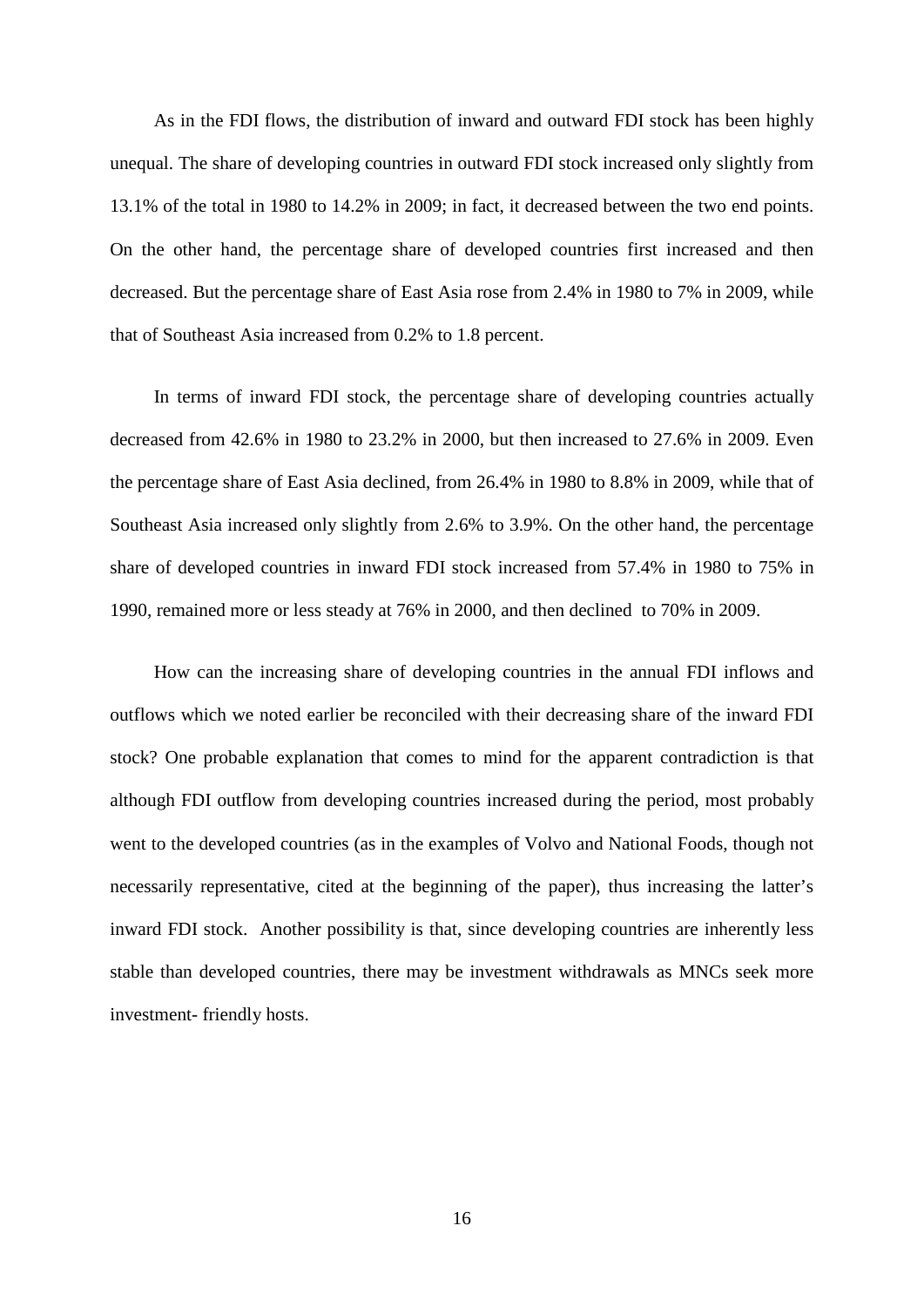

## Figure 6 - Percentage of World's Outward FDI Stock Selected Countries (1980-2009)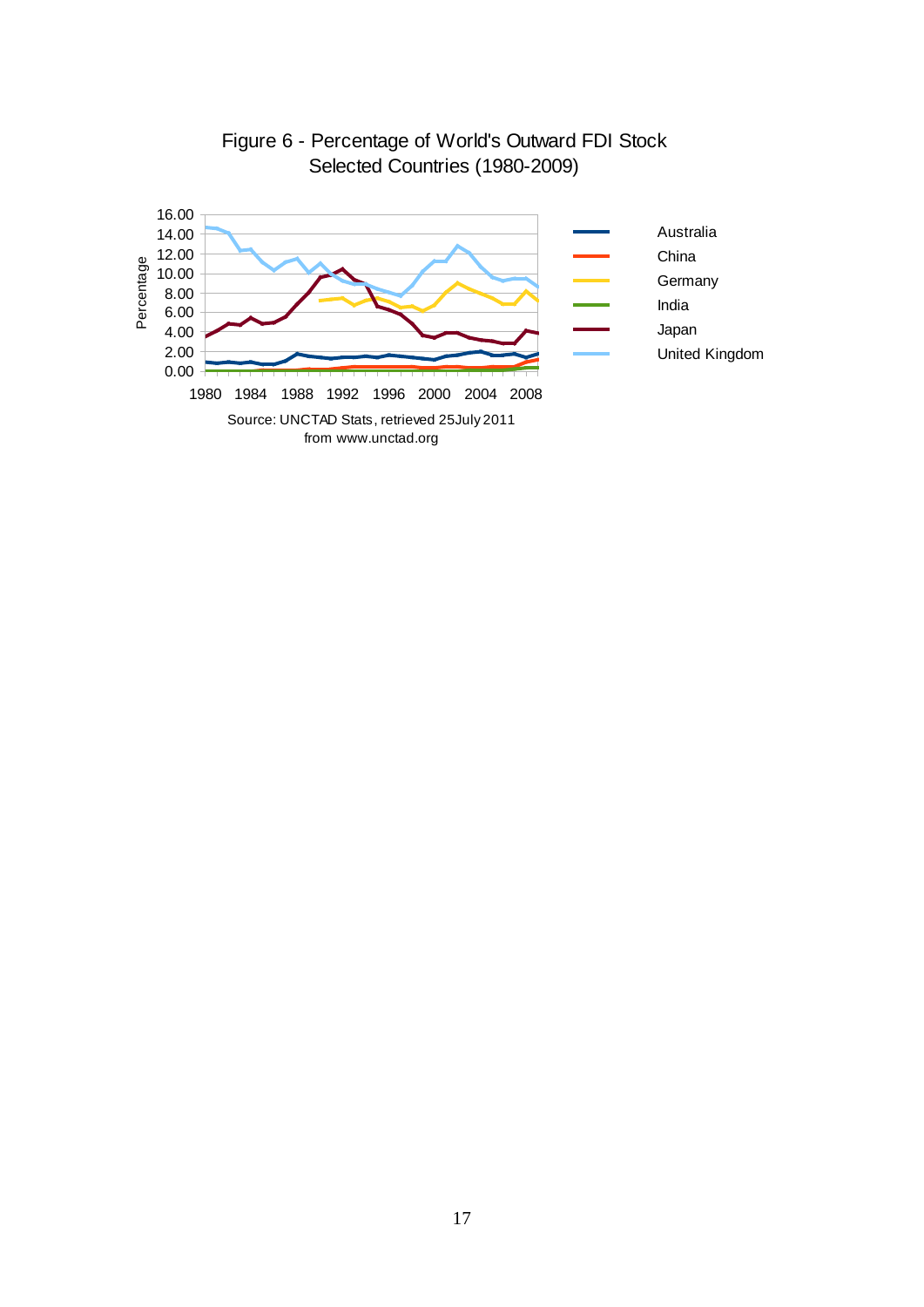

Figure 7 - USA's Percentage of World's Outward FDI Stock (1980-2009)





#### **Highlight on East, Southeast and South Asia**

Lumping together the share of the developing countries in both flows, as we did above, conceals the highly unequal shares among the developing countries in FDI outflows and inflows. Disaggregation of the data shows that only a small group of countries located in a few contiguous regions account for a large share of total FDI outflows and inflows. These are East Asia, Southeast Asia and South Asia, in particular India. In 2006, almost 60% of total FDI outflows from developing countries came from Asia, and in Asia 80% of the total FDI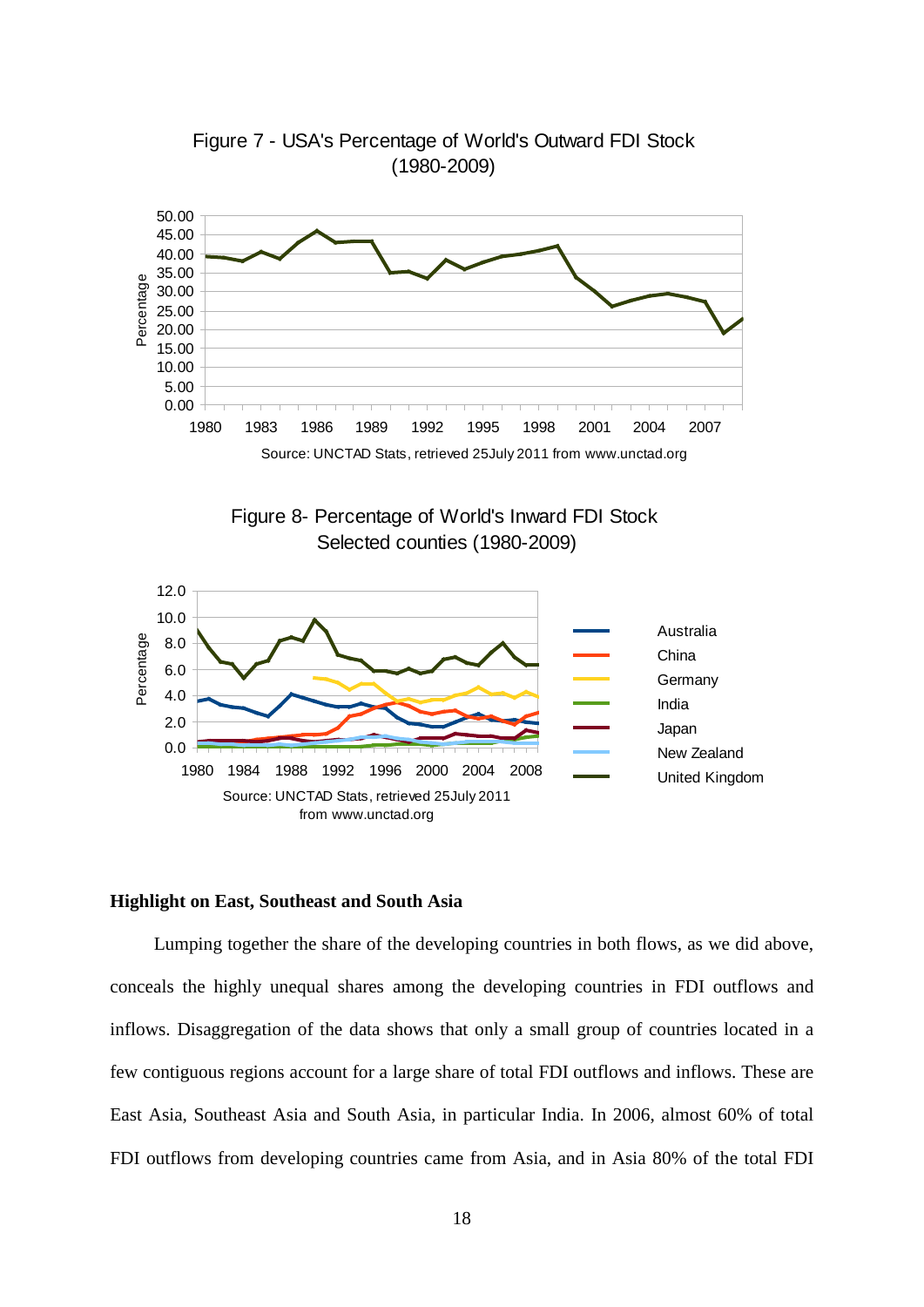outflow came from East Asia (excluding Japan). Hong Kong (China), the Peoples' Republic of China, Taiwan and South Korea account for the bulk of the region's FDI outflows. The rate of increase is phenomenal: FDI outflow from East Asia increased from almost nothing in 1970 to more than \$103 billion in 2006, and continues to increase. (See Appendices, Table 3)

The case of China is particularly interesting because the country has come so far and so fast in so short a time – in just a little over three decades if we start reckoning from 1980, or a few years after its policy makers took the crucial decision to open the economy and pursue market-oriented reforms. In 1981 China's FDI outflow was a mere \$44 million, slightly over one-tenth of its inflow of \$430 million. In 1990 the ratio of outward to inward FDI was 1:4. In 2000 the ratio drastically dropped to 1:45 (for reasons as yet unknown to the authors), but the following year (2001) it was back to 1:7, and further increased to 1:3 in 2006 and to 1:2 in 2009. If the trend during the last few years continues, China's outward FDI will outstrip its inward FDI in a few years and the country will become a net investor, in much the same way that it has become a net lender to the world. As we write this paper, with the Western world still in recession, the prospect of such a scenario happening appears increasingly likely.

In Southeast Asia, the five ASEAN member-countries Singapore, Malaysia, Indonesia, Thailand and Vietnam accounted for more than 90 percent of the total FDI outflow in 2006, while the rest, which was less than 10 percent was shared among the Philippines and four other ASEAN member-countries (Brunei, Laos, Cambodia and Myanmar). It is the same with FDI inflows, with the same five countries earlier mentioned, chief among them Singapore, getting the lion's share (Appendices, Table 5).

Thailand is an interesting case because during the last two years, 2008-2009, its FDI outflows and inflows have come close to parity. This happened despite the domestic political turmoil that has time and again disturbed the country's tranquility. This is so because,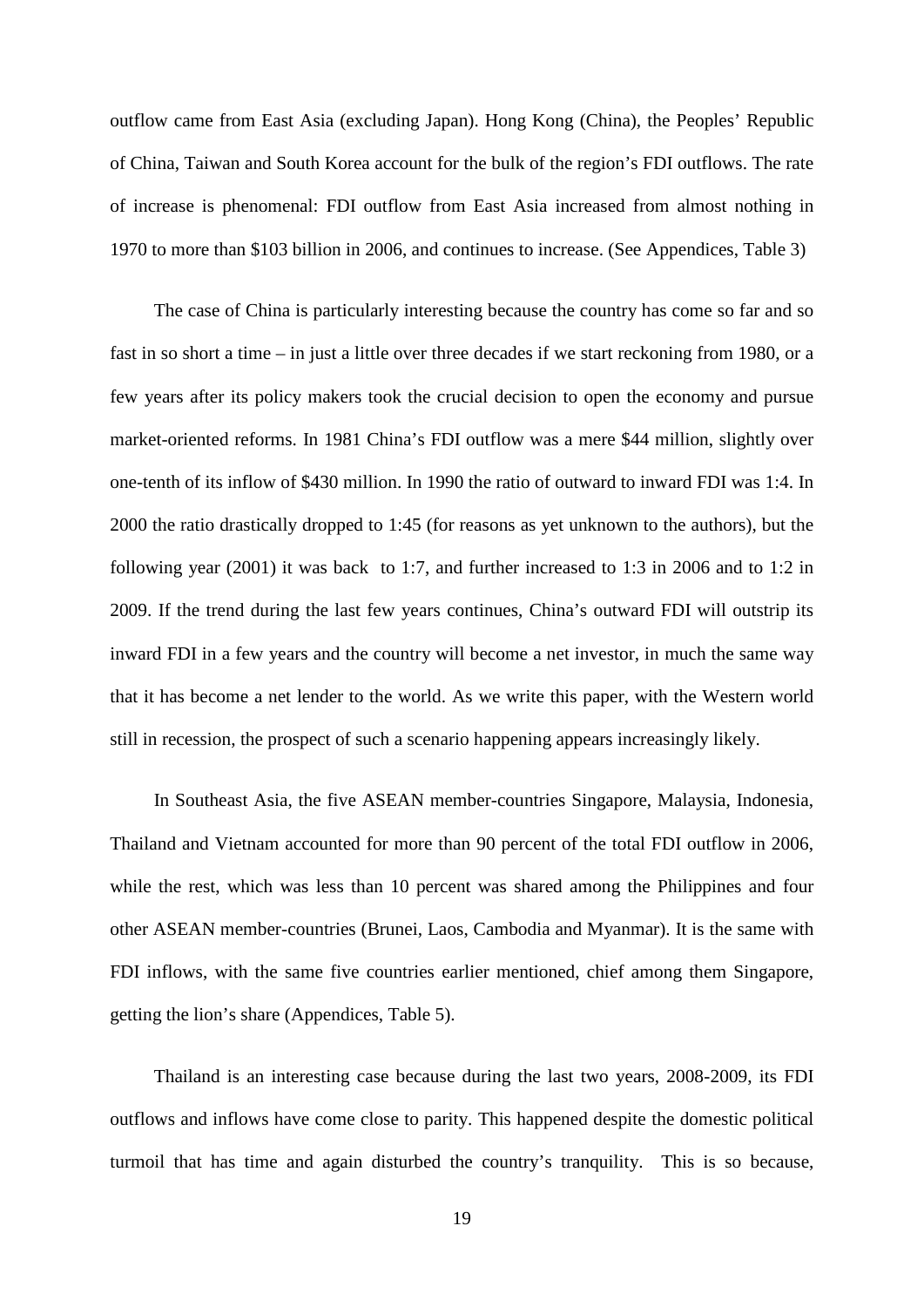according to pundits, there has been remarkable policy continuity despite political instability in the country.

The Philippines is obviously the odd man out in the region. This is so despite the fact that it had an early start when it comes to originating outward FDI. In 1980, when Thailand had only \$3 million in outward FDI and Vietnam none at all, the Philippines already had \$86 million in outward FDI. The next decade was, however, a roller coaster ride for the Philippines, with its outward FDI increasing in certain years but dropping steeply in other years, and surpassing its peak 1980 level only in 1992; overall the country's relative position as a source of FDI has deteriorated.

What is true of the Philippines' FDI outflow is also true of its FDI inflow. In 1980, or five years after the end of the Vietnam War, Vietnam only had FDI inflow of \$1.67 million, while the Philippines already had \$114 million. Twelve years later, FDI inflow to the Philippines (at \$1.2 billion) was still higher than Vietnam's (over \$900 million). A year later, however, FDI inflow into Vietnam surpassed that of the Philippines, and the former has since consistently outperformed the latter except on three years, one of them during the Asian financial crisis and the other two in its aftermath. By 2010, FDI inflow into Vietnam was five times that of the Philippines, and was growing by leaps and bounds (Appendices, Table 5).

In South Asia, India accounted for most of the region's FDI outflow. It started modestly enough in 1980 with a mere US\$4 million. In subsequent years, however, it has grown by leaps and bounds: to \$119 million in 1995, almost \$3 billion in 2005, \$14.3 billion in 2006, \$17.2 billion in 2007, and \$18.5 billion in 2008, before going down to \$14.9 billion in 2009. FDI inflows have grown even faster: from \$79.2 million in 1980, to \$237 million ten years later, and then to \$3.59 billion in 2000. In 2006, annual FDI inflow exceeded \$20 billion and later peaked at \$42.5 billion in 2008, before going down to \$35.6 billion in the following year.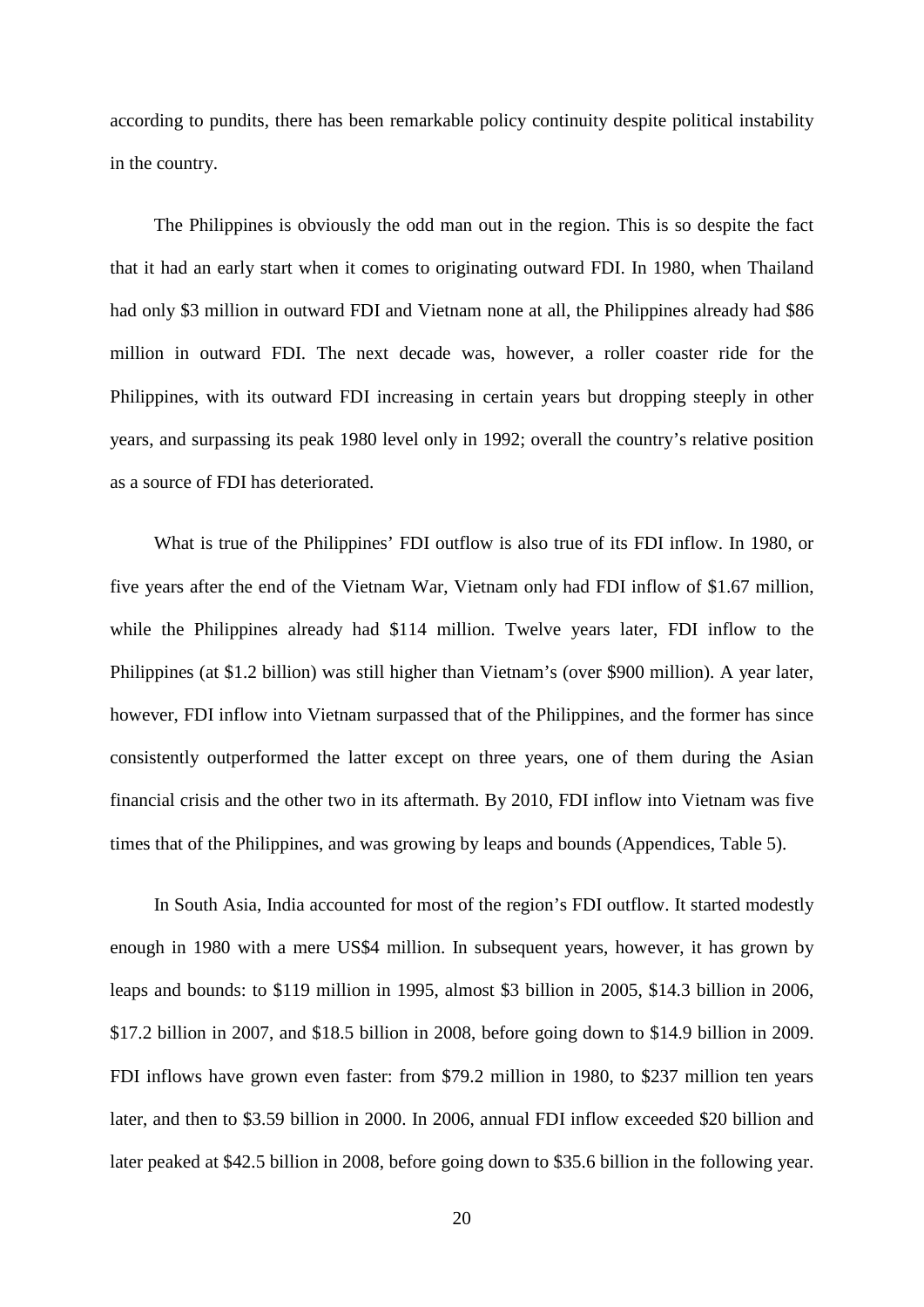(Appendices, Table 3) In 2009 FDI inflow into India was more than 80% of all inflows to South Asia; FDI outflow, on the other hand, was even higher at 98% of the total FDI outflow from South Asia. Clearly, India has a dominant position in South Asia on both ends of the investment flow, in the same way that Singapore is also dominant in Southeast Asia and China in East Asia. China and India are, of course, very large countries with populations in excess of one billion, while Singapore is a tiny city-state with a small population. Size does matter, but sometimes it also doesn't.

#### **FDI FLOWS: ANALYSIS AND INTERPRETATION**

How may the trends, patterns and tendencies observed in the preceding section be explained? As we've already pointed out, the bulk of FDI from the developing world originated from a small group of countries in East Asia, Southeast Asia, and South Asia. Individually and as a group, these countries have experienced rapid and sustained economic growth as well as structural transformation, and by the last decades of the  $20<sup>th</sup>$  century some of them, like Singapore and South Korea, have already achieved, or were close to achieving, developed -country status. China is of course now the world's second largest economy, overtaking another East Asian country, Japan, just a few years ago.

#### **Observations and Possible Explanations**

We start with the observation that the developing countries which have become major sources of outward FDI are the same countries which in previous decades were, and continue to be, recipients of substantial inflows of FDI. This leads us to conjecture that the confluence is no mere coincidence, and that there may be a systematic relationship between inward and outward flows which goes this way: FDI inflow leads to growth, which leads to increased savings, which in turn leads to investment, which may be either domestic or outward or both.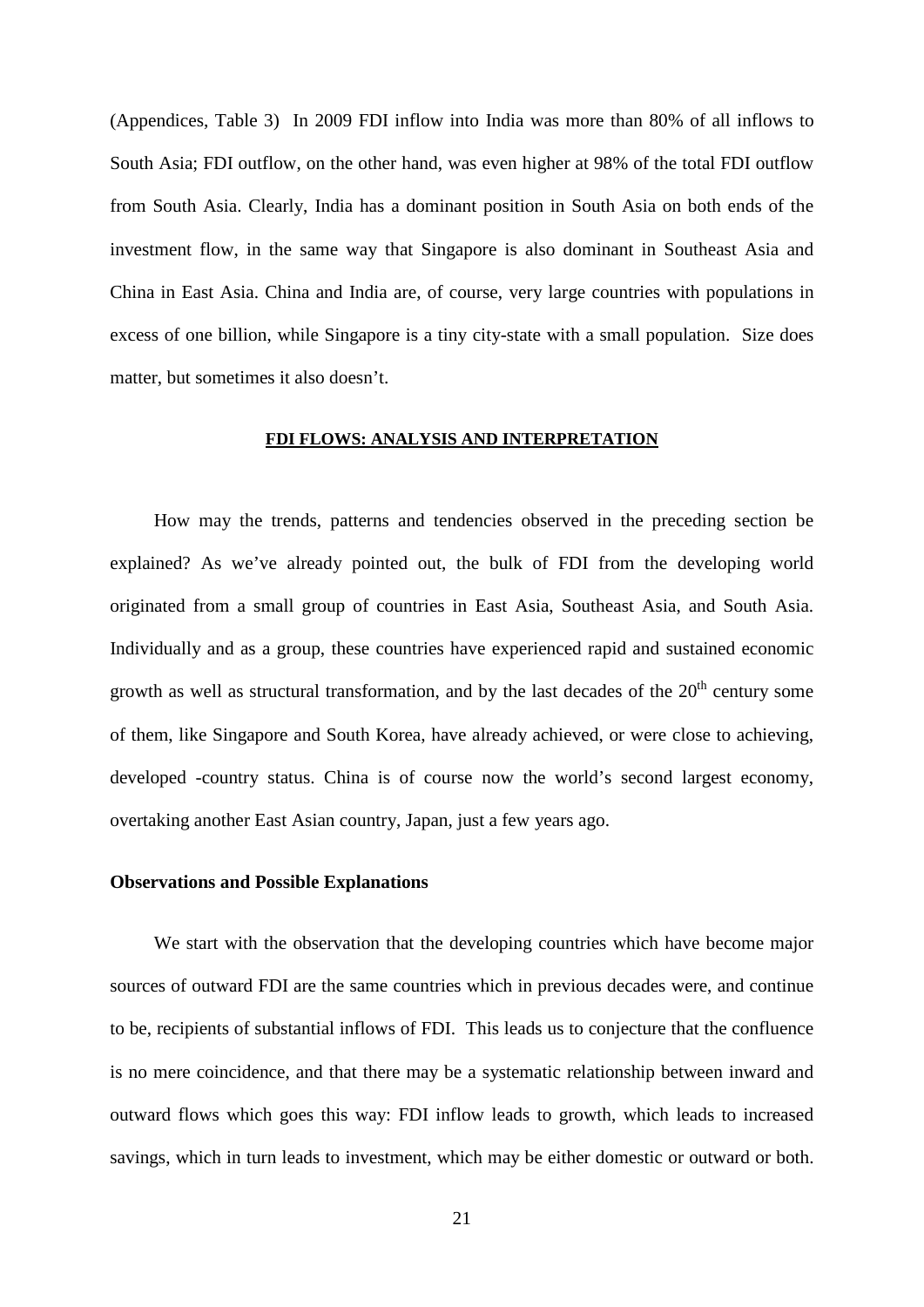Thus, it is not surprising that China, which has been in receipt of very large FDI inflows, has achieved high and sustained growth, making possible high savings rates, which in turn has made possible high levels of outward FDI.

FDI outflow may also be influenced by other factors, such as the level and rate of growth of GDP, GDP per capita, domestic savings rate, and trade orientation, specifically export orientation. We can easily note that most of the countries with high and rising levels of outward FDI have had rapid growth rates, rising levels of income, high savings rates, and are all export-orientated economies.

Size of GDP and level of income per capita, as well as their growth rates, indicate the overall productivity of the economy and the potential for saving and investment. The larger a country's total GDP and the higher the per capita income, and the faster these are growing, the greater are the potential resources that are available for investment, either domestic or foreign. High income levels and rapid economic growth not only attract inward FDI but may also drive outward FDI.

The link between a country's savings rate and outward FDI is quite easy to see: high savings rates make possible high levels of domestic or outward investment. While domestic savings is not a binding constraint where capital is internationally mobile (as it is), it certainly helps if a country has a relatively high one. A cursory examination of Table 8 (see the Appendices) would show that the countries in East, Southeast and South Asia which have relatively high outward FDI also have high savings rates or vice-versa. Singapore, with one of the highest savings rate in the world, is the source of substantial outward FDI. Japan during its period of rapid overseas expansion during the 1960s-1980s also had very high savings rates. There is the current example of China, with the world's highest savings rates for a major economy and one of the largest and fastest-growing outward FDI. (Some small countries like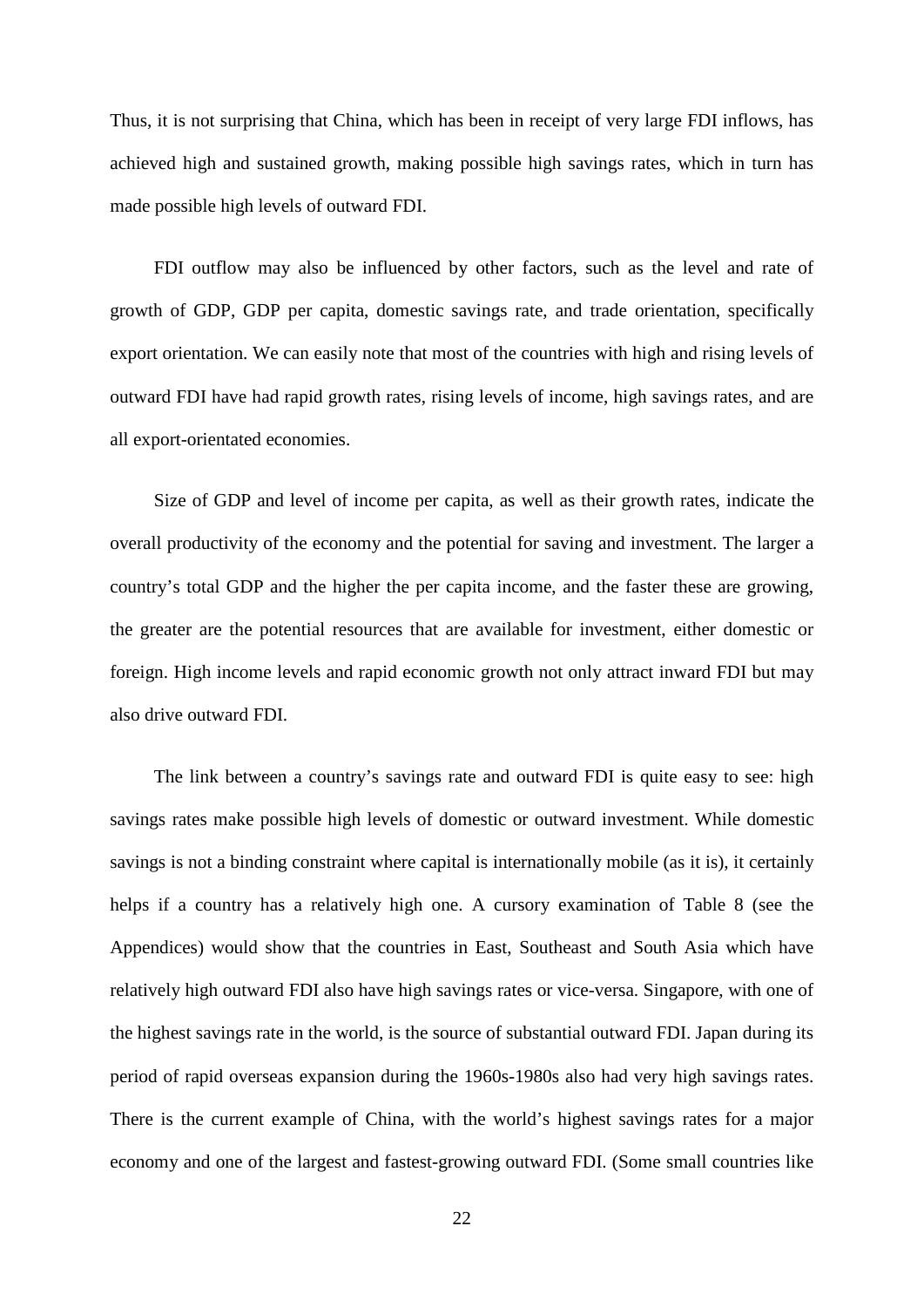Equatorial Guinea in Africa have even higher savings rates –averaging an unbelievably high 80 plus percent - but they cannot be considered major economies in the sense that China or India are. In any case, the high savings rate may be a statistical fluke.)

If we move from individual countries to groups of countries, the same observation -of high savings rate and high outward FDI -obtains. For the period 2001-2010, the average savings rate for the world as a whole for was 21.3%. But the average savings rate for the small set of countries in East, Southeast and South Asia with high and growing outward FDI is more than 38%, almost double that of the world as a whole. On the other hand, the savings rate for the region goes down to 31.1% if relatively low savers like the Philippines, Cambodia and Myanmar are included; even so, their average savings rate is still way above the world average. (Appendices, Table 8a)

A strong trade orientation, indicated by high export-to-GDP ratios, is also characteristic of most countries that have received (and still receive) large FDI inflows and have become sources of substantial outward FDI. Japan epitomized this strong export orientation in earlier decades, as did Germany. Singapore, Taiwan, South Korea, Hong Kong, China, Thailand and Malaysia have been called "tigers" and "dragons" in large part because of their export prowess and performance. The seeming exception to the close connection in East, Southeast and South Asia between export-oriented-ness and high outward FDI was India, which for a long time pursued policies that were anchored on socialist-style planning and self-sufficiency, but that has changed, as India has also become a major exporter of manufactured goods and IT products. Indian firms are also well represented among the world's multinationals.

Lastly, a country's international or foreign exchange reserves indicate not only a country's capacity to import goods and services but also to invest in other countries, because foreign direct investment may require bringing in foreign currency to the host country, where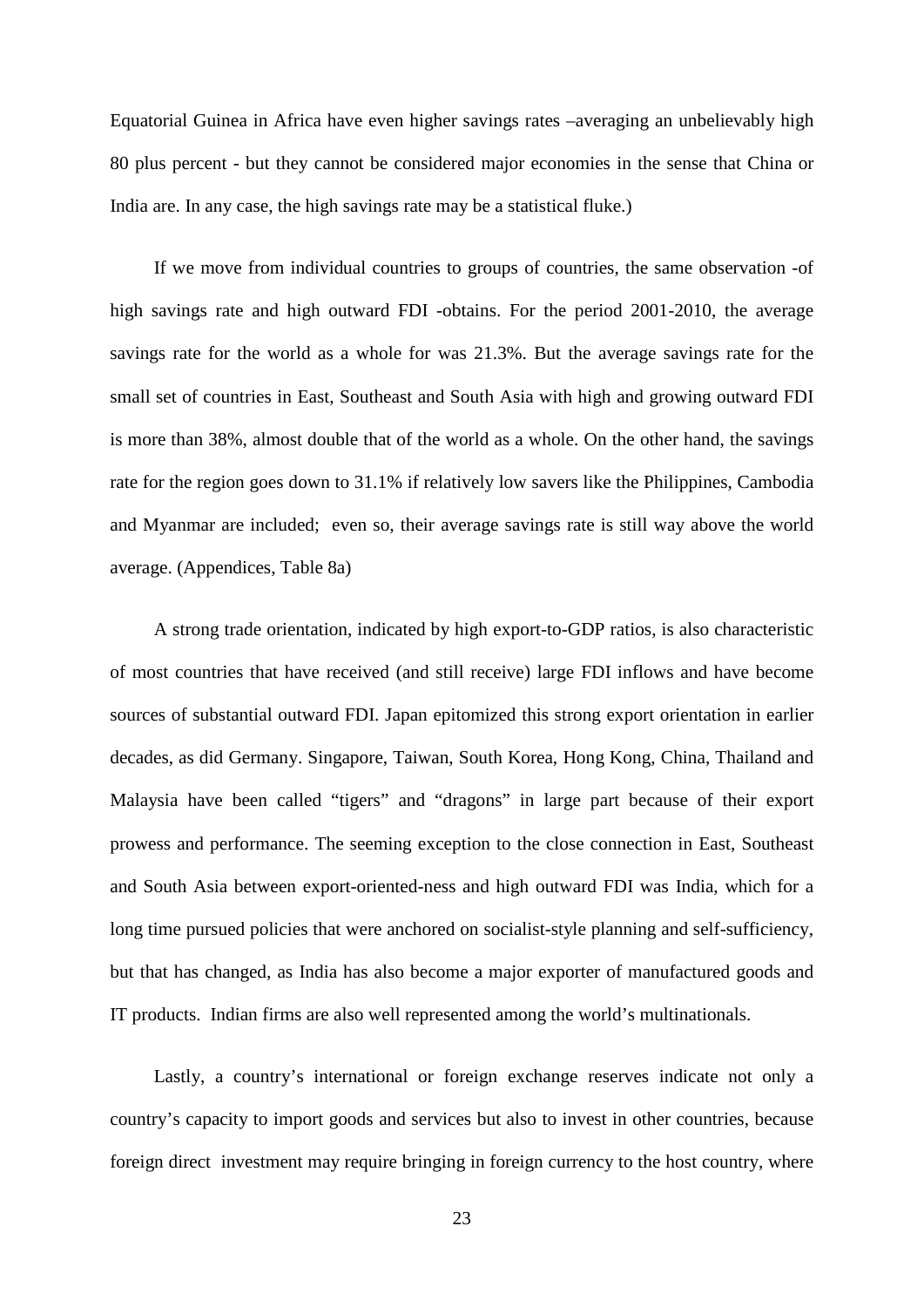it is in short supply. Thus, we see that countries with huge international reserves – China, Taiwan and Singapore – are also the ones with large and rapidly-growing outward FDI.

Having discussed the various factors that may explain a country's outward FDI, we examine the hypothesized relationships through correlation and regression analysis in the next sections.

#### **Correlation Analysis**

We performed Pearson correlations on outward FDI and savings rate (as percent of GDP), outward FDI and GDP, and outward FDI and GDP per capita for the years 1999-2009. Because of the absence of data on Indonesia's outward FDI, the country is not included in the analysis. Earlier we have provided the reason for the inclusion of these variables. The results are presented below in Table 1.

# **Table 1 – Correlation Analysis for Group of Five Developing Asian Countries, 1999- 2009**

| Country                                     | FDI and Savings                                                          | FDI and GDP | FDI and GDP<br>per capita |  |  |  |  |  |  |  |  |
|---------------------------------------------|--------------------------------------------------------------------------|-------------|---------------------------|--|--|--|--|--|--|--|--|
|                                             | Pearson                                                                  | Pearson     | Pearson                   |  |  |  |  |  |  |  |  |
| China                                       | $.762**$                                                                 | .956**      | .955**                    |  |  |  |  |  |  |  |  |
| India                                       | $.691*$                                                                  | .936**      | .929**                    |  |  |  |  |  |  |  |  |
| <b>Philippines</b>                          | $.632*$                                                                  | .952**      | .961**                    |  |  |  |  |  |  |  |  |
| Malaysia                                    | $-0.024$                                                                 | .926**      | .919**                    |  |  |  |  |  |  |  |  |
| Thailand                                    | .307                                                                     | .925**      | .924**                    |  |  |  |  |  |  |  |  |
| All<br>Countries                            | $.745**$                                                                 | $.865**$    | $.303*$                   |  |  |  |  |  |  |  |  |
|                                             | Source: World Bank National Accounts,                                    |             |                           |  |  |  |  |  |  |  |  |
| Retrieved August 20 & August 25, 2011, from |                                                                          |             |                           |  |  |  |  |  |  |  |  |
| http://data.worldbank.org/indicator         |                                                                          |             |                           |  |  |  |  |  |  |  |  |
|                                             | a) Country selection is on the basis of $2nd$ tier East Asian developing |             |                           |  |  |  |  |  |  |  |  |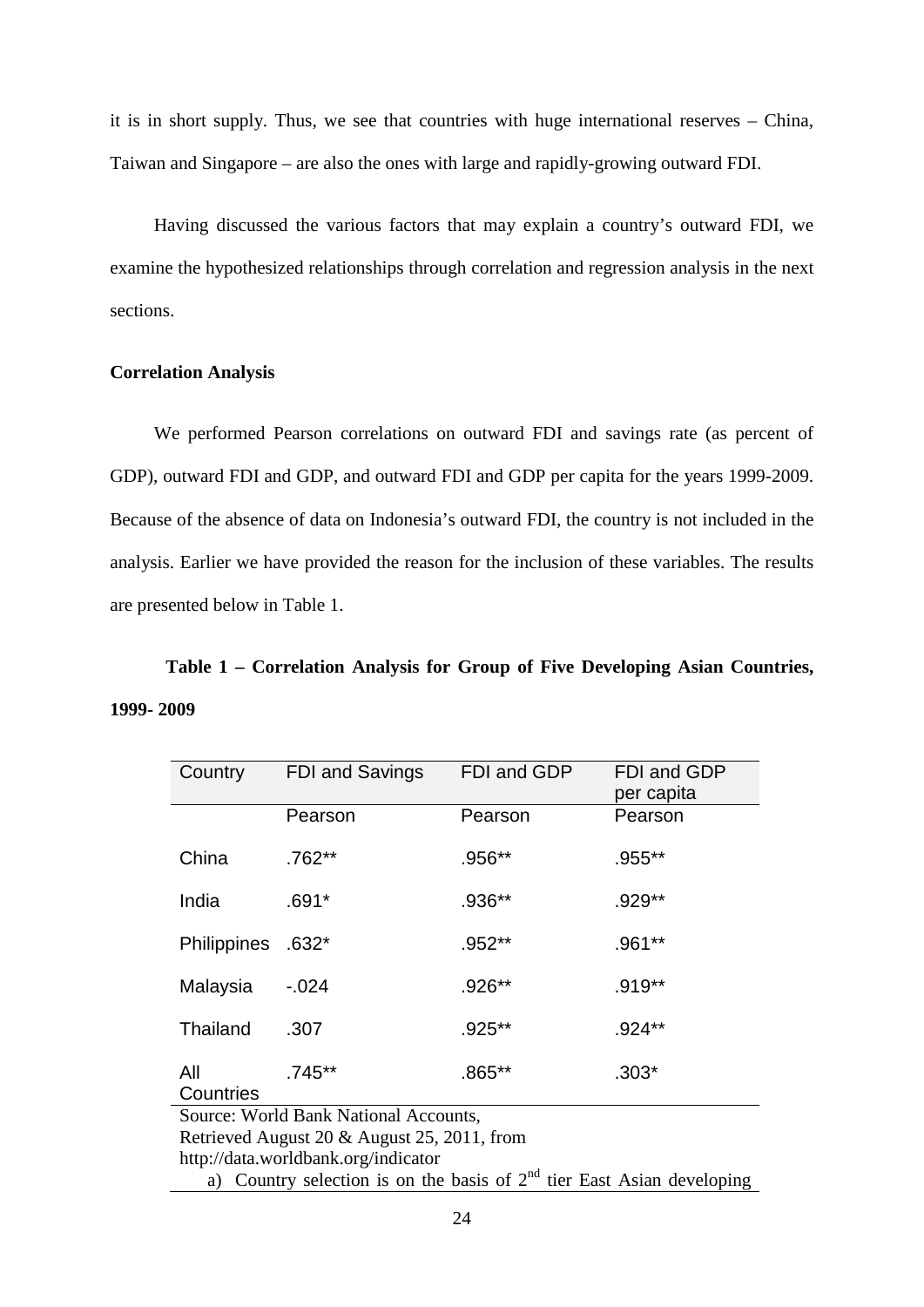### economies, with India as the most dynamic economy in South Asia. b) \*\* Significant at the 0.01 level (2 tailed)- \* Significant at 0.05 level (2 tailed)

The results are interesting, and generally confirm our earlier hypotheses. The exception is Malaysia which, interestingly, has a negative but statistically insignificant relationship between outward FDI and the savings rate, while Thailand has a positive but not statistically significant correlation between the same variables. China shows a very strong relationship of the variables, while India and the Philippines also have fairly strong relationship between outward FDI and domestic savings rates. There is also a statistically highly significant correlation between FDI and GDP in the selected countries. Similar results were obtained for outward FDI and GDP per capita, where there was almost perfect positive correlation. For the group as a whole, similarly strong and significant relationships obtain. Overall the analysis clearly indicates fairly strong or very strong relationships between outward FDI, domestic savings rate, GDP, and GDP per capita for the selected countries, both individually and as a group.

#### **Econometric Test and Analysis**

An ordinary least squares regression model was used to test the econometric relationship and the impact of some macro indicators on the outward FDI of selected Asian countries, namely, China, India, Malaysia, Philippines and Thailand. The data used are taken from the World Bank's Development Indicators for various years. The tested model is:

FDI<sub>outward</sub>=  $\alpha$  +  $\beta$ <sub>1</sub>log GDP per capita +  $\beta$ <sub>2</sub>GDP +  $\beta$ <sub>3</sub>Savings +  $\beta$  4Exports+ $\beta$  5+ $\varepsilon$  ----- Eq.(1)

Table 2 below presents the regression results using the above model. As we can see, the results are statistically highly significant and are an extension of our earlier analysis; they also confirm the correlation results presented in Table 1. According to Table 2, a one percent increase in GDP per capita increases outward FDI by close to US \$ 0.2 million. Similarly, a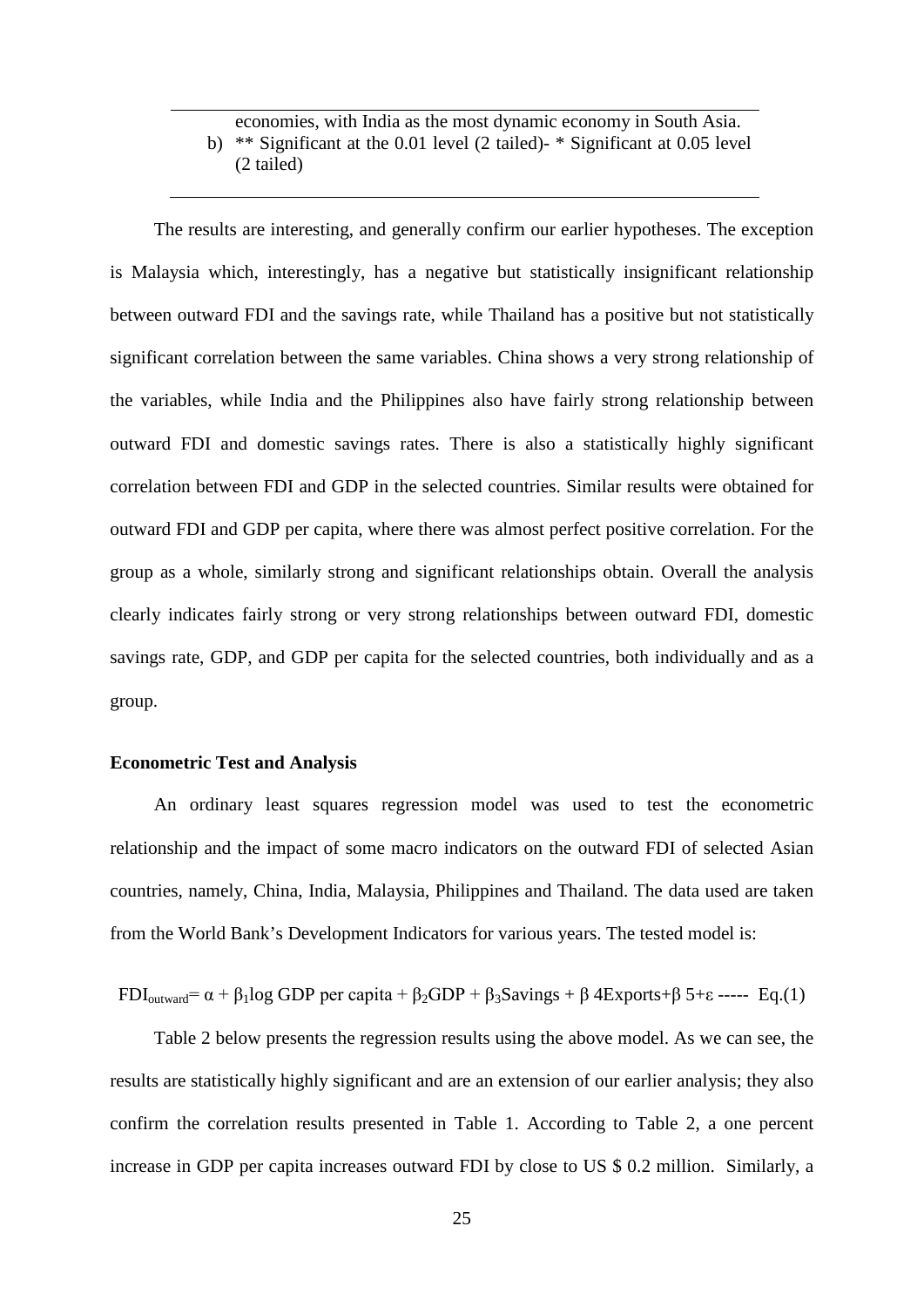US \$1 billion increase in GDP results to an increase in outward FDI of US\$38.86 million in the selected countries. The coefficient of savings as percent of GDP is negative, indicating that a 1 percent decrease in the savings rate decreases outward FDI by up to US \$1091.5 million. This can be illustrated by the example of India. Until the year 2003, when India's savings rate as percent of GDP was less than 30 percent, FDI was US\$6073 million; when the savings rate rose to 37 percent in 2007 India's outward FDI increased to US\$ 44080 million.

**Table 2: Factors Affecting Outward Foreign Direct Investment from Developing Countries, 1999-2009**

| <b>Independent Variables</b>      | Coefficient Std. Error |         | p values    |
|-----------------------------------|------------------------|---------|-------------|
|                                   |                        |         |             |
| Log of GDP per capita             | 196959.2               | 591.93  | $0.000$ *** |
|                                   |                        |         |             |
| Gross Domestic Product (US $\$ m) | 38.86                  | 3.77    | $0.000$ *** |
|                                   |                        |         |             |
| Savings rate (percent of GDP)     | $-1091.5$              | 591.93  | $0.07*$     |
|                                   |                        |         |             |
| Constant                          | $-110480.6$            | 22314.3 |             |
|                                   |                        |         |             |
| <b>Observations</b>               | 55                     |         |             |
| $R$ –squared                      | 0.86                   |         |             |

\*significant at 10 percent, \*\*\*significant at 1 percent level

Note on data: Due to the data availability, all data used in this part are from 1990 to 2010. Countries included in this part are Australia, China, India, Indonesia, Malaysia, New Zealand, the Philippines and Thailand. The data sets for GDP and GDP per capita were retrieved directly from the World Economic Outlook Database of IMF (September, 2011 version), and the data set for total savings come from the authors' calculations through "gross national savings as percentage of GDP" in the same database. The data sets of foreign direct investment (inflows and outflows), total foreign reserves and exports were retrieved and calculated from the World Bank Database. All data are in units of billion current U.S. dollars.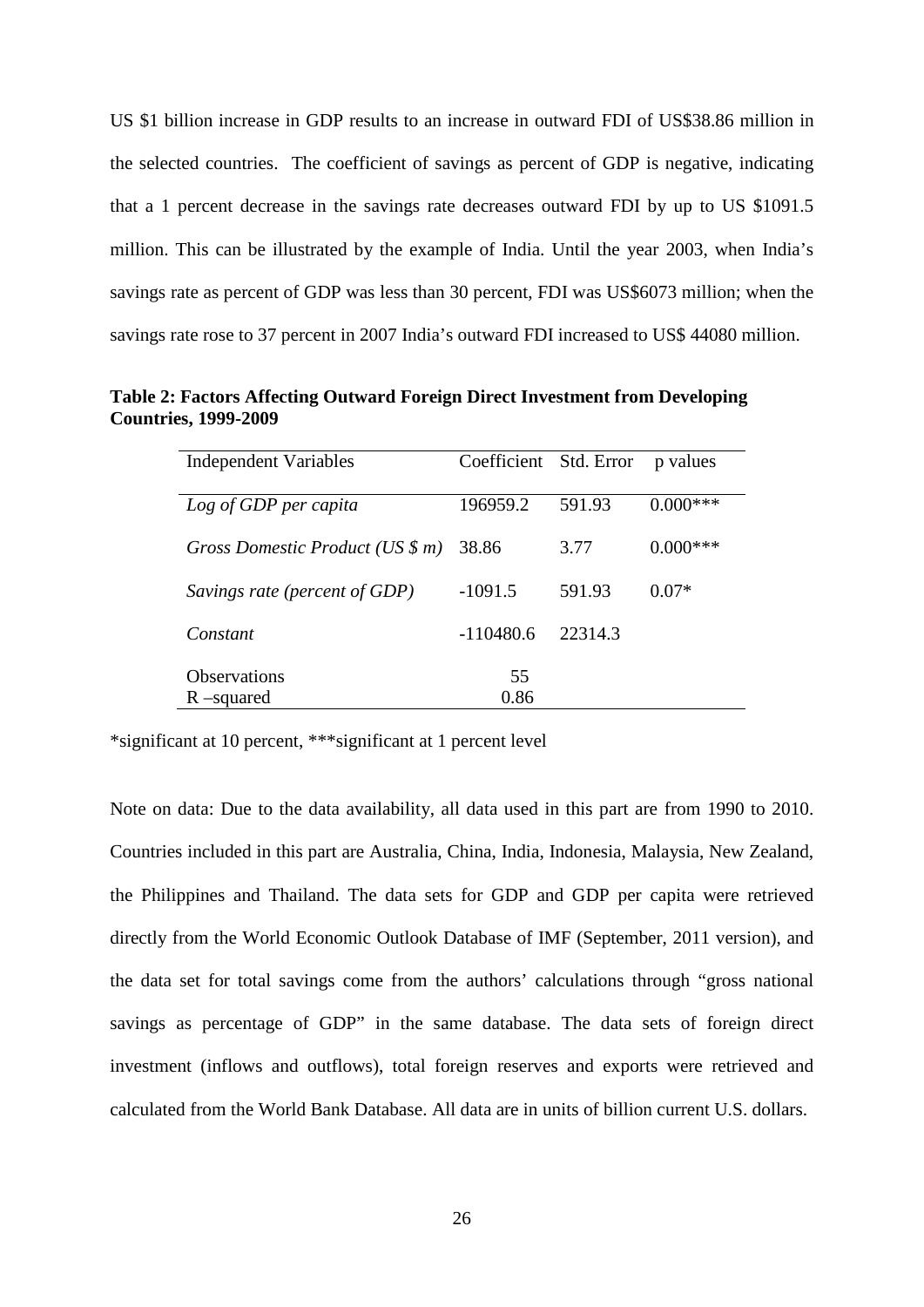#### **Regression Analysis with Extended Models**

For the purpose of catching the patterns and other characteristics of outward FDI, our earlier model is extended using additional variables and three different levels: individual countries, country groups classified by level of development level, and the whole dataset. The extended models can be summarized through the following formulations:

Model 1:FDI(outflow)<sub>t</sub> = 
$$
\alpha + \beta_1 GDP_t + \beta_2 GDP_{t-1} + \beta_3 GDP_{t-2} + \beta_4 FDI(inflow)_t + \beta_5 SAVING_t + \beta_6 SAVING_{t-1} + \beta_7 SAVING_{t-2} + \beta_8 RESERVE_t + \beta_9 RESERVE_{t-1} + \beta_{10} RESERVE_{t-2} + \beta_{11} Export_t + \varepsilon
$$

Model 2:FDI(outflow)<sub>t</sub> =  $\alpha + \beta_1 ln GDP_t + \beta_2 ln GDP_{t-1} + \beta_3 ln GDP_{t-2} + \beta_4 FDI(inflow)_t + \beta_5 LnSAVING_t +$  $\beta_6 L nSAVING_{t-1} + \beta_7 L nSAVING_{t-2} + \beta_8 L nRESERVE_t + \beta_9 L nRESERVE_{t-1} +$  $\beta_{10}$ LnRESERVE<sub>t-2</sub> +  $\beta_{11}$ Export<sub>t</sub> +  $\varepsilon$ 

We also used two other models to examine whether population can significantly affect the results, since China and India each have very large most populations. These two models are similar to the above models, the only modification being the replacement of GDP by GDP per capita (and LnGDP by LnGDP per capita). However, the use of GDP per capita, instead of just GDP, does not make a significant difference in explaining FDI outflows, hence the results using GDP per capita are not reported here.

#### **Results for individual countries**

The following tables show three of the most significant single-regressor regression results and one multiple- regressor regression results for each individual country: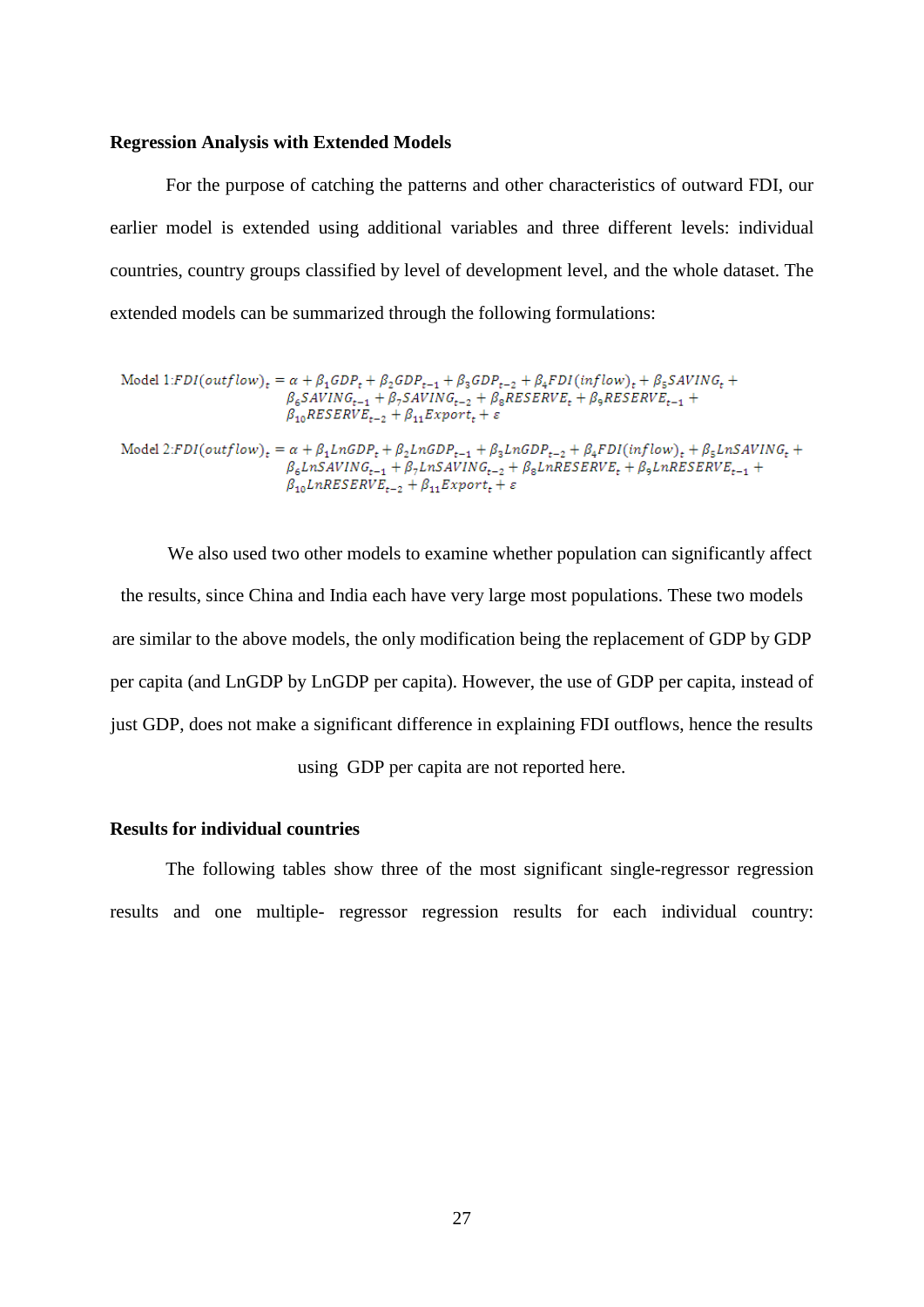#### **Results of Regressions for individual countries(Part 1)**

**Dependent Variable: Foreign Direct Investment Outflow (FDIO)**

|                        |           |           | Australia |           |           | China     |           |         |           |            | India     |            |           |             | Indonesia |            |
|------------------------|-----------|-----------|-----------|-----------|-----------|-----------|-----------|---------|-----------|------------|-----------|------------|-----------|-------------|-----------|------------|
| <b>Regressor</b>       | (1)       | (2)       | (3)       | (4)       | (1)       | (2)       | (3)       | (4)     | (1)       | (2)        | (3)       | (4)        | (1)       | (2)         | (3)       | (4)        |
| $GDP_{t}$              |           |           |           | $-0.05$   |           | $0.01***$ |           | $-0.04$ |           |            |           | $-0.02***$ |           |             |           | $0.03**$   |
|                        |           |           |           | (0.03)    |           | (0.001)   |           | (0.01)  |           |            |           | (0.002)    |           |             |           | (0.01)     |
| SAVING <sub>x</sub>    |           |           | $0.07***$ |           |           |           | $0.02***$ | 0.12    |           |            |           | $0.07***$  |           |             |           | $-0.06**$  |
|                        |           |           | (0.02)    |           |           |           | (0.001)   | (0.04)  |           |            |           | (0.01)     |           |             |           | (0.02)     |
| <i><b>RESERVE.</b></i> |           |           |           |           |           |           |           | $-0.02$ |           |            | $0.06***$ |            |           |             |           | $-0.09***$ |
|                        |           |           |           |           |           |           |           | (0.02)  |           |            | (0.01)    |            |           |             |           | (0.02)     |
| $FDI(intlow)_t$        | $0.67***$ |           |           | $0.67***$ |           |           |           |         | $0.50***$ |            |           | $0.54***$  |           |             | $0.34***$ |            |
|                        | (0.06)    |           |           | (0.09)    |           |           |           |         | (0.03)    |            |           | (0.04)     |           |             | (0.06)    |            |
| LnGDP <sub>t</sub>     |           |           |           |           |           |           |           |         |           |            |           |            |           | $2.73***$   |           |            |
|                        |           |           |           |           |           |           |           |         |           |            |           |            |           | (0.50)      |           |            |
| $GDP_{t-1}$            |           |           |           |           |           |           |           |         |           |            |           |            |           |             |           |            |
|                        |           |           |           |           |           |           |           |         |           |            |           |            |           |             |           |            |
| $SAVING_{t-1}$         |           |           |           |           |           |           |           |         |           | $0.05***$  |           |            |           |             |           |            |
|                        |           |           |           |           | $0.02***$ |           |           |         |           | (0.004)    |           | $-0.09***$ |           |             |           |            |
| RESERVE <sub>t-1</sub> |           |           |           |           | (0.001)   |           |           |         |           |            |           | (0.01)     |           |             |           |            |
| $SAVING_{t-2}$         |           |           |           |           |           |           |           |         |           |            |           |            |           |             |           |            |
|                        |           |           |           |           |           |           |           |         |           |            |           |            |           |             |           |            |
| Export <sub>t</sub>    |           | $0.09***$ |           | 0.26      |           |           |           | $-0.02$ |           |            |           | $0.05*$    | $0.04***$ |             |           | 0.05       |
|                        |           | (0.02)    |           | (0.13)    |           |           |           | (0.01)  |           |            |           | (0.01)     | (0.01)    |             |           | (0.02)     |
| Œ                      |           |           |           |           |           | $-8.0**$  |           |         |           | $-4.16***$ | $-1.69*$  |            | $-1.44*$  | $-13.60***$ |           | $-2.00***$ |
|                        |           |           |           |           |           | (2.15)    |           |         |           | (0.93)     | (0.75)    |            |           | (2.74)      |           | (0.32)     |
|                        |           |           |           |           |           |           |           |         |           |            |           |            | (0.50)    |             |           |            |

#### **Summary Statistics and Joint Tests**

| <b>F-Statistics</b> |       |       |       |                    |       | 141.889 |       |            |       | 133.482 | 132.829  |       | 38.335 | 29.776   |          | 37.702             |
|---------------------|-------|-------|-------|--------------------|-------|---------|-------|------------|-------|---------|----------|-------|--------|----------|----------|--------------------|
| <b>SER</b>          | 6.090 | 1.783 | 1.888 | 5.761              | 5.360 | 6.405   | 6.981 | 5.053      | .763  | 2.448   | 2.472    | 0.632 | .053   | 1.142    | 1.332    | 0.618              |
| 云丛                  | 0.805 | 0.272 | 0.259 | 0.826              | 0.916 | 0.876   | 0.852 | 0.923      | 0.933 | 0.875   | 0.868    | 0.992 | 0.65   | 0.590    | 0.442    | 0.880              |
|                     |       | ∸     | ∸     | $\sim$<br><u>.</u> |       |         | ◢     | <u>، ب</u> |       | 20      | <u>.</u> | ZU    |        | <u>.</u> | <u>.</u> | $\sim$<br>$\sim$ 1 |

Notes: \*\*\* significant at 0.1%, \*\*significant at 0.5% and \* significant at1%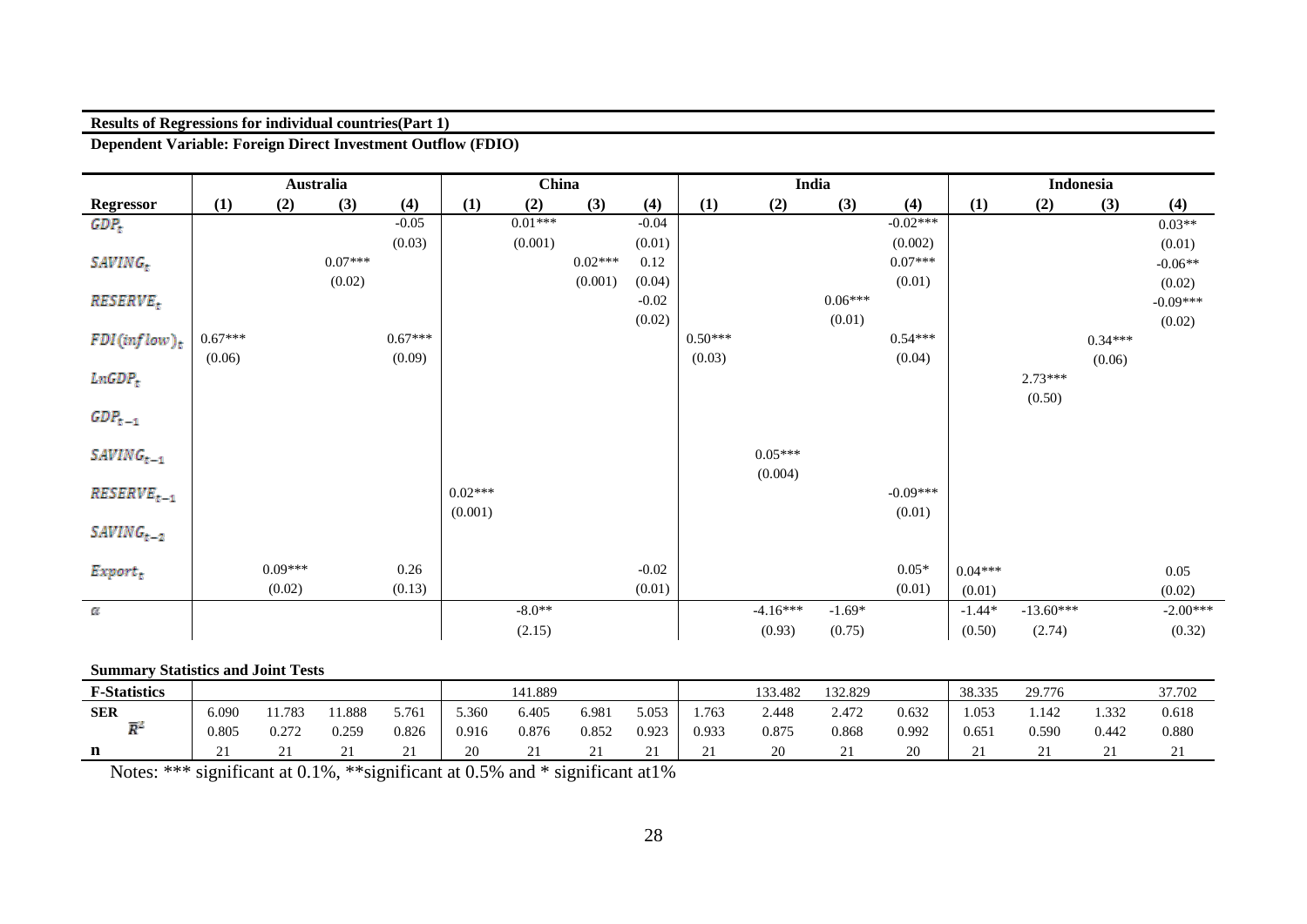| <b>Results of Regressions for individual countries (Part 2)</b> |            |                 |            |            |        |        |                    |           |          |                    |         |            |                 |            |           |
|-----------------------------------------------------------------|------------|-----------------|------------|------------|--------|--------|--------------------|-----------|----------|--------------------|---------|------------|-----------------|------------|-----------|
| Dependent Variable: Foreign Direct Investment Outflow (FDIO)    |            |                 |            |            |        |        |                    |           |          |                    |         |            |                 |            |           |
|                                                                 |            | <b>Malaysia</b> |            |            |        |        | <b>New Zealand</b> |           |          | <b>Philippines</b> |         |            | <b>Thailand</b> |            |           |
| <b>Regressor</b>                                                | (1)        | (2)             | (3)        | (4)        | (1)    | (2)    | (3)                | (4)       | (1)      | (2)                | (3)     | (1)        | (2)             | (3)        | (4)       |
| GDP <sub>t</sub>                                                | $0.08***$  |                 |            |            |        |        |                    |           |          |                    |         |            |                 | $0.02***$  |           |
|                                                                 | (0.01)     |                 |            |            |        |        |                    |           |          |                    |         |            |                 | (0.002)    |           |
| SAVING,                                                         |            |                 | $0.23***$  |            |        |        |                    | 0.24      |          |                    | $0.02*$ |            |                 |            |           |
|                                                                 |            |                 | (0.02)     |            |        |        |                    | (0.11)    |          |                    | (0.01)  |            |                 |            |           |
| <b>RESERVE.</b>                                                 |            |                 |            |            | 0.04   |        |                    |           |          |                    |         | $0.04***$  |                 |            | $0.04***$ |
|                                                                 |            |                 |            |            | (0.03) |        |                    |           |          |                    |         | (0.002)    |                 |            | (0.005)   |
| $FDI$ (inflow) <sub>s</sub>                                     |            |                 |            | $0.54*$    |        | 0.21   |                    | $0.42*$   | $0.30**$ |                    |         |            |                 |            |           |
|                                                                 |            |                 |            | (0.17)     |        | (0.10) |                    | (0.13)    | (0.09)   |                    |         |            |                 |            |           |
| LnGDP <sub>g</sub>                                              |            |                 |            |            |        |        |                    |           |          |                    |         |            |                 |            |           |
| $GDP_{t-1}$                                                     |            |                 |            |            |        |        |                    |           |          |                    |         |            |                 |            | $-0.03*$  |
|                                                                 |            |                 |            |            |        |        |                    |           |          |                    |         |            |                 |            | (0.01)    |
| $SAVING_{t-1}$                                                  |            |                 |            |            |        |        |                    | $-0.66**$ |          |                    |         |            |                 |            | 0.09      |
|                                                                 |            |                 |            |            |        |        |                    | (0.17)    |          |                    |         |            |                 |            | (0.02)    |
| <b>RESERVE</b>                                                  |            | $0.15***$       |            | $0.14***$  |        |        | 0.04               | 0.18      |          |                    |         |            | $0.05***$       |            |           |
|                                                                 |            | (0.01)          |            | (0.010)    |        |        | (0.04)             | (0.08)    |          |                    |         |            | 0.004           |            |           |
| $SAVING_{\tau-2}$                                               |            |                 |            |            |        |        |                    | 0.26      |          |                    |         |            |                 |            |           |
|                                                                 |            |                 |            |            |        |        |                    | (0.12)    |          |                    |         |            |                 |            |           |
| $Expert_{\pi}$                                                  |            |                 |            |            |        |        |                    |           |          | $0.01*$            |         |            |                 |            |           |
|                                                                 |            |                 |            |            |        |        |                    |           |          | (0.004)            |         |            |                 |            |           |
| OE.                                                             | $-6.19***$ | $-3.44***$      | $-5.94***$ | $-5.03***$ |        |        |                    |           |          |                    |         | $-0.79***$ | $-1.04***$      | $-2.66***$ | $-1.21**$ |
|                                                                 | (0.87)     | (0.71)          | (0.88)     | (0.76)     |        |        |                    |           |          |                    |         | (0.16)     | (0.21)          | (0.35)     | (0.33)    |
| <b>Summary Statistics and Joint Tests</b>                       |            |                 |            |            |        |        |                    |           |          |                    |         |            |                 |            |           |
| <b>F-Statistics</b>                                             | 141.139    | 131.377         | 131.559    | 103.944    |        |        |                    |           |          |                    |         | 215.358    | 157.647         | 132.763    | 147.537   |
| <b>SER</b>                                                      | 1.707      | 1.747           | 1.760      | 1.424      | 1.284  | 1.209  | 1.255              | 0.871     | 0.676    | 0.700              | 0.701   | 0.458      | 0.523           | 0.569      | 1.678     |
| $\bar{R}^2$                                                     | 0.875      | 0.873           | 0.867      | 0.916      | 0.007  | 0.120  | 0.047              | 0.562     | 0.188    | 0.129              | 0.127   | 0.915      | 0.892           | 0.868      | 0.959     |
| N                                                               | 21         | 20              | 21         | 20         | 21     | 21     | 20                 | 19        | 21       | 21                 | 21      | 21         | 20              | 21         | $20\,$    |

Notes: \*\*\* significant at 0.1%, \*\*significant at 0.5% and \* significant at1%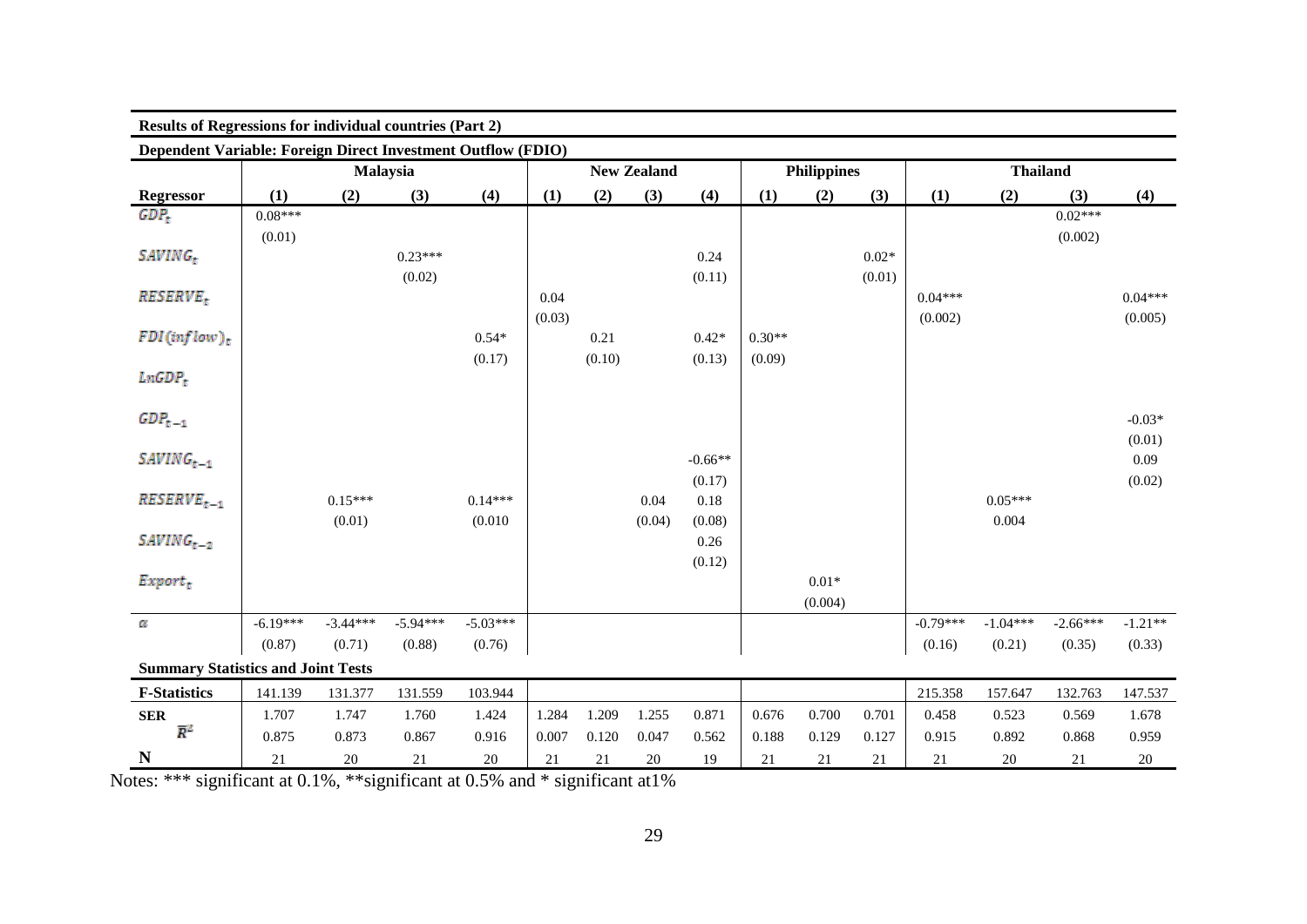Several patterns and observations can be deduced from the above regression results using the extended models. First, at individual country level, GDP, total savings, international reserves, FDI inflow, and export-GDP differ in their explanatory power for different countries' outward FDI. For instance, the most powerful regressor in explaining Australia's FDI outflow is the inflow of FDI; it can explain 80.5% of the changes in Australia's FDI outflow. However, FDI inflow can only explain 12% of the changes in the FDI outflow of New Zealand. This differential effect is also present among the developing countries in our sample. For example, while the explanatory power of FDI inflow is 93.3% for India, it is only 18.8% for the Philippines. Similar differences can also be found for GDP, total savings, total reserve and exports when these are used as single regressors. The five regressors also show similar explanatory power for the single country's FDI outflows (except for Australia, where FDI inflow is more powerful than other regressors in explaining FDI outflow). For example, the adjusted R-square of Thailand's regression has a value between 87% and 96%, but for the Philippines its value is only between 13% and 18%.

Secondly, regression results using GDP, total saving, total reserve, FDI inflow and export as variables exhibit interactions between them. This can be seen in their similar explanatory power for one particular country and from the multiple-regressor results. For instance, the adjusted R-square of India's regression (4) is 99.2%, but the coefficients for **reserve<sub>t-1</sub>** is -0.09, which means that when the reserves of India increase by 1 billion U.S. dollars, its FDI outflow in the following year will decrease by about 2 million U.S. dollars. We have no plausible explanation for this result. No meaningful multiple-regressor results can also be obtained for the Philippines, where the explanatory power of multiple-regressor models is even less than that of the single- regressor models.

Thirdly, another characteristic shown by above results is that FDI outflows are related to the (absolute) amounts of the regressors instead of to marginal changes in them. In all the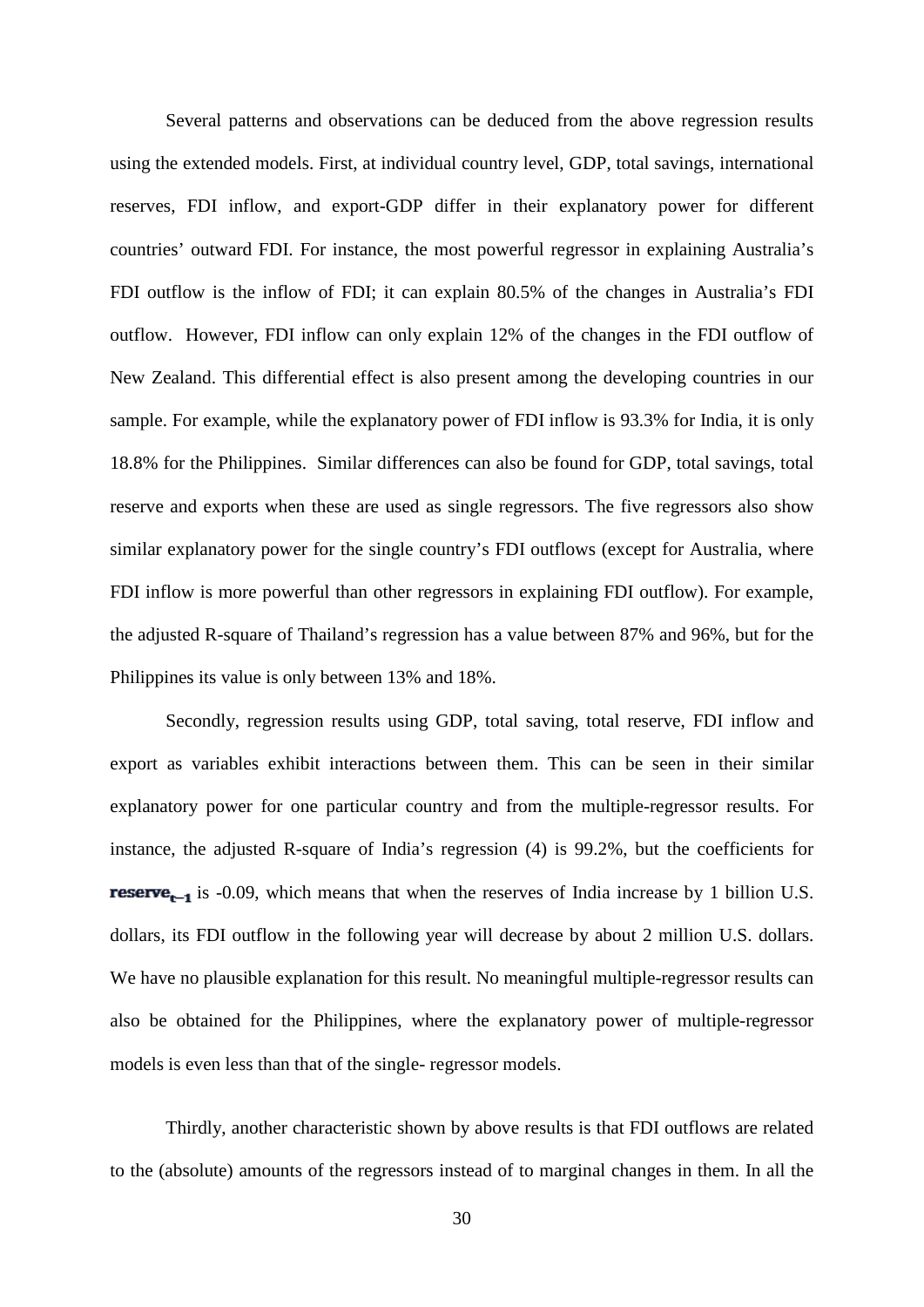eight countries included in the sample, only one logarithmic regressor can be included among the top three significant regressors. However, its explanatory power is not very satisfactory and the F-statistic is not as high as in other non-logarithmic regressors.

Finally, time lag effects are found in GDP, total saving and total reserve when these are used to explain a country's FDI outflow, but there are no such effects in FDI inflow and exports. Time-lagged reserves are especially important for China, Malaysia and Thailand; in all three countries, **reserve<sub>r-1</sub>** by itself can explain about 90% of the changes in FDI outflows and the coefficients are significant at 0.01% level.

#### **Results for country groups**

To examine whether the above results also hold at the general level, panel data of developed countries, developing countries, and the whole data set were also used in our models. The following table (Table 5?) reports four (4) of the most significant results for each country group. For developed and developing countries, the single regressor still has explanatory power for changes in FDI outflows. These are reported in the first three columns of the table. Since no single-regressor result is as good as multiple regressor regression for the whole data set, no single-regressor result is reported for this group.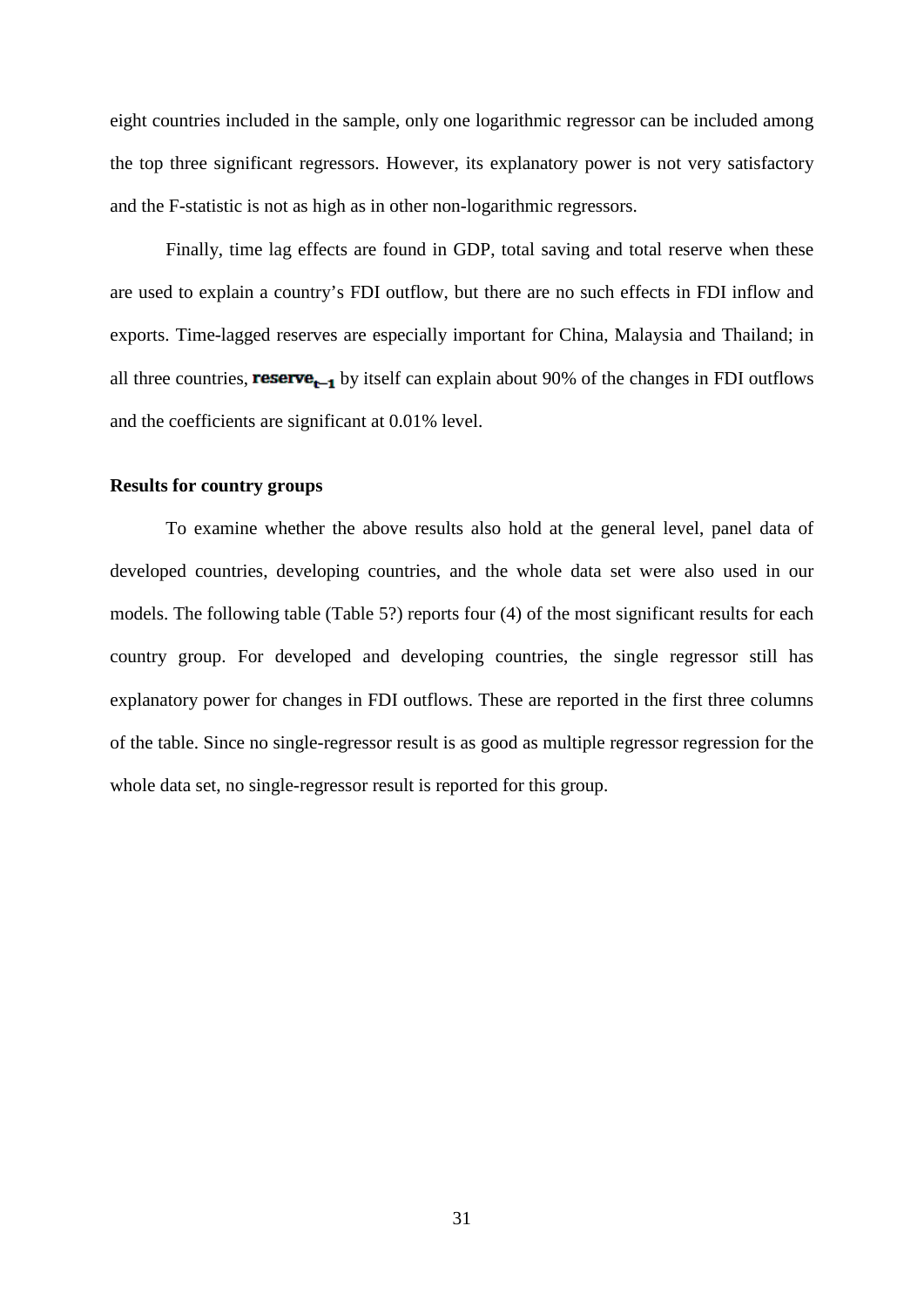| Dependent Variable: Foreign Direct Investment Outflow (FDIO) |           |           |                        |            |           |            |                         |             |              |           |                    |              |
|--------------------------------------------------------------|-----------|-----------|------------------------|------------|-----------|------------|-------------------------|-------------|--------------|-----------|--------------------|--------------|
|                                                              |           |           | <b>Developed Group</b> |            |           |            | <b>Developing Group</b> |             |              |           | <b>Whole Group</b> |              |
| Regressor                                                    | (1)       | (2)       | (3)                    | (4)        | (1)       | (2)        | (3)                     | (4)         | (1)          | (2)       | (3)                | (4)          |
| <b>GDR</b>                                                   |           |           |                        |            |           |            |                         | $0.03***$   | $0.03***$    | $0.03***$ |                    | 0.008        |
|                                                              |           |           |                        |            |           |            |                         | (0.003)     | (0.004)      | (0.004)   |                    | (0.01)       |
| <b>SAVING,</b>                                               |           |           |                        |            |           |            |                         |             | $-0.108$ *** |           |                    |              |
|                                                              |           |           |                        |            |           |            |                         |             | (0.02)       |           |                    |              |
| RESERVE.                                                     |           |           |                        | 0.27       |           |            |                         | $-0.07$ *** | $0.070***$   |           | $-0.089$ ***       | $-0.104$ *** |
|                                                              |           |           |                        | (0.13)     |           |            |                         | (0.01)      | (0.01)       |           | (0.02)             | (0.02)       |
| FDM inflow).                                                 | $0.66***$ |           |                        | $0.73***$  |           |            | $0.23***$               |             | $0.356***$   | 0.278     | $0.453***$         | $0.418***$   |
|                                                              | (0.04)    |           |                        | (0.06)     |           |            | (0.01)                  |             | (0.05)       | (0.05)    | (0.05)             | (0.05)       |
| $GDP_{n-2}$                                                  |           |           |                        | $-0.04$    |           | $0.01$ *** |                         |             |              |           |                    |              |
|                                                              |           |           |                        | (0.02)     |           | (0.001)    |                         |             |              |           |                    |              |
| SAVING                                                       |           |           | $0.08***$              |            |           |            |                         | $-0.03***$  |              | $-0.095$  |                    |              |
|                                                              |           |           | (0.01)                 |            |           |            |                         | (0.01)      |              | (0.014)   |                    |              |
| RESERVE                                                      |           |           |                        | $-0.52***$ | $0.03***$ |            |                         | $0.12***$   |              | 0.069     | $0.128***$         | $0.120***$   |
|                                                              |           |           |                        | (0.14)     | (0.001)   |            |                         | (0.01)      |              | (0.01)    | (0.03)             | (0.03)       |
| $GDP_{n-z}$                                                  |           |           |                        |            |           |            |                         |             |              |           | $0.035***$         | $0.008**$    |
|                                                              |           |           |                        |            |           |            |                         |             |              |           | (0.004)            | (0.01)       |
| SAVING                                                       |           |           |                        | 0.15       |           |            |                         |             |              |           | $-0.149***$        | $-0.149$ *** |
|                                                              |           |           |                        | (0.06)     |           |            |                         |             |              |           | (0.02)             | (0.02)       |
| RESERVE                                                      |           |           |                        | 0.35       |           |            |                         |             |              |           | $0.086**$          | $0.108***$   |
|                                                              |           |           |                        | (0.14)     |           |            |                         |             |              |           | (0.03)             | (0.03)       |
| Export,                                                      |           | $0.08***$ |                        |            |           |            |                         |             | $-0.03***$   | $-0.034$  | $-0.024**$         | $-0.017$     |
|                                                              |           | (0.01)    |                        |            |           |            |                         |             | (0.01)       | (0.008)   | (0.01)             | (0.01)       |
| $\overline{\omega}$                                          |           |           |                        |            |           | $-1.81***$ |                         |             |              |           |                    | $-1.061$     |
|                                                              |           |           |                        |            |           | (0.50)     |                         |             |              |           |                    | (0.64)       |
| <b>F-Statistics</b>                                          |           |           |                        |            |           | 437.667    |                         |             |              |           |                    | 73.226       |
| <b>SER</b>                                                   | 4.416     | 8.379     | 8.733                  | 3.913      | 3.475     | 4.184      | 5.084                   | 2.520       | 5.024        | 5.113     | 4.465              | 4.417        |
| $\bar{R}^2$                                                  | 0.822     | 0.360     | 0.336                  | 0.873      | 0.873     | 0.815      | 0.715                   | 0.936       | 0.708        | 0.710     | 0.788              | 0.793        |
| $\mathbf N$                                                  | $42\,$    | 42        | 40                     | $38\,$     | 100       | 100        | 105                     | 95          | 168          | 160       | 152                | 152          |

Notes: \*\*\* significant at 0.1%, \*\*significant at 0.5% and \* significant at1%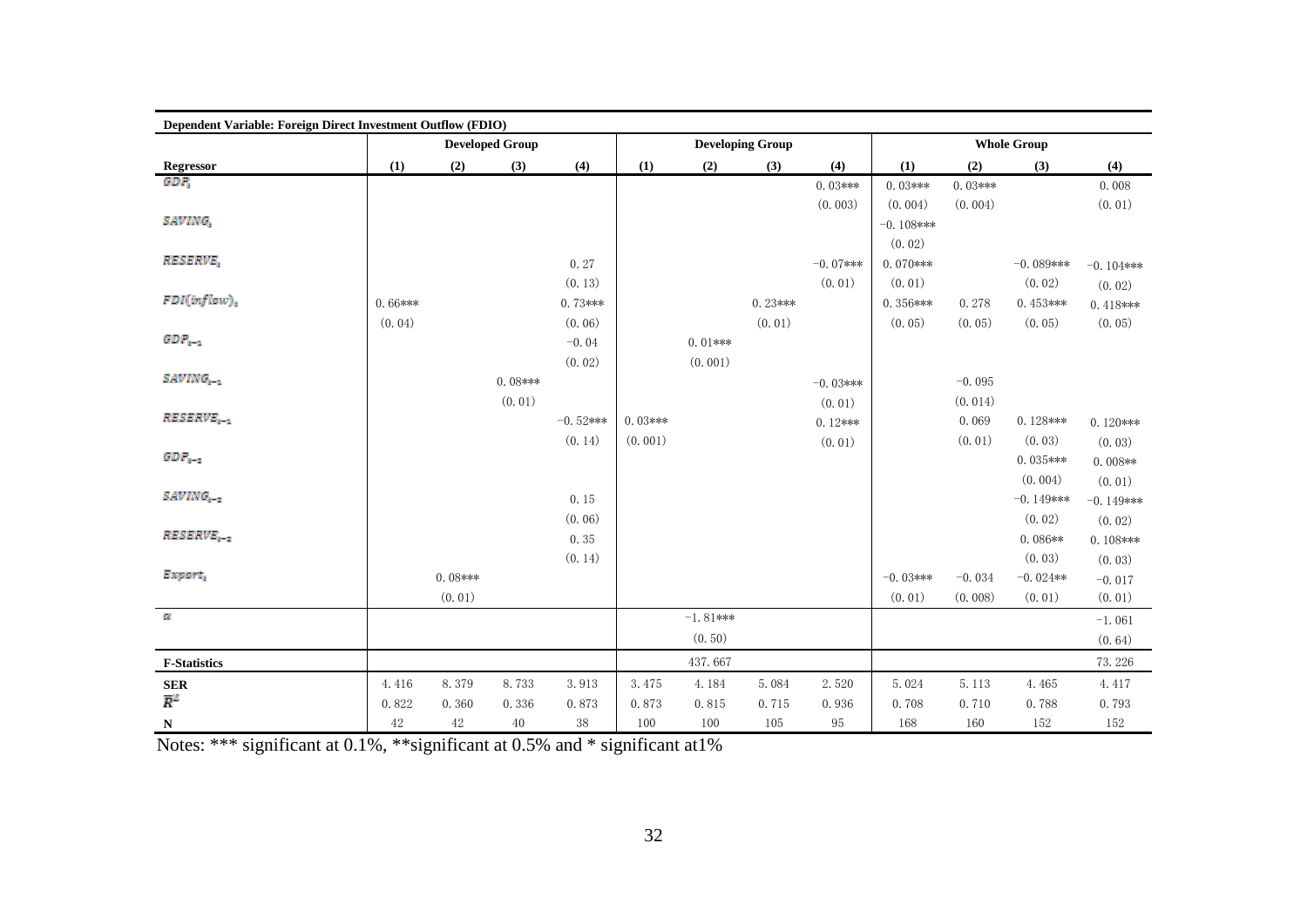We can see that the patterns and characteristics of FDI outflows of developed countries differ from those of developing countries. First, FDI inflow is the most important factor in explaining FDI outflows in developed countries. Even the most significant multipleregressor regression can only increase the explanatory power of single FDI inflows from 82.2% to 87.3%, and most of the coefficients of the other regressors are not significant enough. Exports and prior year's savings are two factors that can also partly explain changes in FDI outflows of developed countries. For developing countries, on the other hand, the most powerful explanatory factor is the previous year's reserves. Previous year GDP and FDI inflow also have satisfactory explanatory power, although not as much power as reserve t-1. The multiple- regressor results for developed and developing countries show the difference more clearly: for developed countries, FDI inflow is the single most important factor in explaining FDI outflows. No significant relationships are observed between FDI outflows and either GDP or total saving. For developed countries, reserves and previous year's reserves have an ambiguous relationship with FDI outflows. For developing countries, however, GDP and previous year's reserves are the most important factors in explaining FDI outflows. For these countries, FDI inflow has no significant relationship with FDI outflow.

Another pattern that can be observed from the results is that, compared to other regressors in our model, total savings is a weak regressor for explaining changes in FDI outflows. Although some results show that lagged savings has similar effects as GDP, the total effect of savings is not clear.

For reference, the results for the whole sample of countries are also reported. Compared to developed and developing-country groups, the results for whole data set do not have the same significance as the previous two. This can be explained by the fact that the results of whole data set are mixed, thus weakening the special characteristics of developed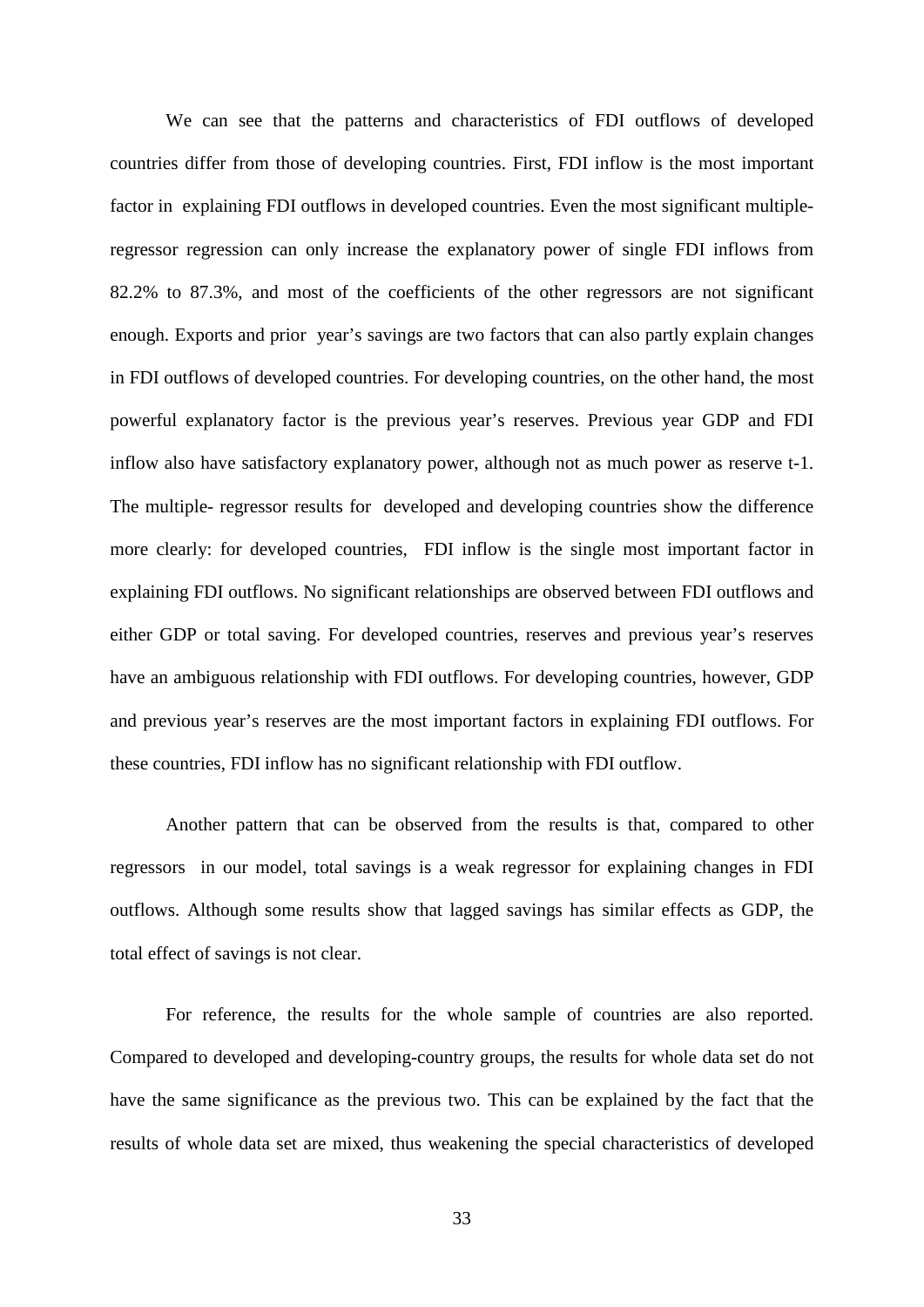and developing countries. However, the results show that FDI inflows, GDP and reserves are the general variables which are positively related to FDI outflows.

How does one explain the observed differences in the patterns and characteristics of FDI outflows of developed and developing countries? For the developed countries, since they have gone through long- term, high-growth development, FDI outflows focus on two objectives. The first is to go to high-growth developing countries to obtain higher returns than can be obtained from the domestic economy. Where capital is abundant, as in the developedcountry economy, the marginal return on investment is generally low; but where capital is scarce, as in less developed countries, marginal returns are generally high. Second, MNCs use foreign direct investment as financial instruments to hedge financial risks. The first inference can explain why there is no observed relationship between FDI outflows and GDP in these countries; the second can explain the significant relationship between FDI outflows and FDI inflows. On the other hand, because developing countries are experiencing long-term economic growth, catch-up effects will make FDI outflow grow at the same pace as the other variables, such as GDP, FDI inflow and reserves.

#### **CONCLUSION**

FDI is a dynamic force, and has been especially so since the last decades of the  $20<sup>th</sup>$ century, which coincided with a period of very rapid globalization. Prior to the last few decades, FDI was almost the exclusive preserve of a few rich countries – the members of G-7(expanded to G-20) or the OECD countries- which invested mainly in each other's economies and, to a lesser extent, in the developing economies. The investment flow between the developed and developing countries was essentially one way, even if the benefits may have gone both ways.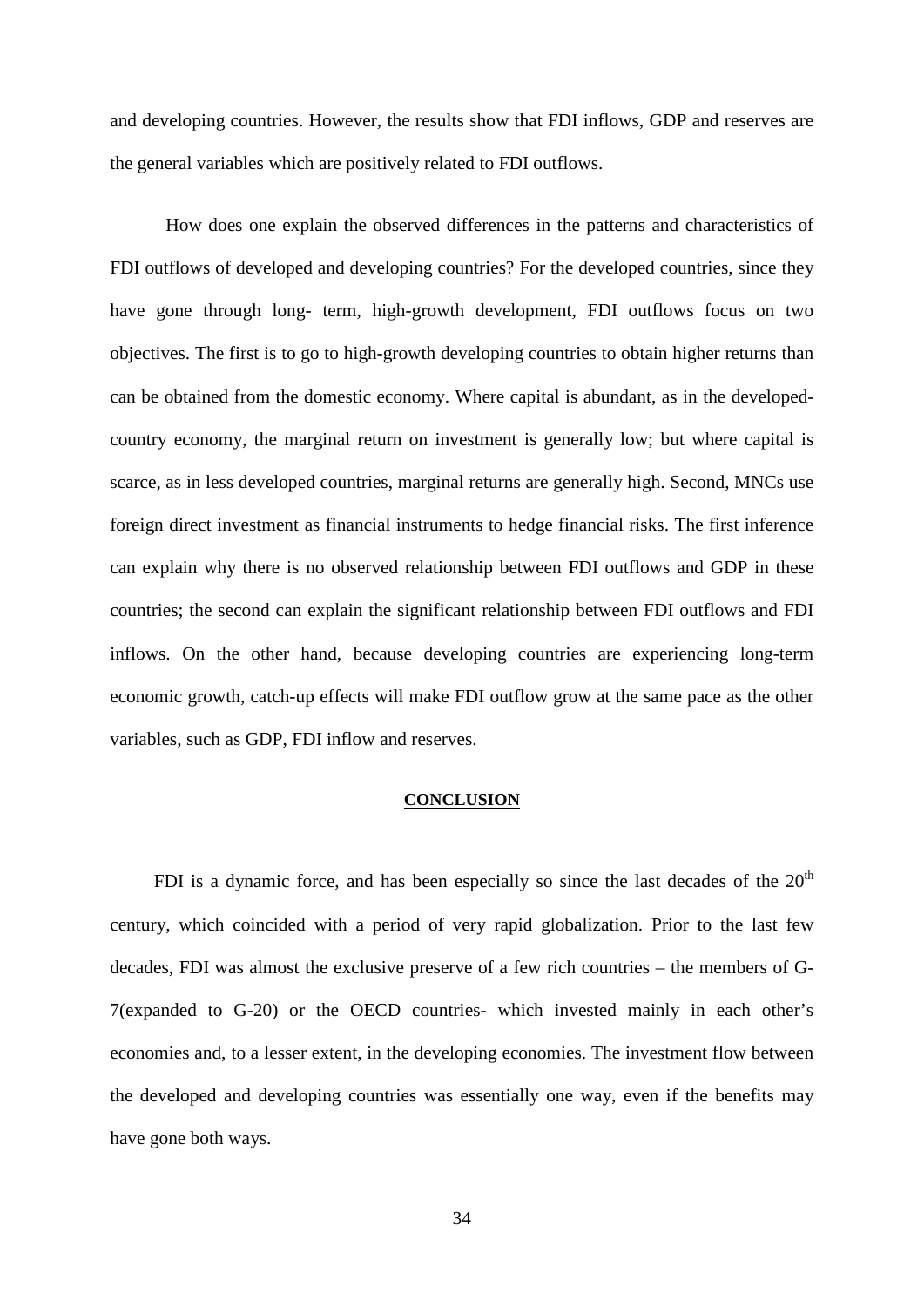That exclusiveness, that "old boys club", is becoming more open and more inclusive with the entry of new FDI players from the developing countries, especially from East and South-East Asia. The flow is no longer as unidirectional as it once was, although the reverse flow is still nowhere near the volume and value of the more traditional flow from the developed to the developing countries, or for that matter, to other developed countries. But at the rate that reverse FDI has been growing in recent years, it may sooner or later - perhaps sooner than later -catch up with, maybe even overtake, traditional FDI, considering the current economic malaise that continues to afflict some of the traditional sources of FDI.

FDI is welcome since it has the effect of figuratively "lifting all boats" in the same sea, and should therefore be encouraged by governments and their constituents alike. The experience of the group of countries from East, Southeast and South Asia shows, on the one hand, that it is possible for less-developed countries to join the ranks of the world's investors, and in the process, or as a result, achieve prosperity. On the other hand, only a small group of countries have so far participated in the process and shared in the proceeds. These are the same countries who have, for the past decades, also enjoyed substantial FDI inflows, rapid and sustained economic growth, equitable distribution of wealth, and improved quality of life. The process has largely left out the most of the 200 or so countries of the world, which have been bypassed and continue to be left behind in the march to progress.

The potential implication of this fact is that the countries that that are already well-off, or are well on their way to being so, will continue their march towards economic prosperity, while the rest will continue to fall behind. Thus, the divide that already separates the haveand the have-not countries, which is already wide, will further widen. This does not augur well for global peace and stability, which are indispensable for sustained economic growth and development. The challenge for international policy and diplomacy is, thus, to ensure that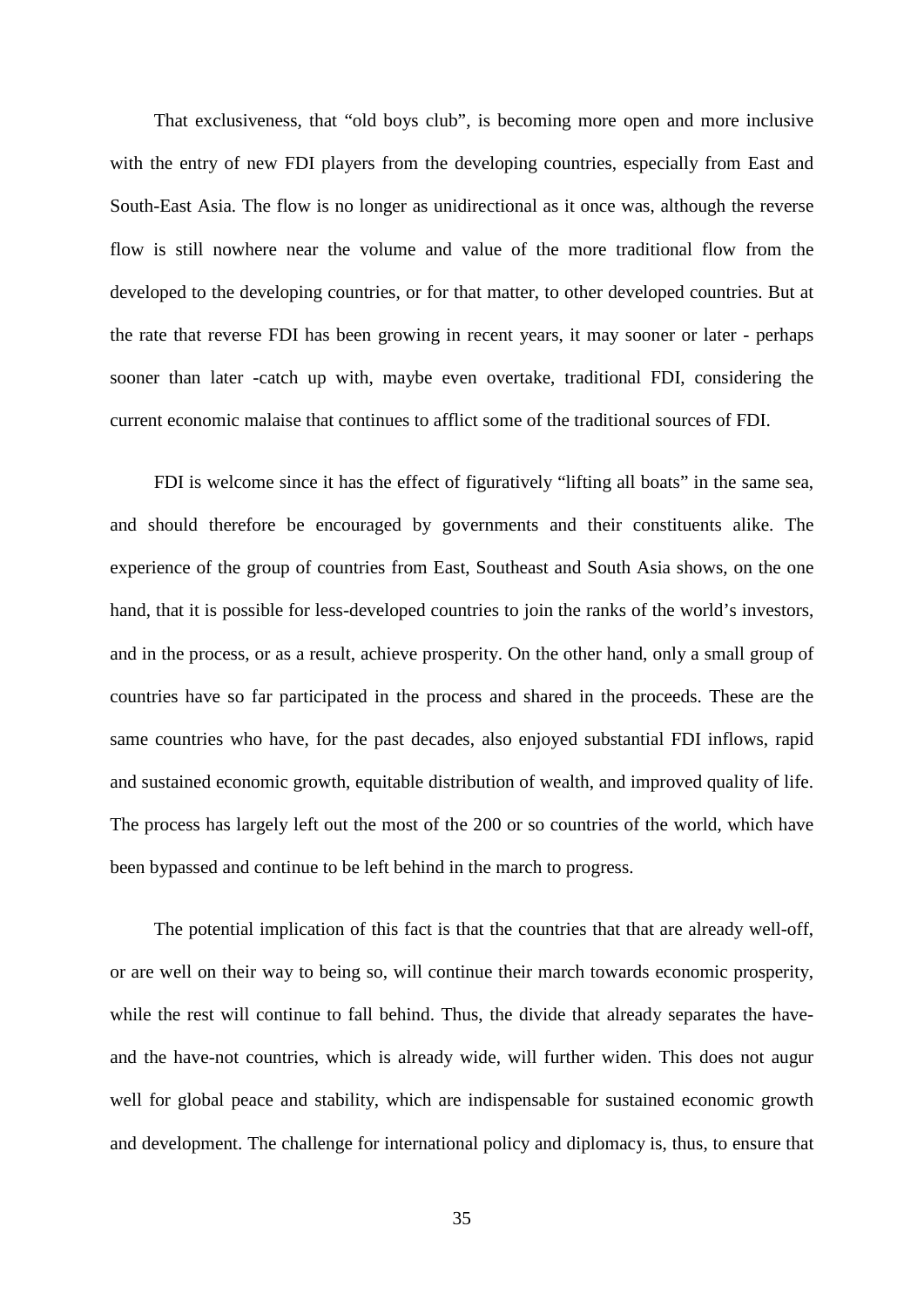the world environment which has allowed or even encouraged the entry of new players remains open and that the rules of the game are not stacked against newcomers.

#### **Selected References:**

- Adam, Gyorgy (1973), "Worldwide Sourcing", in Radice, Hugo, ed (1975). International Firms and Modern Imperialism, Penguin Books
- Hirst, P. and Thompson, G. (1996). *Globalization in Question: The International Economy and the Possibilities of Governance*. Polity Press.
- Hymer, Stephen (1975), "Multinational Corporations and the Law of Uneven Development", in Radice 1975
- Nissan, Edward and Niroomand, Farhang (2010), "Inflow and Outflow of Foreign Direct Investment by Economies", The International Trade Journal, Vol. 24, No. 3, July-September.
- Nonnemberg, Marcelo Braga and de Mendonca, Mario Jorge Cardoso (year?), "The Determinants of Foreign Direct Investment in Developing Countries", Journal?
- Nunnenkamp, Peter (2002). "Determinants of Foreign Direct Investment in Developing Countries: Has Globalization Changed the Rules of the Game?" Kiel Working Paper No. 1122, July
- Pananond, Pavia (2010), "Emerging Multinationals and Global Value Chain Analysis: Case Study of Thailand. Paper presented at the EAMSA Conference, New Delhi, November
- Montecillo, Paolo G. (2011), "Jollibee expects rapid growth in China operation", Philippine Daily Inquirer, June 27, p. B5

Radice, Hugo (1975). "Introduction", in Radice 1975.

Salvatore, Dominick (2011). International Economics: Trade and Finance. John Wiley and Sons

UNCTAD, Annual Report (2010) and Various Issues.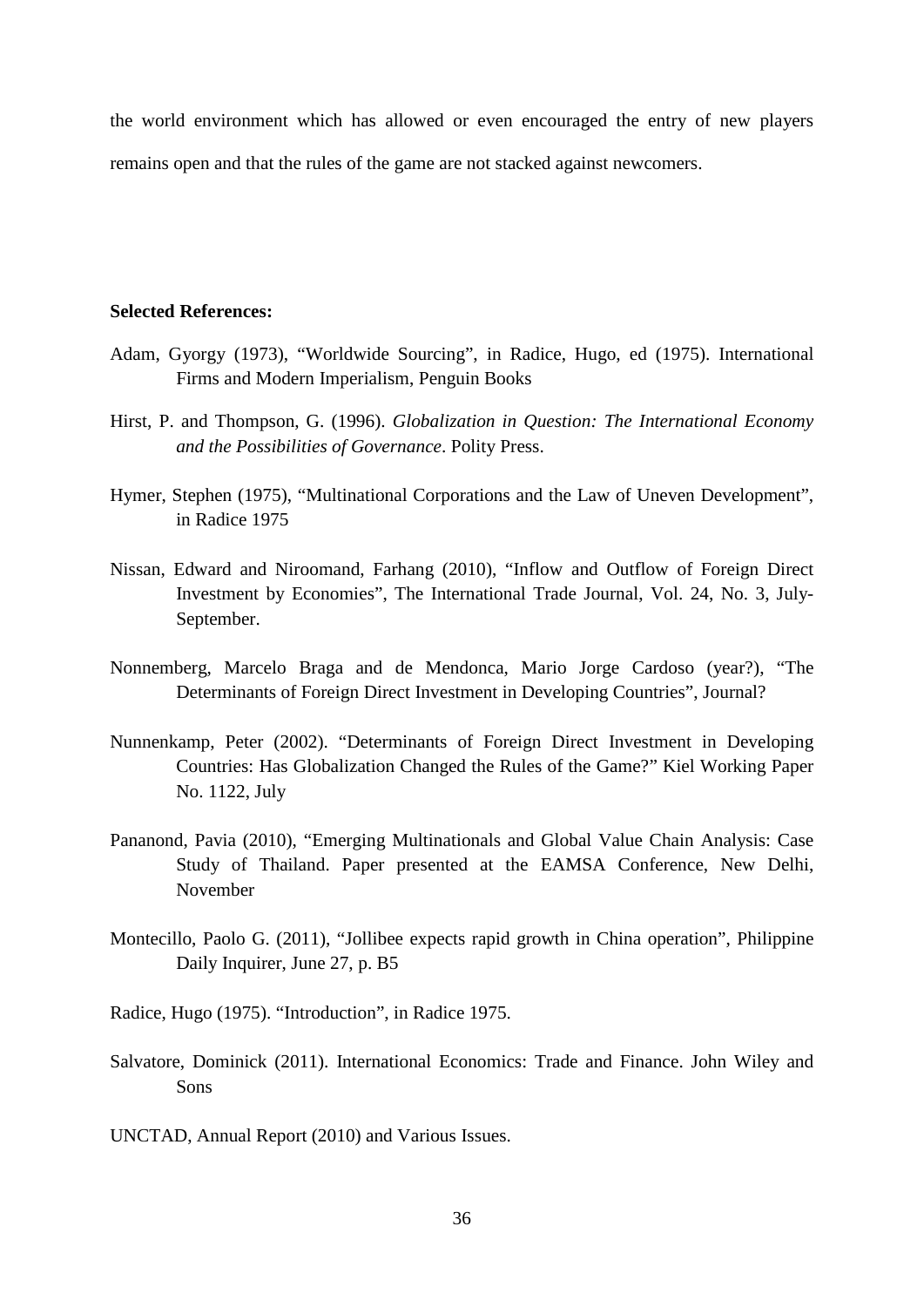- UNCTAD, World Investment Report (2007), Various Issues, and UNCTAAD Statistics. Website.
- Vernon, R.(1966), "International investment and international trade in the product lifecycle", QJE, Vol. LXXX, as summarized in books on international economics.

World Development Indicators and GDF 2010, in http://databanksearch@worldbank.org

## **Appendices**

| Annual Growth of FDI Inflow, Selected countries (1980-2009) in US\$ Billions |          |                  |          |       |          |                   |         |                                                                     |          |                        |        |  |
|------------------------------------------------------------------------------|----------|------------------|----------|-------|----------|-------------------|---------|---------------------------------------------------------------------|----------|------------------------|--------|--|
| <b>YEAR</b>                                                                  | World    | <b>Developed</b> | %        | Japan | %        | <b>Developing</b> | %       | East, South                                                         | %        | <b>SE &amp; E Asia</b> | %      |  |
|                                                                              |          | economies        | Growth   |       | Growth   | economies         | Growth  | &SE Asia                                                            | Growth   | Excl. China            | Growth |  |
| 1980                                                                         | \$700    | \$402            |          | \$3   |          | \$299             |         | \$208                                                               |          | \$203                  |        |  |
| 1981                                                                         | \$750    | \$432            | 7.64     | \$4   | 19.72    | \$318             | 6.54    | \$214                                                               | 2.51     | \$207                  | 2.4    |  |
| 1982                                                                         | \$791    | \$449            | 3.97     | \$4   | 2.12     | \$342             | 7.36    | \$218                                                               | 2.06     | \$211                  | 1.9    |  |
| 1983                                                                         | \$844    | \$488            | 8.68     | \$4   | 9.15     | \$355             | 3.95    | \$222                                                               | 1.72     | \$214                  | 1.3    |  |
| 1984                                                                         | \$873    | \$506            | 3.63     | \$4   | 2.15     | \$367             | 3.29    | \$227                                                               | 2.35     | \$218                  | 1.7    |  |
| 1985                                                                         | \$995    | \$614            | 21.23    | \$5   | 6.39     | \$381             | 3.88    | \$232                                                               | 1.97     | \$220                  | 0.9    |  |
| 1986                                                                         | \$1,143  | \$746            | 21.54    | \$7   | 37.34    | \$398             | 4.35    | \$238                                                               | 2.61     | \$223                  | 1.6    |  |
| 1987                                                                         | \$1,344  | \$919            | 23.18    | \$9   | 38.44    | \$426             | 7.04    | \$254                                                               | 6.97     | \$238                  | 6.4    |  |
| 1988                                                                         | \$1,529  | \$1,078          | 17.28    | \$10  | 15.50    | \$450             | 5.72    | \$271                                                               | 6.49     | \$251                  | 5.6    |  |
| 1989                                                                         | \$1,838  | \$1,355          | 25.77    | \$9   | $-12.06$ | \$482             | 7.02    | \$287                                                               | 5.98     | \$263                  | 4.9    |  |
| 1990                                                                         | \$2,082  | \$1,556          | 14.78    | \$10  | 7.53     | \$525             | 8.93    | \$312                                                               | 8.70     | \$284                  | 8.0    |  |
| 1991                                                                         | \$2,347  | \$1,782          | 14.53    | \$12  | 24.84    | \$563             | 7.42    | \$332                                                               | 6.49     | \$300                  | 5.5    |  |
| 1992                                                                         | \$2,429  | \$1,807          | 1.43     | \$16  | 26.14    | \$622             | 10.30   | \$360                                                               | 8.32     | \$315                  | 5.2    |  |
| 1993                                                                         | \$2,632  | \$1,928          | 6.70     | \$17  | 8.85     | \$701             | 12.74   | \$412                                                               | 14.51    | \$339                  | 7.5    |  |
| 1994                                                                         | \$2,844  | \$2,072          | 7.48     | \$19  | 13.78    | \$765             | 9.20    | \$458                                                               | 11.22    | \$372                  | 9.8    |  |
| 1995                                                                         | \$3,381  | \$2,521          | 21.66    | \$34  | 74.54    | \$848             | 10.88   | \$525                                                               | 14.69    | \$409                  | 9.8    |  |
| 1996                                                                         | \$3,874  | \$2,871          | 13.88    | \$30  | $-10.71$ | \$985             | 16.09   | \$617                                                               | 17.45    | \$469                  | 14.7   |  |
| 1997                                                                         | \$4,453  | \$3,307          | 15.16    | \$27  | $-9.55$  | \$1,117           | 13.37   | \$661                                                               | 7.19     | \$482                  | 2.7    |  |
| 1998                                                                         | \$5,547  | \$4,277          | 29.33    | \$26  | $-3.75$  | \$1,237           | 10.82   | \$699                                                               | 5.75     | \$495                  | 2.8    |  |
| 1999                                                                         | \$6,758  | \$5,138          | 20.15    | \$46  | 76.93    | \$1,576           | 27.38   | \$932                                                               | 33.30    | \$717                  | 44.7   |  |
| 2000                                                                         | \$7,443  | \$5,653          | 10.02    | \$50  | 9.12     | \$1,728           | 9.65    | \$1,007                                                             | 8.07     | \$784                  | 9.4    |  |
| 2001                                                                         | \$7,469  | \$5,593          | $-1.07$  | \$50  | $-0.01$  | \$1,788           | 3.45    | \$991                                                               | $-1.59$  | \$755                  | $-3.7$ |  |
| 2002                                                                         | \$7,519  | \$5,652          | 1.07     | \$78  | 55.29    | \$1,751           | $-2.07$ | \$959                                                               | $-3.26$  | \$699                  | $-7.5$ |  |
| 2003                                                                         | \$9,373  | \$7,216          | 27.66    | \$90  | 14.83    | \$2,002           | 14.35   | \$1,073                                                             | 11.94    | \$790                  | 13.1   |  |
| 2004                                                                         | \$11,056 | \$8,526          | 18.15    | \$97  | 8.09     | \$2,331           | 16.42   | \$1,235                                                             | 15.05    | \$925                  | 17.1   |  |
| 2005                                                                         | \$11,525 | \$8,536          | 0.12     | \$101 | 4.04     | \$2,714           | 16.41   | \$1,431                                                             | 15.88    | \$1,083                | 17.0   |  |
| 2006                                                                         | \$14,276 | \$10,526         | 23.32    | \$108 | 6.67     | \$3,352           | 23.53   | \$1,820                                                             | 27.16    | \$1,417                | 30.8   |  |
| 2007                                                                         | \$17,990 | \$12,859         | 22.16    | \$133 | 23.43    | \$4,453           | 32.83   | \$2,500                                                             | 37.36    | \$2,012                | 42.0   |  |
| 2008                                                                         | \$15,491 | \$10,851         | $-15.61$ | \$203 | 53.08    | \$4,214           | $-5.37$ | \$2,174                                                             | $-13.04$ | \$1,624                | -19.3  |  |
| 2009                                                                         | \$17,743 | \$12,353         | 13.83    | \$200 | $-1.59$  | \$4,893           | 16.13   | \$2,469                                                             | 13.59    | \$1,778                | 9.5    |  |
|                                                                              |          |                  |          |       |          |                   |         | Source: UNCTAD Stats, retrieved 10 October 2011 from www.unctad.org |          |                        |        |  |

**Table 1 – Annual Growth of FDI Inflow, Selected Countries, 1980-2009 (amounts in USD Billion)**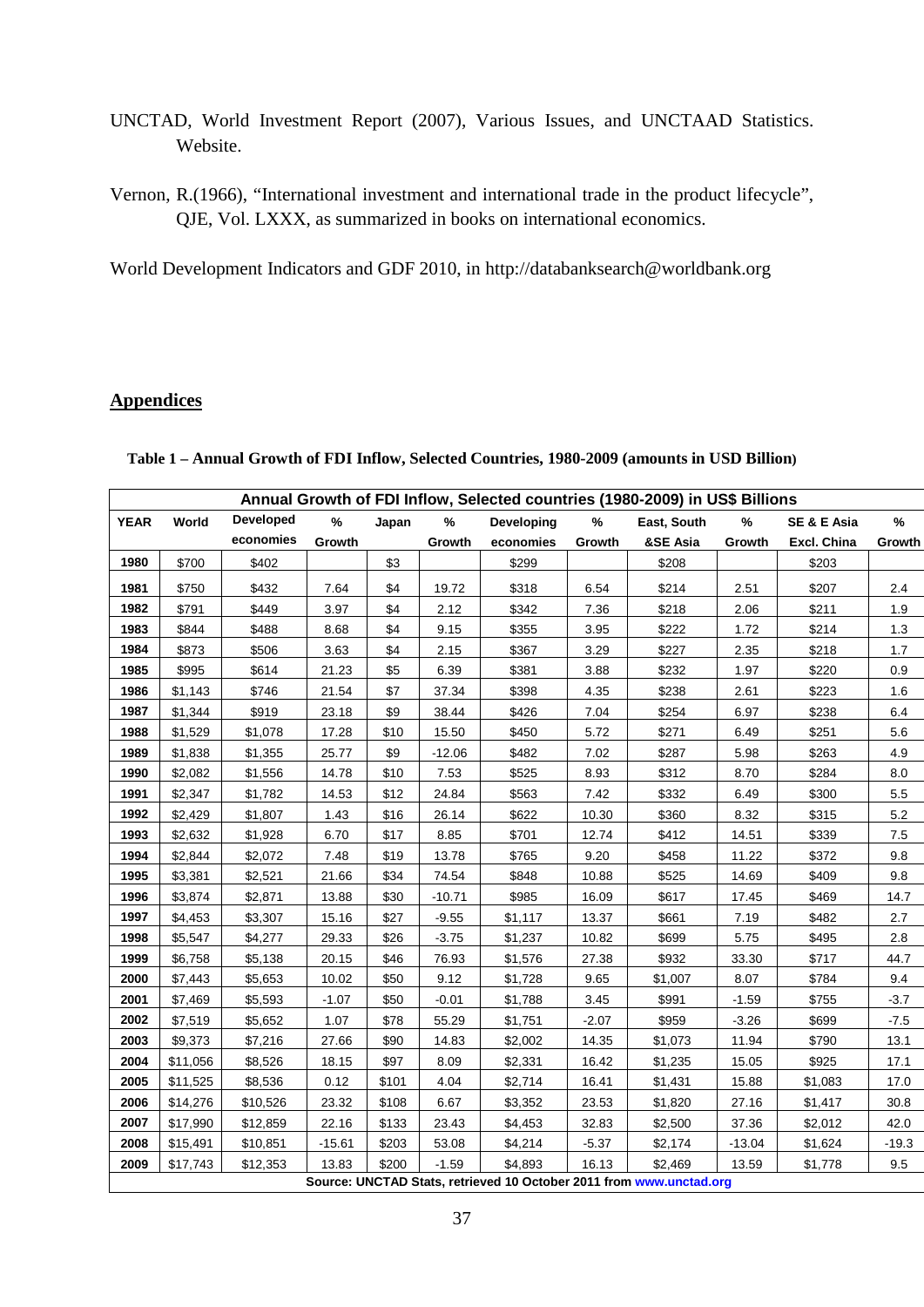|             | Annual Growth of FDI Outflow, Selected countries, 1980-2009 (in US\$ Billions) |                  |          |       |          |            |         |                                                                     |         |             |         |  |  |
|-------------|--------------------------------------------------------------------------------|------------------|----------|-------|----------|------------|---------|---------------------------------------------------------------------|---------|-------------|---------|--|--|
| <b>YEAR</b> | World                                                                          | <b>Developed</b> | %        | Japan | ℅        | Developing | %       | East, Sout&                                                         | %       | SE & E Asia | %       |  |  |
|             |                                                                                | economies        | Growth   |       | Growth   | economies  | Growth  | <b>SE Asia</b>                                                      | Growth  | Excl. China | Growth  |  |  |
| 1980        | \$549                                                                          | \$477            |          | \$20  |          | \$72       |         | \$15                                                                |         | \$14        |         |  |  |
| 1981        | \$587                                                                          | \$514            | 7.64     | \$25  | 24.95    | \$73       | 1.95    | \$15                                                                | 2.88    | \$15        | 2.5     |  |  |
| 1982        | \$598                                                                          | \$521            | 1.44     | \$29  | 18.21    | \$77       | 4.95    | \$16                                                                | 5.19    | \$16        | 5.1     |  |  |
| 1983        | \$678                                                                          | \$600            | 15.12    | \$32  | 11.08    | \$78       | 2.27    | \$17                                                                | 5.16    | \$16        | 4.2     |  |  |
| 1984        | \$699                                                                          | \$618            | 3.00     | \$38  | 17.85    | \$81       | 3.30    | \$17                                                                | 3.41    | \$17        | 2.5     |  |  |
| 1985        | \$899                                                                          | \$813            | 31.63    | \$44  | 15.96    | \$86       | 5.47    | \$19                                                                | 11.23   | \$18        | 7.6     |  |  |
| 1986        | \$1,156                                                                        | \$1,065          | 30.91    | \$58  | 32.06    | \$91       | 6.35    | \$21                                                                | 10.68   | \$19        | 8.7     |  |  |
| 1987        | \$1,375                                                                        | \$1,275          | 19.73    | \$77  | 32.63    | \$100      | 9.87    | \$25                                                                | 20.53   | \$23        | 18.7    |  |  |
| 1988        | \$1,607                                                                        | \$1,497          | 17.43    | \$111 | 43.83    | \$110      | 9.79    | \$33                                                                | 30.41   | \$30        | 29.6    |  |  |
| 1989        | \$1,928                                                                        | \$1,799          | 20.15    | \$154 | 39.35    | \$130      | 18.12   | \$45                                                                | 34.80   | \$41        | 35.9    |  |  |
| 1990        | \$2,087                                                                        | \$1,941          | 7.92     | \$201 | 30.49    | \$145      | 12.03   | \$59                                                                | 31.61   | \$54        | 32.6    |  |  |
| 1991        | \$2,342                                                                        | \$2,182          | 12.41    | \$232 | 15.07    | \$159      | 9.79    | \$67                                                                | 13.25   | \$61        | 12.7    |  |  |
| 1992        | \$2,383                                                                        | \$2,197          | 0.70     | \$248 | 7.02     | \$185      | 16.16   | \$85                                                                | 27.05   | \$75        | 22.7    |  |  |
| 1993        | \$2,777                                                                        | \$2,551          | 16.11    | \$260 | 4.73     | \$223      | 20.58   | \$114                                                               | 34.52   | \$100       | 33.4    |  |  |
| 1994        | \$3,103                                                                        | \$2,824          | 10.69    | \$276 | 6.07     | \$276      | 23.65   | \$159                                                               | 39.33   | \$142       | 42.9    |  |  |
| 1995        | \$3,607                                                                        | \$3,272          | 15.88    | \$238 | $-13.47$ | \$330      | 19.54   | \$200                                                               | 26.11   | \$182       | 27.6    |  |  |
| 1996        | \$4,090                                                                        | \$3,700          | 13.09    | \$259 | 8.45     | \$384      | 16.37   | \$241                                                               | 20.45   | \$220       | 21.2    |  |  |
| 1997        | \$4,709                                                                        | \$4,144          | 11.98    | \$272 | 5.14     | \$557      | 45.00   | \$396                                                               | 63.95   | \$372       | 68.9    |  |  |
| 1998        | \$5,588                                                                        | \$5,001          | 20.69    | \$270 | $-0.69$  | \$577      | 3.58    | \$396                                                               | 0.07    | \$369       | $-0.7$  |  |  |
| 1999        | \$6,761                                                                        | \$6,020          | 20.38    | \$249 | $-7.87$  | \$730      | 26.64   | \$516                                                               | 30.41   | \$487       | 31.8    |  |  |
| 2000        | \$7,967                                                                        | \$7,083          | 17.66    | \$278 | 11.92    | \$863      | 18.11   | \$597                                                               | 15.61   | \$566       | 16.3    |  |  |
| 2001        | \$7,685                                                                        | \$6,780          | $-4.29$  | \$300 | 7.78     | \$859      | $-0.38$ | \$573                                                               | $-4.00$ | \$535       | $-5.6$  |  |  |
| 2002        | \$7,764                                                                        | \$6,833          | 0.78     | \$304 | 1.37     | \$866      | 0.83    | \$557                                                               | $-2.84$ | \$514       | $-3.8$  |  |  |
| 2003        | \$9,867                                                                        | \$8,824          | 29.15    | \$335 | 10.28    | \$948      | 9.38    | \$605                                                               | 8.61    | \$564       | 9.8     |  |  |
| 2004        | \$11,640                                                                       | \$10,412         | 17.99    | \$371 | 10.45    | \$1,116    | 17.79   | \$721                                                               | 19.18   | \$667       | 18.2    |  |  |
| 2005        | \$12,417                                                                       | \$10,956         | 5.23     | \$387 | 4.33     | \$1,308    | 17.20   | \$851                                                               | 18.07   | \$782       | 17.3    |  |  |
| 2006        | \$15,661                                                                       | \$13,682         | 24.88    | \$450 | 16.29    | \$1,756    | 34.21   | \$1,180                                                             | 38.66   | \$1,077     | 37.7    |  |  |
| 2007        | \$19,314                                                                       | \$16,507         | 20.64    | \$543 | 20.70    | \$2,420    | 37.84   | \$1,703                                                             | 44.28   | \$1,560     | 44.8    |  |  |
| 2008        | \$16,207                                                                       | \$13,586         | $-17.69$ | \$680 | 25.38    | \$2,393    | $-1.12$ | \$1,572                                                             | $-7.66$ | \$1,357     | $-13.0$ |  |  |
| 2009        | \$18,982                                                                       | \$16,011         | 17.85    | \$741 | 8.91     | \$2,691    | 12.46   | \$1,786                                                             | 13.58   | \$1,474     | 8.6     |  |  |
|             |                                                                                |                  |          |       |          |            |         | Source: UNCTAD Stats, retrieved 10 October 2011 from www.unctad.org |         |             |         |  |  |

## **Table 2 – Annual FDI Outflows,1980-2009, Selected Countries**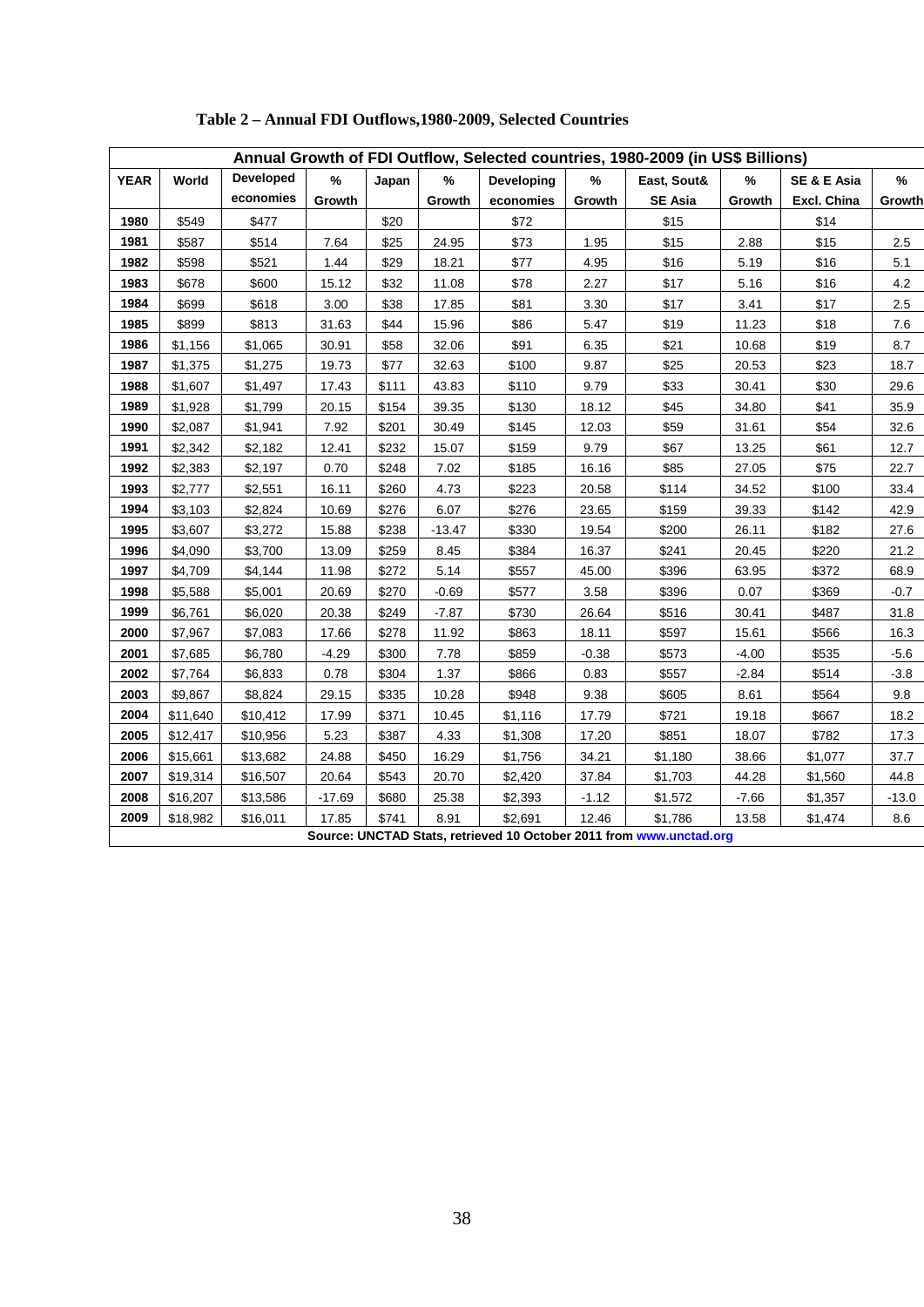|             |                                                                  | Foreign Direct Investment Flow in Developed Economies as Percentage of World | Foreign Direct Investement Flow in Developing Economies as % of World |                                                                  |          |  |  |
|-------------|------------------------------------------------------------------|------------------------------------------------------------------------------|-----------------------------------------------------------------------|------------------------------------------------------------------|----------|--|--|
| <b>YEAR</b> | Inwards                                                          | Outwards                                                                     | <b>YEAR</b>                                                           | Inwards                                                          | Outwards |  |  |
| 1980        | 86                                                               | 94                                                                           | 1980                                                                  | 13.83                                                            | 6.12     |  |  |
| 1981        | 65                                                               | 97                                                                           | 1981                                                                  | 34.56                                                            | 3.05     |  |  |
| 1982        | 55                                                               | 91                                                                           | 1982                                                                  | 45.43                                                            | 9.18     |  |  |
| 1983        | 65                                                               | 95                                                                           | 1983                                                                  | 34.95                                                            | 5.37     |  |  |
| 1984        | 69                                                               | 95                                                                           | 1984                                                                  | 30.98                                                            | 4.74     |  |  |
| 1985        | $\overline{75}$                                                  | 94                                                                           | 1985                                                                  | 25.35                                                            | 6.31     |  |  |
| 1986        | 82                                                               | 95                                                                           | 1986                                                                  | 18.21                                                            | 5.30     |  |  |
| 1987        | 84                                                               | 95                                                                           | 1987                                                                  | 15.91                                                            | 4.72     |  |  |
| 1988        | 81                                                               | 93                                                                           | 1988                                                                  | 18.49                                                            | 6.59     |  |  |
| 1989        | 84                                                               | 92                                                                           | 1989                                                                  | 15.62                                                            | 8.44     |  |  |
| 1990        | 83                                                               | $\overline{95}$                                                              | 1990                                                                  | 16.90                                                            | 4.93     |  |  |
| 1991        | $\overline{74}$                                                  | 93                                                                           | 1991                                                                  | 25.82                                                            | 6.81     |  |  |
| 1992        | 67                                                               | 88                                                                           | 1992                                                                  | 32.03                                                            | 11.46    |  |  |
| 1993        | 64                                                               | 83                                                                           | 1993                                                                  | 34.38                                                            | 16.22    |  |  |
| 1994        | 59                                                               | 83                                                                           | 1994                                                                  | 40.41                                                            | 16.57    |  |  |
| 1995        | 65                                                               | 85                                                                           | 1995                                                                  | 33.85                                                            | 15.19    |  |  |
| 1996        | 61                                                               | 84                                                                           | 1996                                                                  | 37.81                                                            | 16.17    |  |  |
| 1997        | 59                                                               | 84                                                                           | 1997                                                                  | 39.21                                                            | 15.50    |  |  |
| 1998        | 72                                                               | 92                                                                           | 1998                                                                  | 26.97                                                            | 7.43     |  |  |
| 1999        | $78\,$                                                           | 93                                                                           | 1999                                                                  | 20.97                                                            | 6.38     |  |  |
| 2000        | $\overline{81}$                                                  | 89                                                                           | 2000                                                                  | 18.30                                                            | 10.95    |  |  |
| 2001        | 73                                                               | 89                                                                           | 2001                                                                  | 26.01                                                            | 11.01    |  |  |
| 2002        | $70\,$                                                           | $90\,$                                                                       | 2002                                                                  | 28.03                                                            | 9.25     |  |  |
| 2003        | 64                                                               | 90                                                                           | 2003                                                                  | 32.51                                                            | 8.04     |  |  |
| 2004        | 56                                                               | 85                                                                           | 2004                                                                  | 39.86                                                            | 13.09    |  |  |
| 2005        | 63                                                               | 84                                                                           | 2005                                                                  | 33.49                                                            | 14.24    |  |  |
| 2006        | 66                                                               | 82                                                                           | 2006                                                                  | 29.77                                                            | 16.21    |  |  |
| 2007        | 69                                                               | 85                                                                           | 2007                                                                  | 26.90                                                            | 12.88    |  |  |
| 2008        | 58                                                               | 81                                                                           | 2008                                                                  | 35.58                                                            | 15.36    |  |  |
| 2009        | $\overline{51}$                                                  | $\overline{75}$                                                              | 2009                                                                  | 42.93                                                            | 20.81    |  |  |
|             | Source: UNCTAD Stats, retreived 25 July 2011 from www.unctad.org |                                                                              |                                                                       | Source: UNCTAD Stats, retreived 25 July 2011 from www.unctad.org |          |  |  |

## **Tables 3a and 3b – FDI flows in developed and developing economies as percentage of world flows**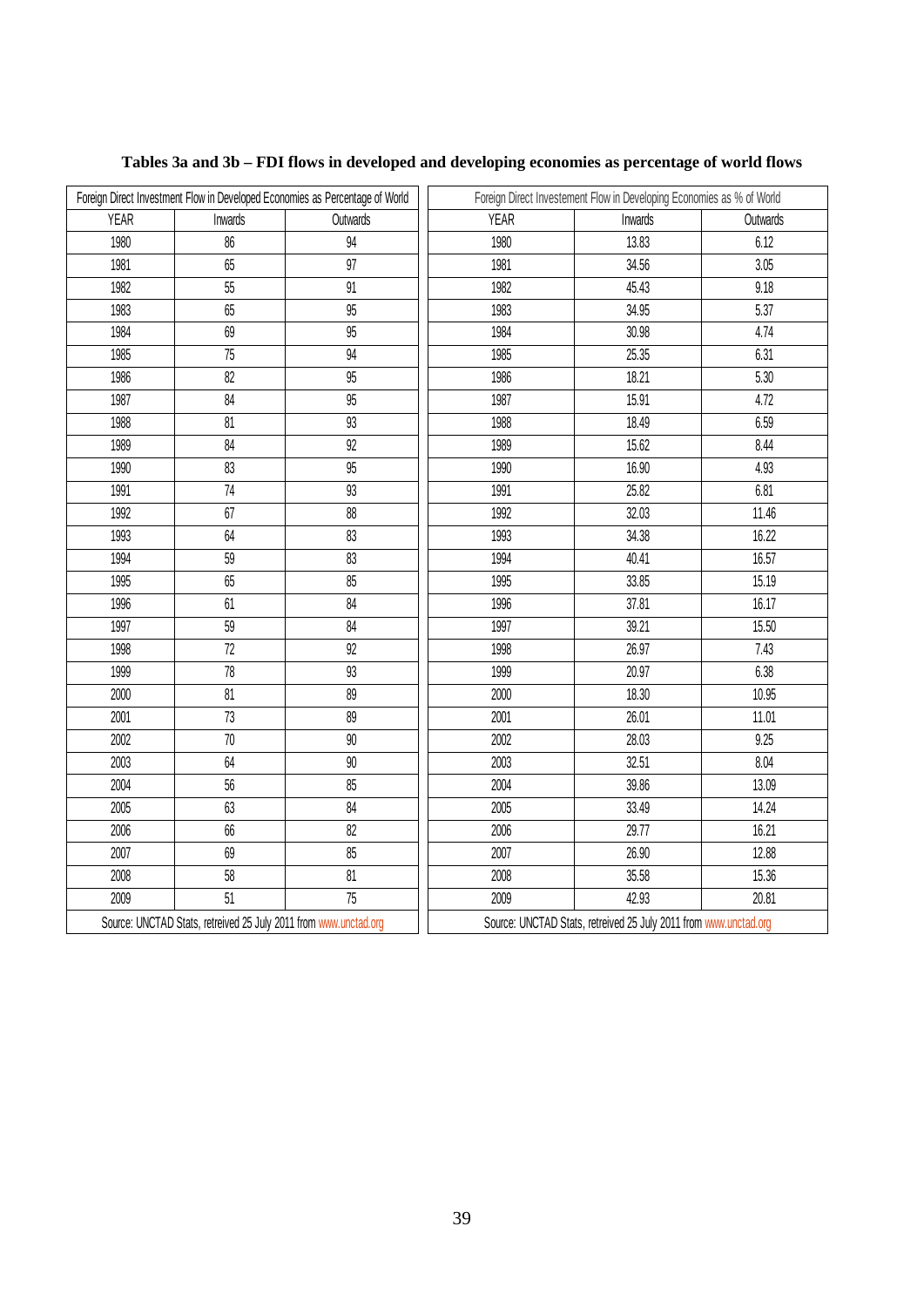## **Table 4a and 4b – FDI flows in developed and developing economies as percentage of GDP**

|             | Foreign Direct Investment Flow in Developed Economies as % of GDP |                  |             | Foreign Direct Investment Flow in Developing Economies as Percentage of Gross Fixed Capital Formation |          |  |  |  |
|-------------|-------------------------------------------------------------------|------------------|-------------|-------------------------------------------------------------------------------------------------------|----------|--|--|--|
| <b>YEAR</b> | Inwards                                                           | Outwards         | <b>YEAR</b> | Inwards                                                                                               | Outwards |  |  |  |
| 1980        | $0.6\,$                                                           | 0.6              | 1980        | 1.15                                                                                                  | 0.63     |  |  |  |
| 1981        | 0.6                                                               | 0.6              | 1981        | 3.34                                                                                                  | 0.24     |  |  |  |
| 1982        | $\overline{0.4}$                                                  | 0.3              | 1982        | 3.83                                                                                                  | 0.40     |  |  |  |
| 1983        | 0.4                                                               | $0.4\,$          | 1983        | 2.73                                                                                                  | 0.34     |  |  |  |
| 1984        | 0.4                                                               | 0.5              | 1984        | 2.85                                                                                                  | 0.40     |  |  |  |
| 1985        | 0.5                                                               | 0.6              | 1985        | 2.44                                                                                                  | 0.71     |  |  |  |
| 1986        | $0.6\,$                                                           | $0.8\,$          | 1986        | 2.64                                                                                                  | 0.91     |  |  |  |
| 1987        | 0.9                                                               | $1.0\,$          | 1987        | 3.33                                                                                                  | 1.06     |  |  |  |
| 1988        | 0.9                                                               | 1.2              | 1988        | 3.99                                                                                                  | 1.65     |  |  |  |
| 1989        | 1.1                                                               | 1.4              | 1989        | 3.67                                                                                                  | 2.48     |  |  |  |
| 1990        | 1.0                                                               | 1.3              | 1990        | 3.90                                                                                                  | 1.37     |  |  |  |
| 1991        | $\overline{0.6}$                                                  | 1.0              | 1991        | 4.15                                                                                                  | 1.45     |  |  |  |
| 1992        | 0.6                                                               | 0.9              | 1992        | $5.00$                                                                                                | 2.23     |  |  |  |
| 1993        | 0.7                                                               | $1.0\,$          | 1993        | 6.29                                                                                                  | 3.27     |  |  |  |
| 1994        | 0.7                                                               | 1.1              | 1994        | 8.05                                                                                                  | 3.75     |  |  |  |
| 1995        | 1.0                                                               | 1.3              | 1995        | 7.86                                                                                                  | 3.78     |  |  |  |
| 1996        | $1.0\,$                                                           | 1.4              | 1996        | 9.15                                                                                                  | $4.03$   |  |  |  |
| 1997        | 1.3                                                               | 1.7              | 1997        | 11.51                                                                                                 | 4.52     |  |  |  |
| 1998        | 2.2                                                               | 2.7              | 1998        | 12.65                                                                                                 | 3.41     |  |  |  |
| 1999        | 3.5                                                               | 4.2              | 1999        | 15.31                                                                                                 | 4.68     |  |  |  |
| 2000        | 4.6                                                               | 4.5              | 2000        | 15.71                                                                                                 | 8.42     |  |  |  |
| 2001        | $\overline{2.5}$                                                  | $\overline{2.7}$ | 2001        |                                                                                                       | 5.23     |  |  |  |
| 2002        | 1.7                                                               | 1.9              |             | 13.35                                                                                                 |          |  |  |  |
| 2003        | $\overline{1.3}$                                                  | 1.8              | 2002        | 10.47                                                                                                 | 3.00     |  |  |  |
| 2004        | 1.3                                                               | 2.5              | 2003        | 9.57                                                                                                  | 2.41     |  |  |  |
| 2005        | 1.9                                                               | 2.2              | 2004        | 12.56                                                                                                 | 5.28     |  |  |  |
| 2006        | 2.7                                                               | 3.3              | 2005        | 11.85                                                                                                 | 4.62     |  |  |  |
| 2007        | 3.7                                                               | 5.0              | 2006        | 13.13                                                                                                 | 6.98     |  |  |  |
| 2008        | 2.5                                                               | $3.8\,$          | 2007        | 14.05                                                                                                 | 7.35     |  |  |  |
| 2009        | 1.5                                                               | 2.1              | 2008        | 12.48                                                                                                 | 5.93     |  |  |  |
|             | Source: UNCTAD Stats, retreived 25 July 2011 from www.unctad.org  |                  |             | Source: UNCTAD Stats, retreived 25 July 2011 from www.unctad.org                                      |          |  |  |  |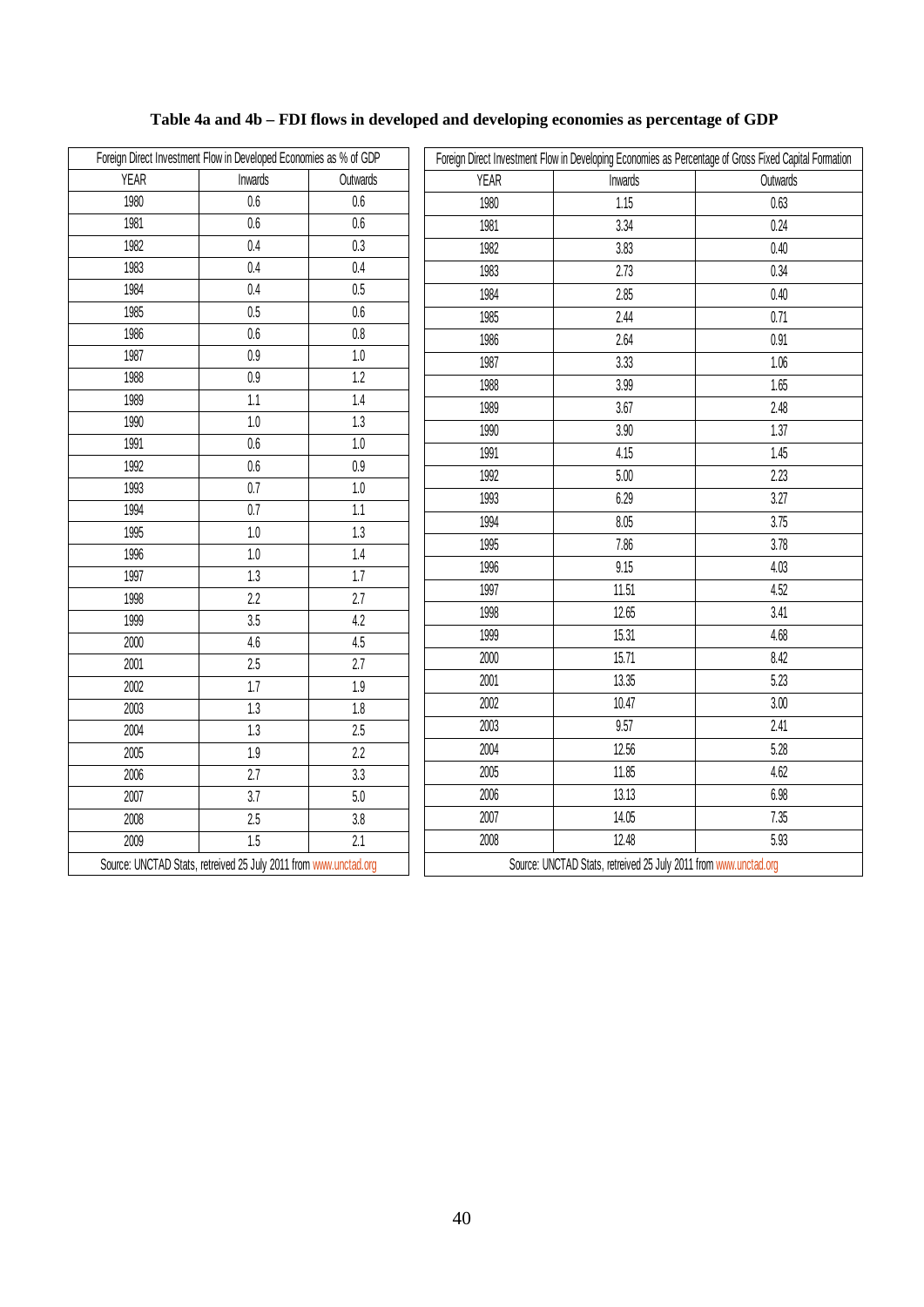|             | Percentage of World's Outward FDI Stock Selected countries |       |         |       |       |                                                                  |                      |  |  |  |  |
|-------------|------------------------------------------------------------|-------|---------|-------|-------|------------------------------------------------------------------|----------------------|--|--|--|--|
| <b>YEAR</b> | Australia                                                  | China | Germany | India | Japan | United Kingdom                                                   | <b>United States</b> |  |  |  |  |
| 1980        | 0.91                                                       |       |         | 0.01  | 3.57  | 14.65                                                            | 39.24                |  |  |  |  |
| 1981        | 0.88                                                       | 0.01  |         | 0.01  | 4.18  | 14.61                                                            | 38.91                |  |  |  |  |
| 1982        | 0.96                                                       | 0.01  |         | 0.01  | 4.85  | 14.05                                                            | 37.91                |  |  |  |  |
| 1983        | 0.87                                                       | 0.02  |         | 0.01  | 4.74  | 12.36                                                            | 40.44                |  |  |  |  |
| 1984        | 0.90                                                       | 0.04  |         | 0.01  | 5.43  | 12.43                                                            | 38.71                |  |  |  |  |
| 1985        | 0.74                                                       | 0.10  |         | 0.01  | 4.89  | 11.16                                                            | 42.98                |  |  |  |  |
| 1986        | 0.75                                                       | 0.12  |         | 0.01  | 5.02  | 10.29                                                            | 45.87                |  |  |  |  |
| 1987        | 1.08                                                       | 0.15  |         | 0.01  | 5.60  | 11.10                                                            | 42.94                |  |  |  |  |
| 1988        | 1.77                                                       | 0.18  |         | 0.01  | 6.89  | 11.51                                                            | 43.10                |  |  |  |  |
| 1989        | 1.50                                                       | 0.19  |         | 0.01  | 8.01  | 10.07                                                            | 43.17                |  |  |  |  |
| 1990        | 1.46                                                       | 0.21  | 7.26    | 0.01  | 9.65  | 10.99                                                            | 35.07                |  |  |  |  |
| 1991        | 1.32                                                       | 0.23  | 7.40    | 0.00  | 9.90  | 9.91                                                             | 35.33                |  |  |  |  |
| 1992        | 1.45                                                       | 0.39  | 7.48    | 0.01  | 10.41 | 9.30                                                             | 33.51                |  |  |  |  |
| 1993        | 1.46                                                       | 0.50  | 6.70    | 0.01  | 9.35  | 8.84                                                             | 38.21                |  |  |  |  |
| 1994        | 1.54                                                       | 0.51  | 7.27    | 0.01  | 8.88  | 8.92                                                             | 35.92                |  |  |  |  |
| 1995        | 1.47                                                       | 0.49  | 7.44    | 0.01  | 6.61  | 8.45                                                             | 37.81                |  |  |  |  |
| 1996        | 1.63                                                       | 0.49  | 7.11    | 0.02  | 6.32  | 8.08                                                             | 39.33                |  |  |  |  |
| 1997        | 1.53                                                       | 0.48  | 6.56    | 0.01  | 5.77  | 7.66                                                             | 39.91                |  |  |  |  |
| 1998        | 1.41                                                       | 0.45  | 6.67    | 0.01  | 4.83  | 8.74                                                             | 40.80                |  |  |  |  |
| 1999        | 1.32                                                       | 0.40  | 6.11    | 0.03  | 3.68  | 10.15                                                            | 42.00                |  |  |  |  |
| 2000        | 1.20                                                       | 0.35  | 6.80    | 0.02  | 3.49  | 11.27                                                            | 33.81                |  |  |  |  |
| 2001        | 1.59                                                       | 0.45  | 8.04    | 0.03  | 3.91  | 11.32                                                            | 30.12                |  |  |  |  |
| 2002        | 1.66                                                       | 0.48  | 8.96    | 0.05  | 3.92  | 12.80                                                            | 26.05                |  |  |  |  |
| 2003        | 1.86                                                       | 0.34  | 8.42    | 0.06  | 3.40  | 12.03                                                            | 27.66                |  |  |  |  |
| 2004        | 1.97                                                       | 0.38  | 7.95    | 0.07  | 3.18  | 10.72                                                            | 28.89                |  |  |  |  |
| 2005        | 1.68                                                       | 0.46  | 7.47    | 0.08  | 3.11  | 9.65                                                             | 29.30                |  |  |  |  |
| 2006        | 1.70                                                       | 0.47  | 6.90    | 0.17  | 2.87  | 9.29                                                             | 28.54                |  |  |  |  |
| 2007        | 1.76                                                       | 0.50  | 6.90    | 0.23  | 2.81  | 9.50                                                             | 27.31                |  |  |  |  |
| 2008        | 1.48                                                       | 0.91  | 8.12    | 0.39  | 4.20  | 9.45                                                             | 19.15                |  |  |  |  |
| 2009        | 1.81                                                       | 1.21  | 7.26    | 0.41  | 3.90  | 8.70                                                             | 22.67                |  |  |  |  |
|             |                                                            |       |         |       |       | Source: UNCTAD Stats, retreived 25 July 2011 from www.unctad.org |                      |  |  |  |  |

**Table 5 – Percentage Share of World's Outward FDI Stock, Selected Countries**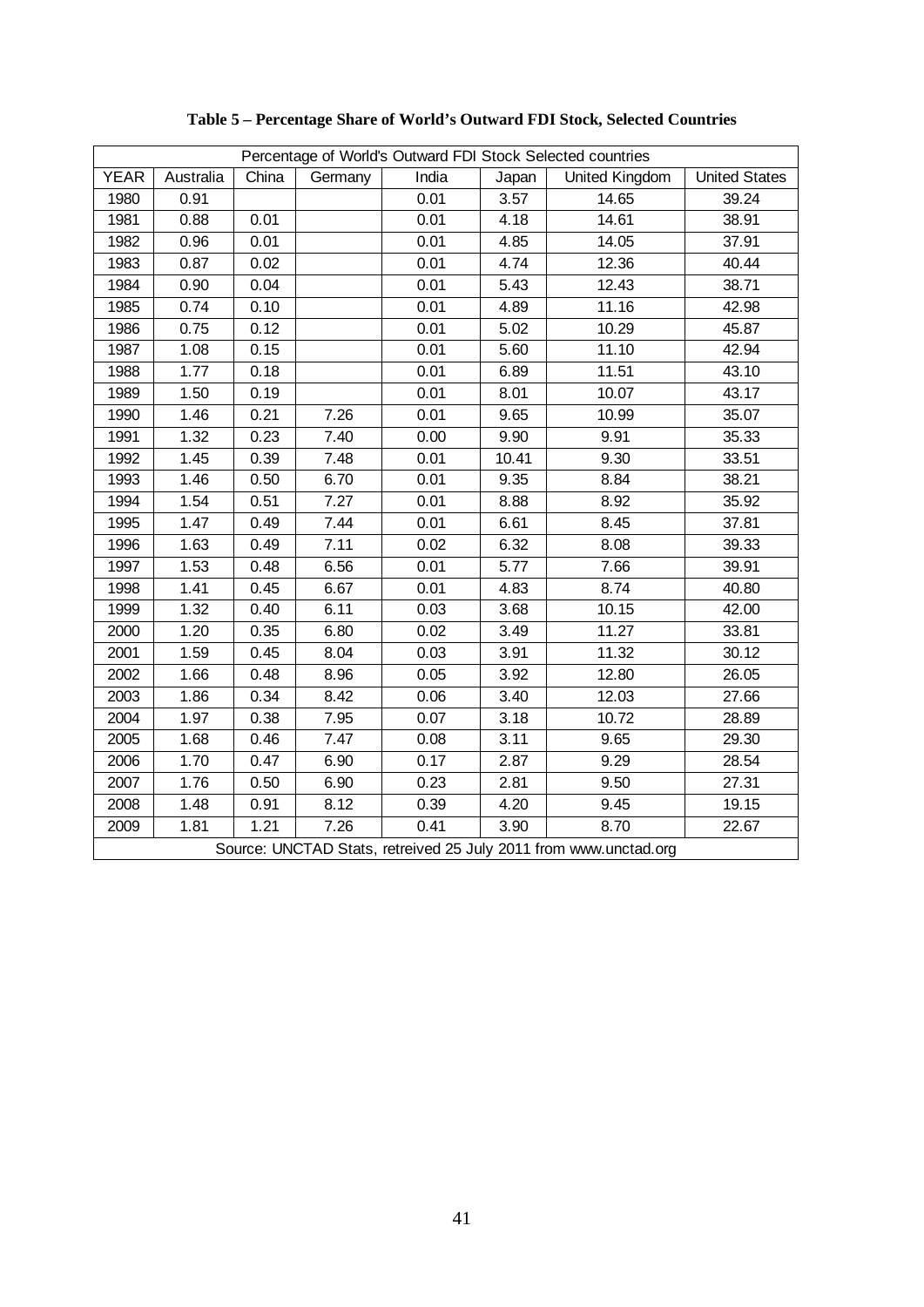| Percentage of World's lutward FDI Stock Selected countries |           |       |         |       |       |                                                                  |                |                      |  |
|------------------------------------------------------------|-----------|-------|---------|-------|-------|------------------------------------------------------------------|----------------|----------------------|--|
| <b>YEAR</b>                                                | Australia | China | Germany | India | Japan | New Zealand                                                      | United Kingdom | <b>United States</b> |  |
| 1980                                                       | 3.5       | 0.2   |         | 0.1   | 0.5   | 0.3                                                              | 9.0            | 11.9                 |  |
| 1981                                                       | 3.7       | 0.2   |         | 0.1   | 0.5   | 0.3                                                              | 7.6            | 14.5                 |  |
| 1982                                                       | 3.3       | 0.2   |         | 0.1   | 0.5   | 0.3                                                              | 6.6            | 16.5                 |  |
| 1983                                                       | 3.1       | 0.3   |         | 0.1   | 0.5   | 0.3                                                              | 6.4            | 18.2                 |  |
| 1984                                                       | 3.0       | 0.5   |         | 0.1   | 0.5   | 0.2                                                              | 5.3            | 19.7                 |  |
| 1985                                                       | 2.7       | 0.6   |         | 0.1   | 0.5   | 0.2                                                              | 6.4            | 22.1                 |  |
| 1986                                                       | 2.4       | 0.7   |         | 0.1   | 0.6   | 0.2                                                              | 6.7            | 23.9                 |  |
| 1987                                                       | 3.2       | 0.8   |         | 0.1   | 0.7   | 0.2                                                              | 8.1            | 23.5                 |  |
| 1988                                                       | 4.1       | 0.9   |         | 0.1   | 0.7   | 0.2                                                              | 8.5            | 25.6                 |  |
| 1989                                                       | 3.8       | 0.9   |         | 0.1   | 0.5   | 0.3                                                              | 8.2            | 29.1                 |  |
| 1990                                                       | 3.5       | 1.0   | 5.3     | 0.1   | 0.5   | 0.4                                                              | 9.8            | 25.9                 |  |
| 1991                                                       | 3.3       | 1.1   | 5.3     | 0.1   | 0.5   | 0.5                                                              | 8.9            | 28.5                 |  |
| 1992                                                       | 3.1       | 1.5   | 4.9     | 0.1   | 0.6   | 0.5                                                              | 7.1            | 28.7                 |  |
| 1993                                                       | 3.1       | 2.4   | 4.4     | 0.1   | 0.6   | 0.6                                                              | 6.8            | 29.2                 |  |
| 1994                                                       | 3.4       | 2.6   | 4.9     | 0.1   | 0.7   | 0.8                                                              | 6.7            | 26.6                 |  |
| 1995                                                       | 3.1       | 3.0   | 4.9     | 0.2   | 1.0   | 0.8                                                              | 5.9            | 29.7                 |  |
| 1996                                                       | 3.0       | 3.3   | 4.2     | 0.2   | 0.8   | 0.9                                                              | 5.9            | 31.7                 |  |
| 1997                                                       | 2.3       | 3.5   | 3.6     | 0.2   | 0.6   | 0.7                                                              | 5.7            | 36.8                 |  |
| 1998                                                       | 1.9       | 3.2   | 3.7     | 0.3   | 0.5   | 0.6                                                              | 6.1            | 39.3                 |  |
| 1999                                                       | 1.8       | 2.8   | 3.5     | 0.2   | 0.7   | 0.5                                                              | 5.7            | 41.4                 |  |
| 2000                                                       | 1.6       | 2.6   | 3.6     | 0.2   | 0.7   | 0.3                                                              | 5.9            | 37.4                 |  |
| 2001                                                       | 1.6       | 2.7   | 3.6     | 0.3   | 0.7   | 0.3                                                              | 6.8            | 34.3                 |  |
| 2002                                                       | 2.0       | 2.9   | 4.0     | 0.3   | 1.0   | 0.4                                                              | 7.0            | 26.9                 |  |
| 2003                                                       | 2.3       | 2.4   | 4.2     | 0.3   | 1.0   | 0.5                                                              | 6.5            | 26.2                 |  |
| 2004                                                       | 2.6       | 2.2   | 4.6     | 0.3   | 0.9   | 0.5                                                              | 6.3            | 24.6                 |  |
| 2005                                                       | 2.1       | 2.4   | 4.1     | 0.4   | 0.9   | 0.4                                                              | 7.3            | 24.5                 |  |
| 2006                                                       | 2.1       | 2.0   | 4.1     | 0.5   | 0.8   | 0.4                                                              | 8.0            | 23.1                 |  |
| 2007                                                       | 2.1       | 1.8   | 3.9     | 0.6   | 0.7   | 0.4                                                              | 6.9            | 20.0                 |  |
| 2008                                                       | 2.0       | 2.4   | 4.3     | 0.8   | 1.3   | 0.3                                                              | 6.3            | 16.5                 |  |
| 2009                                                       | 1.8       | 2.7   | 4.0     | 0.9   | 1.1   | 0.4                                                              | 6.3            | 17.6                 |  |
|                                                            |           |       |         |       |       | Source: UNCTAD Stats, retreived 25 July 2011 from www.unctad.org |                |                      |  |

**Table 6 – Percentage Share of World's Outward FDI Stock,Selected Countries**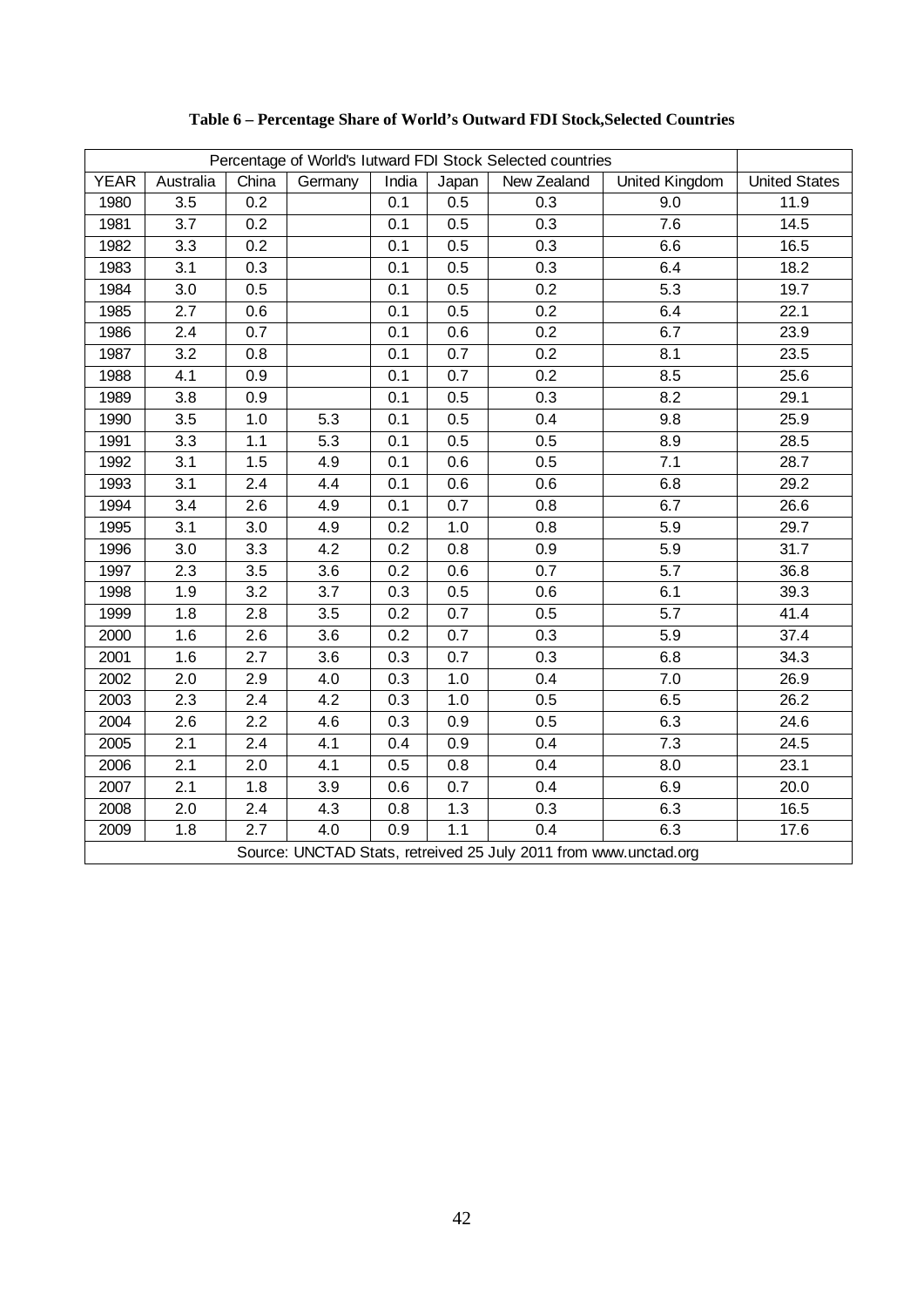|         | <b>Descriptive Statistics</b> |            |                |    |  |  |  |  |  |  |  |
|---------|-------------------------------|------------|----------------|----|--|--|--|--|--|--|--|
|         |                               | Mean       | Std. Deviation | N  |  |  |  |  |  |  |  |
| Year    |                               | 2004.0000  | 3.23669        | 22 |  |  |  |  |  |  |  |
|         | FDIoutward                    | 47849.8236 | 54335.81886    | 22 |  |  |  |  |  |  |  |
| GDP     |                               | 1607.4545  | 1274.53178     | 22 |  |  |  |  |  |  |  |
| GDPpc   |                               | 1289.1364  | 921.71488      | 22 |  |  |  |  |  |  |  |
| Savings |                               | 38.2727    | 9.51781        | 22 |  |  |  |  |  |  |  |

#### **Table 7a – Correlation Results for India and China, 1999 – 2009**

### **Table 7b**

|            |                            | Year                 | FDIoutward   | <b>GDP</b>           | GDPpc               | Savings             |
|------------|----------------------------|----------------------|--------------|----------------------|---------------------|---------------------|
| Year       | Pearson Correlation        | 1                    | $.696^\circ$ | $.613$ <sup>**</sup> | $.640^{n}$          | .541                |
|            | Sig. (2-tailed)            |                      | .000         | .002                 | .001                | .009                |
|            | N                          | 22                   | 22           | 22                   | 22                  | 22                  |
| FDIoutward | <b>Pearson Correlation</b> | $.696$ *             | 1            | $.940^{-}$           | $.947$ <sup>*</sup> | .766 <sup>°</sup>   |
|            | Sig. (2-tailed)            | .000                 |              | .000                 | .000                | .000                |
|            | N                          | 22                   | 22           | 22                   | 22                  | 22                  |
| <b>GDP</b> | <b>Pearson Correlation</b> | $.613$ <sup>**</sup> | .940         |                      | .999                | .897                |
|            | Sig. (2-tailed)            | .002                 | .000         |                      | .000                | .000                |
|            | N                          | 22                   | 22           | 22                   | 22                  | 22                  |
| GDPpc      | <b>Pearson Correlation</b> | $.640^{**}$          | $.947$ **    | $.999$ <sup>**</sup> |                     | $.889$ <sup>*</sup> |
|            | Sig. (2-tailed)            | .001                 | .000         | .000                 |                     | .000                |
|            | N                          | 22                   | 22           | 22                   | 22                  | 22                  |
| Savings    | <b>Pearson Correlation</b> | $.541$ <sup>**</sup> | $.766$ **    | $.897$ **            | $.889$ <sup>*</sup> | 1                   |
|            | Sig. (2-tailed)            | .009                 | .000         | .000                 | .000                |                     |
|            | N                          | 22                   | 22           | 22                   | 22                  | 22                  |

\*\*. Correlation is significant at the 0.01 level (2-tailed).

Note: Detailed results on correlation with FDI Outflow and Inflow by country are available on request from authors.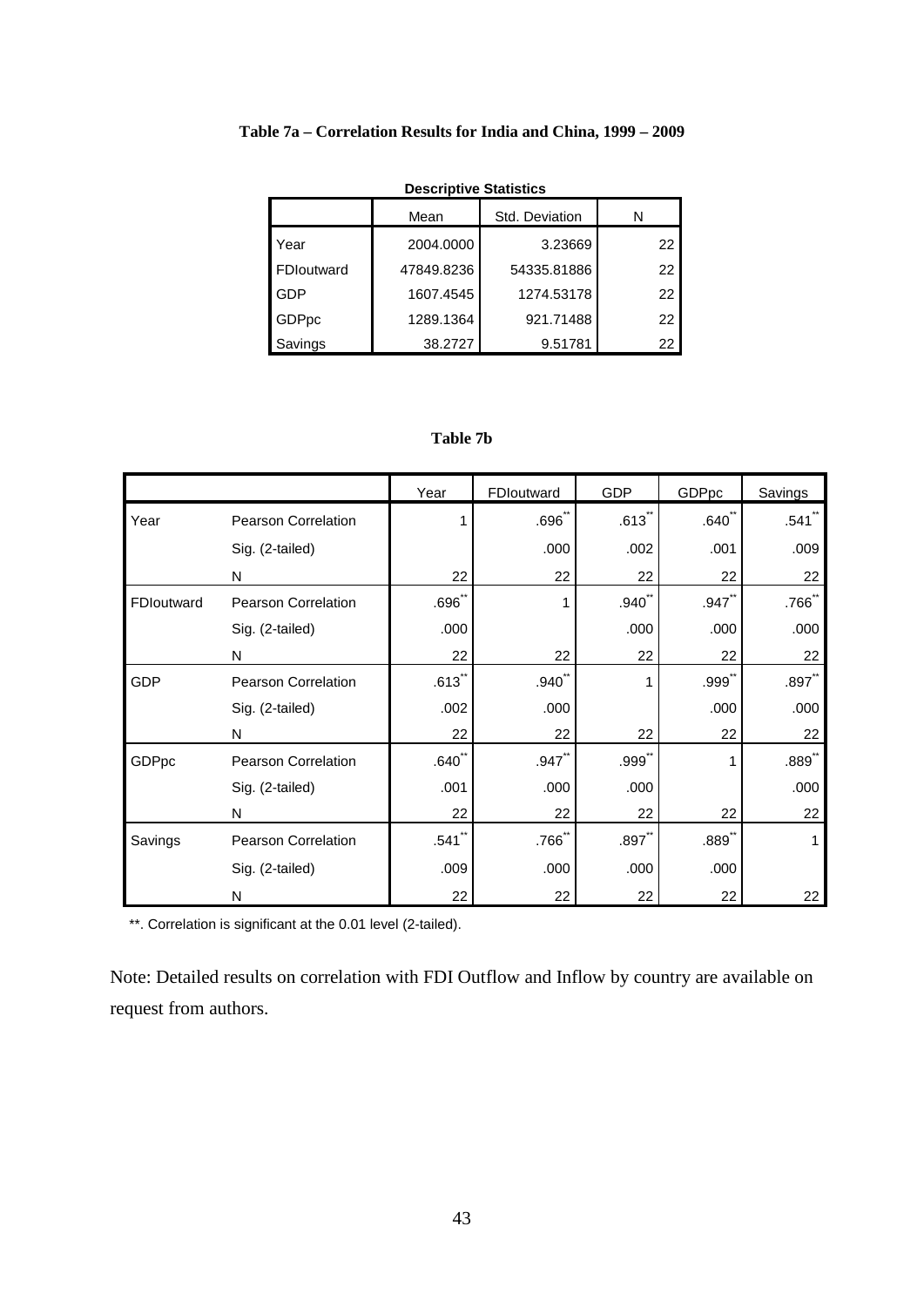## **Table 8 – Gross Savings as % of Gross Domestic Product across countries**

| <b>Country Name</b>      | 2001    | 2002    | 2003    | 2004    | 2005    | 2006    | 2007     | 2008    | 2009    | 2010    |
|--------------------------|---------|---------|---------|---------|---------|---------|----------|---------|---------|---------|
| World                    | 21.24   | 20.88   | 20.94   | 21.60   | 21.74   | 22.28   | 22.49    | 21.40   | 19.07   |         |
| Afghanistan              |         | 19.41   | 32.68   | 29.90   | 14.79   | 14.55   | $-13.35$ | 2.50    |         |         |
| Albania                  | 9.36    | $-1.81$ | $-1.82$ | 2.07    | $-0.46$ | 0.99    | 3.57     | 5.51    | 3.31    | 4.27    |
| Algeria                  | 41.98   | 40.86   | 44.86   | 47.69   | 54.89   | 56.59   | 57.54    | 56.73   | 45.47   |         |
| American Samoa           |         |         |         |         |         |         |          |         |         |         |
| Andorra                  |         |         |         |         |         |         |          |         |         |         |
| Angola                   | 15.09   | 23.91   | 19.22   | 25.08   | 37.92   | 49.08   | 44.16    | 41.08   | 20.82   | 28.78   |
| Antigua and Barbuda      | 41.53   | 42.74   | 39.88   | 39.67   | 39.10   | 43.72   | 39.82    | 50.75   | 56.87   |         |
| Argentina                | 15.50   | 26.85   | 25.91   | 26.26   | 27.34   | 28.88   | 28.49    | 27.11   | 26.27   | 27.10   |
| Armenia                  | $-0.92$ | 4.44    | 6.38    | 10.14   | 16.05   | 20.01   | 17.82    | 16.10   | 7.01    | 4.57    |
| Aruba                    |         |         |         |         |         |         |          |         |         |         |
| Australia                | 21.75   | 22.37   | 22.32   | 22.93   | 23.13   | 24.67   | 25.16    | 25.69   |         |         |
| Austria                  | 25.93   | 26.85   | 26.45   | 26.53   | 26.55   | 27.42   | 28.93    | 28.98   | 25.83   |         |
| Azerbaijan               | 24.28   | 27.30   | 29.63   | 34.06   | 51.57   | 57.61   | 61.14    | 64.89   | 49.66   | 44.50   |
| Bahamas, The             | 22.39   | 27.86   | 25.38   | 23.53   | 23.83   | 18.21   | 18.18    | 37.23   | 26.30   |         |
| Bahrain                  | 34.04   | 35.87   | 39.13   | 44.15   | 47.52   | 50.27   | 52.37    | 55.76   |         |         |
| Bangladesh               | 16.97   | 18.38   | 17.58   | 18.67   | 18.06   | 18.38   | 17.54    | 15.80   | 17.25   | 18.57   |
| <b>Barbados</b>          | 15.58   | 14.88   | 14.40   | 12.62   | 14.03   | 19.78   | 30.07    | 31.06   | 31.26   |         |
| <b>Belarus</b>           | 20.21   | 18.43   | 21.13   | 22.30   | 29.17   | 28.01   | 27.82    | 29.92   | 26.81   | 25.46   |
| Belgium                  | 24.72   | 24.83   | 24.72   | 25.71   | 25.78   | 26.19   | 26.65    | 24.89   | 22.91   |         |
| Belize                   | 6.91    | 9.03    | 6.18    | 9.71    | 10.48   | 18.05   | 17.48    | 17.50   |         |         |
| Benin                    | 6.47    | 3.73    | 5.98    | 5.50    | 6.94    | 6.86    | 6.08     | 7.09    | 10.69   | 12.18   |
| Bermuda                  |         |         |         |         |         |         |          |         |         |         |
| Bhutan                   | 32.83   | 40.42   | 38.60   | 36.34   | 30.17   | 31.62   | 35.14    | 51.63   | 64.20   |         |
| Bolivia                  | 8.98    | 10.21   | 12.47   | 15.83   | 17.71   | 22.87   | 22.72    | 24.50   | 19.79   | 21.80   |
| Bosnia and Herzegovina   | 28.46   | 28.02   | 34.03   | 25.85   | 19.29   | $-6.27$ | $-3.30$  | $-1.03$ | $-2.44$ | $-2.29$ |
| <b>Botswana</b>          | 34.68   | 38.10   | 40.98   | 40.49   | 43.09   | 40.37   | 37.85    | 32.17   | 13.22   | 32.88   |
| <b>Brazil</b>            | 16.71   | 17.71   | 18.68   | 20.99   | 19.81   | 19.66   | 19.85    | 20.88   | 16.45   | 16.48   |
| Brunei Darussalam        | 44.76   | 46.76   | 48.38   | 50.49   | 54.25   | 57.04   | 52.94    |         |         |         |
| Bulgaria                 | 10.82   | 11.59   | 10.82   | 11.28   | 12.46   | 14.55   | 14.38    | 17.03   | 17.76   | 19.26   |
| <b>Burkina Faso</b>      | $-0.10$ | 3.65    | 4.51    | 1.80    | 4.82    | 2.84    |          |         |         |         |
| Burundi                  | $-7.82$ | $-9.73$ | $-8.66$ | 11.04   | 23.12   | 19.87   |          |         |         |         |
| Cambodia                 | 10.01   | 9.28    | 10.06   | 8.91    | 9.80    | 13.12   | 13.58    | 16.38   | 18.29   |         |
| Cameroon                 | 19.02   | 19.01   | 17.82   | 18.48   | 18.05   | 18.87   | 18.53    |         |         |         |
| Canada                   | 24.92   | 23.71   | 23.75   | 25.04   | 25.80   | 25.53   | 25.18    | 24.69   | 19.26   |         |
| Cape Verde               | 15.10   | 15.71   | 15.85   | $-1.47$ | 4.39    | 5.02    | 5.80     | 9.12    | 11.72   |         |
| Cayman Islands           |         |         |         |         |         |         |          |         |         |         |
| Central African Republic | 3.87    | 4.33    | 1.60    | $-0.01$ | 0.14    | 1.37    | 1.47     | $-1.30$ | 2.72    |         |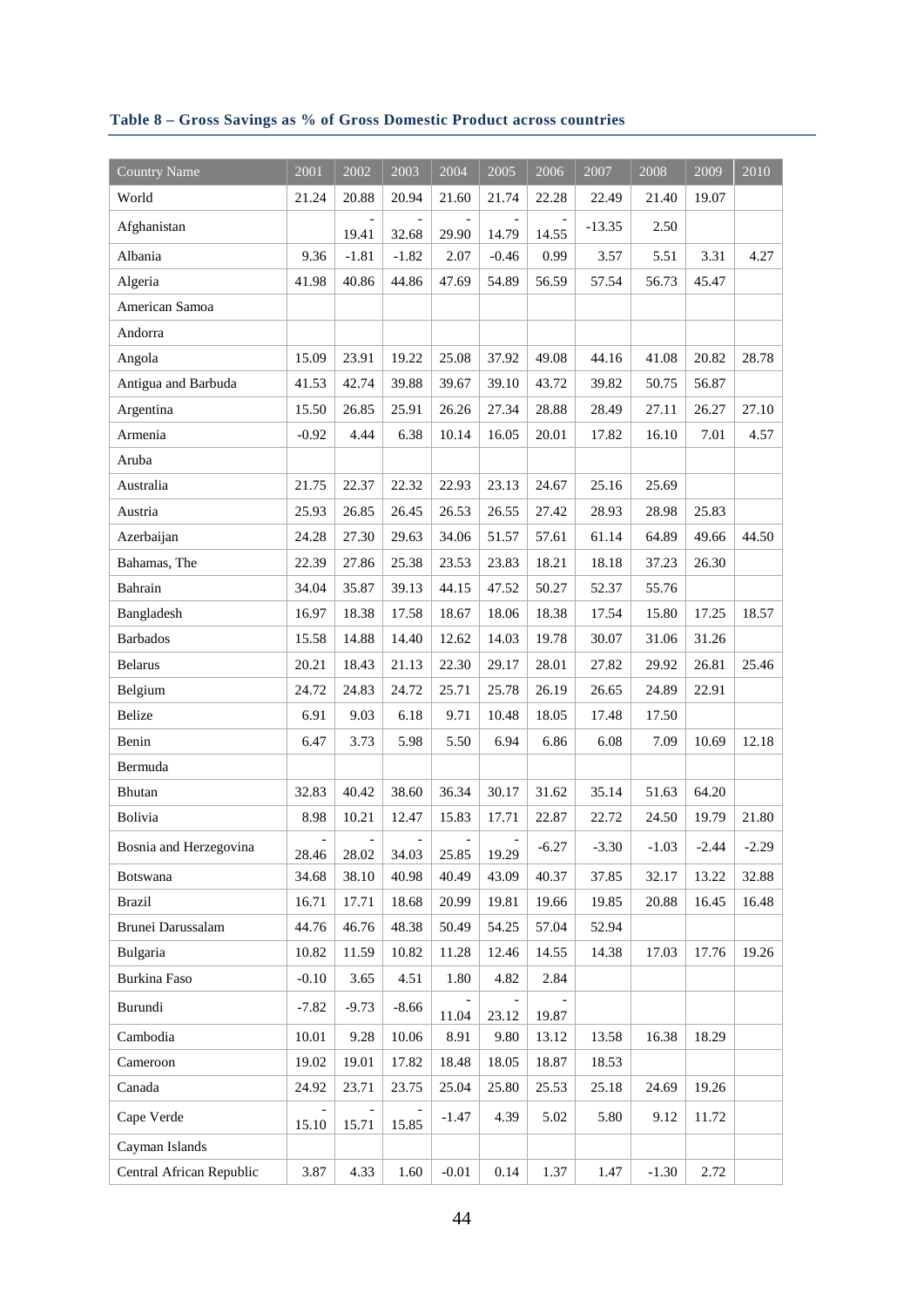| <b>Country Name</b>      | 2001                              | 2002                              | 2003                              | 2004    | 2005    | 2006    | 2007     | 2008     | 2009    | 2010    |
|--------------------------|-----------------------------------|-----------------------------------|-----------------------------------|---------|---------|---------|----------|----------|---------|---------|
| Chad                     | 5.26                              | 40.81                             | 18.01                             | 24.53   | 35.11   | 36.36   | 20.50    | 27.40    | 5.90    | 12.00   |
| Channel Islands          |                                   |                                   |                                   |         |         |         |          |          |         |         |
| Chile                    | 23.62                             | 24.07                             | 25.22                             | 29.21   | 30.71   | 35.53   | 34.49    | 28.98    | 27.22   |         |
| China                    | 38.39                             | 40.44                             | 43.40                             | 45.81   | 47.63   | 50.67   | 50.54    | 51.76    | 52.02   | 49.82   |
| Colombia                 | 13.36                             | 14.05                             | 15.56                             | 17.30   | 18.45   | 19.29   | 19.40    | 20.42    | 20.32   | 20.39   |
| Comoros                  | $-5.22$                           | $-4.02$                           | $-3.37$                           | $-8.50$ | 12.30   | 14.79   | $-15.42$ | $-20.09$ | 21.10   |         |
| Congo, Dem. Rep.         | 3.17                              | 4.05                              | 5.02                              | 3.97    | 5.95    | $-0.64$ | 8.78     | 8.61     | 17.06   |         |
| Congo, Rep.              | 50.47                             | 50.98                             | 30.85                             | 52.21   | 52.02   | 43.30   | 49.61    | 48.38    | 45.54   | 56.75   |
| Costa Rica               | 17.25                             | 17.37                             | 18.78                             | 19.91   | 18.87   | 20.27   | 19.79    | 27.11    | 20.87   | 14.31   |
| Cote d'Ivoire            | 19.54                             | 26.69                             | 21.04                             | 20.00   | 17.20   | 19.63   | 14.56    | 17.85    | 19.41   | 18.44   |
| Croatia                  | 17.57                             | 16.88                             | 19.40                             | 20.34   | 20.80   | 22.36   | 21.81    | 22.16    | 23.20   | 23.46   |
| Cuba                     | 8.57                              | 7.52                              | 7.82                              | 9.53    | 13.45   | 11.97   | 12.89    | 12.77    |         |         |
| Curacao                  |                                   |                                   |                                   |         |         |         |          |          |         |         |
| Cyprus                   | 18.50                             | 17.20                             | 16.16                             | 17.72   | 17.35   | 17.01   | 17.46    | 14.42    |         |         |
| Czech Republic           | 27.01                             | 26.48                             | 24.89                             | 27.58   | 28.85   | 30.21   | 31.97    | 29.87    | 27.23   |         |
| Denmark                  | 27.00                             | 26.24                             | 25.88                             | 25.23   | 25.73   | 25.89   | 25.65    | 25.03    | 20.91   |         |
| Djibouti                 | $-0.61$                           | 4.87                              | 5.26                              | 4.31    | 8.64    | 12.12   | 17.43    |          |         |         |
| Dominica                 | 6.82                              | 7.35                              | 9.83                              | 11.44   | 5.92    | 10.90   | 0.06     | $-1.54$  | 1.79    |         |
| Dominican Republic       | 13.79                             | 13.31                             | 14.64                             | 15.69   | 11.04   | 10.42   | 9.83     | 4.56     | 6.82    | 7.39    |
| Ecuador                  | 19.88                             | 19.96                             | 19.17                             | 21.33   | 22.87   | 24.55   | 25.17    | 28.53    | 23.39   | 21.27   |
| Egypt, Arab Rep.         | 13.41                             | 13.91                             | 14.30                             | 15.58   | 15.71   | 17.11   | 16.27    | 16.79    | 12.39   | 12.08   |
| El Salvador              | 0.87                              | 1.68                              | 1.07                              | $-1.05$ | $-2.95$ | $-3.55$ | $-5.64$  | $-7.61$  | $-2.38$ | $-6.08$ |
| <b>Equatorial Guinea</b> | 81.16                             | 78.95                             | 80.10                             | 78.88   | 83.67   | 86.13   | 86.88    | 73.12    | 58.81   |         |
| Eritrea                  | $\overline{\phantom{0}}$<br>18.50 | $\overline{\phantom{a}}$<br>27.41 | $\overline{\phantom{a}}$<br>36.23 | 35.13   | 29.04   | 18.17   | $-18.40$ |          |         |         |
| Estonia                  | 25.44                             | 24.93                             | 25.66                             | 26.01   | 27.29   | 28.80   | 29.46    | 25.40    | 25.02   | 28.04   |
| Ethiopia                 | 9.73                              | 9.93                              | 7.75                              | 8.79    | 2.61    | 1.52    | 4.16     | 0.44     | 4.14    | 0.41    |
| Faeroe Islands           |                                   |                                   |                                   |         |         |         |          |          |         |         |
| Fiji                     | 8.08                              | 17.30                             | 13.62                             | 2.53    | 10.79   | 2.74    | 5.76     | 4.17     |         |         |
| Finland                  | 29.86                             | 28.40                             | 26.26                             | 26.54   | 25.96   | 26.04   | 28.03    | 26.35    | 20.78   |         |
| France                   | 21.25                             | 20.76                             | 19.92                             | 19.72   | 19.55   | 19.91   | 20.39    | 19.98    | 17.18   |         |
| French Polynesia         |                                   |                                   |                                   |         |         |         |          |          |         |         |
| Gabon                    | 51.70                             | 43.73                             | 48.21                             | 54.57   | 58.35   | 56.00   | 55.27    | 58.95    | 47.77   | 46.95   |
| Gambia, The              | 11.99                             | 12.87                             | 11.05                             | 8.90    | 4.00    | 11.19   | 6.62     | 6.08     | 6.25    | 6.50    |
| Georgia                  | 15.92                             | 15.33                             | 16.74                             | 15.28   | 15.67   | 6.71    | 5.31     | $-3.82$  | $-7.35$ | $-2.00$ |
| Germany                  | 21.50                             | 21.83                             | 21.37                             | 22.25   | 22.17   | 23.36   | 25.43    | 24.92    | 21.44   |         |
| Ghana                    | 7.02                              | 7.44                              | 7.01                              | 7.31    | 3.73    | 6.10    | 3.80     | 2.00     | 8.73    | 9.28    |
| Gibraltar                |                                   |                                   |                                   |         |         |         |          |          |         |         |
| Greece                   | 10.04                             | 8.76                              | 12.22                             | 12.45   | 10.70   | 10.15   | 9.90     | 7.86     | 5.62    |         |
| Greenland                |                                   |                                   |                                   |         |         |         |          |          |         |         |
| Grenada                  | 13.22                             | 7.34                              | 10.36                             | 13.43   | 4.76    | $-5.98$ | $-9.26$  | $-13.38$ | $-6.77$ |         |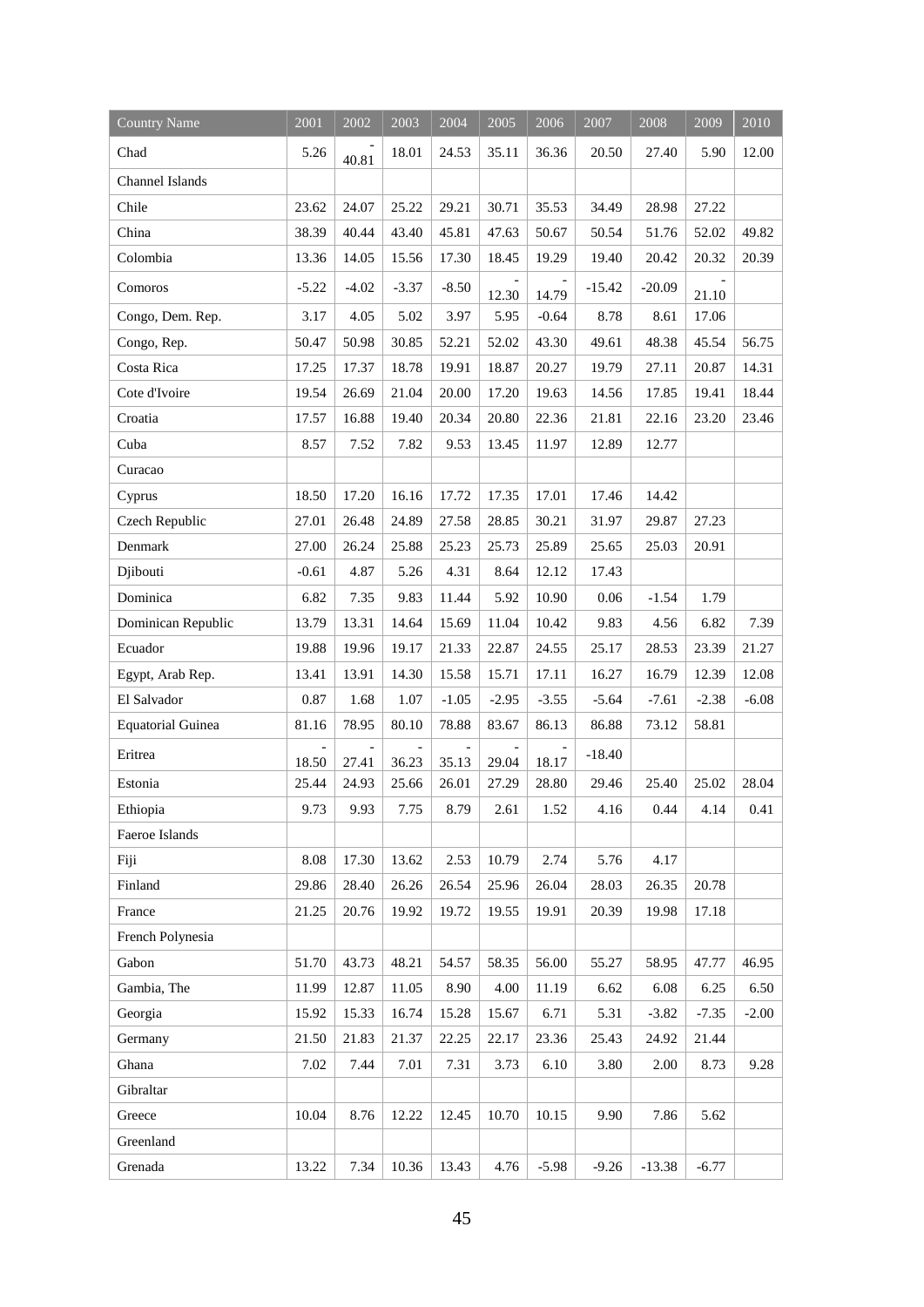| <b>Country Name</b>  | 2001              | 2002                              | 2003                         | 2004                    | 2005                   | 2006    | 2007     | 2008     | 2009    | 2010    |
|----------------------|-------------------|-----------------------------------|------------------------------|-------------------------|------------------------|---------|----------|----------|---------|---------|
| Guam                 |                   |                                   |                              |                         |                        |         |          |          |         |         |
| Guatemala            | 6.53              | 7.12                              | 5.89                         | 5.72                    | 3.80                   | 3.87    | 4.06     | 1.67     | 3.27    | 3.46    |
| Guinea               | 14.74             | 11.77                             | 21.52                        | 18.41                   | 18.25                  | 13.89   | 9.68     | 10.27    | 16.60   | 15.65   |
| Guinea-Bissau        | 19.35             | 11.76                             |                              |                         |                        |         |          |          |         |         |
| Guyana               | 5.64              | 8.28                              | 11.01                        | 13.74                   | 46.26                  | 3.60    | $-3.56$  | $-8.81$  | 2.03    | 0.99    |
| Haiti                | 2.08              | 1.19                              | $-1.35$                      | $-1.31$                 | $-1.48$                | $-1.19$ | 4.78     | $-2.62$  | $-2.29$ |         |
| Honduras             | 12.82             | 11.72                             | 11.22                        | 11.05                   | 9.15                   | 7.32    | 5.24     | 3.73     | 0.96    | 4.08    |
| Hong Kong SAR, China | 29.82             | 31.13                             | 31.16                        | 30.70                   | 33.00                  | 33.13   | 31.76    | 30.70    | 28.77   | 29.32   |
| Hungary              | 23.20             | 22.32                             | 20.44                        | 22.61                   | 23.75                  | 24.21   | 23.62    | 23.61    |         |         |
| Iceland              | 20.22             | 19.75                             | 16.72                        | 17.79                   | 16.05                  | 17.40   | 18.35    | 21.65    | 22.63   |         |
| India                | 23.29             | 24.24                             | 25.48                        | 31.06                   | 31.92                  | 32.63   | 34.11    | 29.09    | 32.04   | 26.07   |
| Indonesia            | 30.81             | 27.70                             | 32.94                        | 28.73                   | 29.23                  | 30.81   | 28.96    | 28.87    | 33.81   | 34.12   |
| Iran, Islamic Rep.   | 34.58             | 38.91                             | 37.82                        | 39.14                   | 41.09                  | 40.59   | 43.80    |          |         |         |
| Iraq                 |                   |                                   |                              |                         |                        |         |          |          |         |         |
| Ireland              | 38.28             | 39.31                             | 39.42                        | 39.66                   | 38.91                  | 37.68   | 36.30    | 31.32    | 29.35   |         |
| Isle of Man          |                   |                                   |                              |                         |                        |         |          |          |         |         |
| Israel               | 18.06             | 15.81                             | 17.11                        | 17.98                   | 18.88                  | 19.28   | 18.23    | 16.90    | 18.82   | 17.61   |
| Italy                | 21.95             | 22.09                             | 21.22                        | 21.52                   | 20.61                  | 20.78   | 21.63    | 20.51    | 18.53   |         |
| Jamaica              | 12.30             | 11.06                             | 11.36                        | 12.28                   | 8.75                   | 8.50    | 4.41     | $-5.24$  | 2.61    | 2.89    |
| Japan                | 25.39             | 24.37                             | 24.48                        | 24.97                   | 24.95                  | 25.04   | 25.37    | 23.79    | 20.82   |         |
| Jordan               | $-3.96$           | 0.89                              | $-0.25$                      | $-2.87$                 | $-7.35$                | $-3.10$ | $-9.99$  | $-6.03$  | $-6.68$ | $-6.05$ |
| Kazakhstan           | 28.67             | 33.79                             | 34.26                        | 34.85                   | 38.89                  | 44.10   | 43.84    | 47.67    | 38.67   | 47.25   |
| Kenya                | 8.71              | 9.76                              | 10.52                        | 10.83                   | 9.45                   | 8.06    | 8.04     | 6.12     | 7.81    | 8.27    |
| Kiribati             |                   |                                   |                              |                         |                        |         |          |          |         |         |
| Korea, Dem. Rep.     |                   |                                   |                              |                         |                        |         |          |          |         |         |
| Korea, Rep.          | 31.42             | 30.67                             | 32.16                        | 34.09                   | 32.39                  | 31.01   | 30.94    | 30.03    | 29.78   |         |
| Kosovo               |                   |                                   |                              |                         |                        |         |          |          |         |         |
| Kuwait               | 30.07             | 25.13                             | 34.26                        | 42.72                   | 52.14                  | 57.54   | 55.55    | 58.87    |         |         |
| Kyrgyz Republic      | 17.70             | 13.85                             | 5.26                         | 5.78                    | $-4.71$                | 13.51   | $-18.27$ | $-12.55$ | $-8.62$ | 3.15    |
| Lao PDR              | 17.90             | 19.30                             | 21.13                        | 16.39                   | 13.45                  | 28.93   | 38.31    | 47.47    | 51.35   | 59.19   |
| Latvia               | 17.08             | 16.93                             | 16.17                        | 17.42                   | 20.00                  | 18.22   | 20.36    | 17.53    | 18.80   | 19.83   |
| Lebanon              | $-1.53$           | $-0.10$                           | $-1.46$                      | 0.45                    | 0.67                   | 1.97    | 2.52     | 1.40     | 5.37    | 5.87    |
| Lesotho              | $\equiv$<br>21.35 | $\overline{\phantom{m}}$<br>32.56 | $\bar{\phantom{a}}$<br>25.94 | $\overline{a}$<br>25.09 | $\frac{1}{2}$<br>27.11 | 23.65   | $-27.05$ | $-25.20$ | 27.49   | 30.89   |
| Liberia              | $-3.42$           | $-3.35$                           | $-3.18$                      | $-0.68$                 | 2.42                   | 34.61   | 142.55   | 121.51   |         |         |
| Libya                | 24.79             | 24.97                             | 46.85                        | 42.68                   | 48.05                  | 66.84   | 63.61    | 67.82    |         |         |
| Liechtenstein        |                   |                                   |                              |                         |                        |         |          |          |         |         |
| Lithuania            | 13.77             | 14.98                             | 16.05                        | 15.62                   | 16.79                  | 16.16   | 17.53    | 14.90    | 9.19    | 15.38   |
| Luxembourg           | 42.04             | 41.60                             | 45.91                        | 45.94                   | 47.99                  | 51.11   | 53.22    | 52.82    | 49.22   |         |
| Macao SAR, China     | 47.88             | 51.58                             | 56.75                        | 63.53                   | 63.55                  | 67.20   | 70.45    | 70.53    | 65.69   |         |
| Macedonia, FYR       | 5.16              | 0.48                              | 3.04                         | 1.15                    | 3.46                   | 3.28    | 5.21     | 1.65     | 1.32    |         |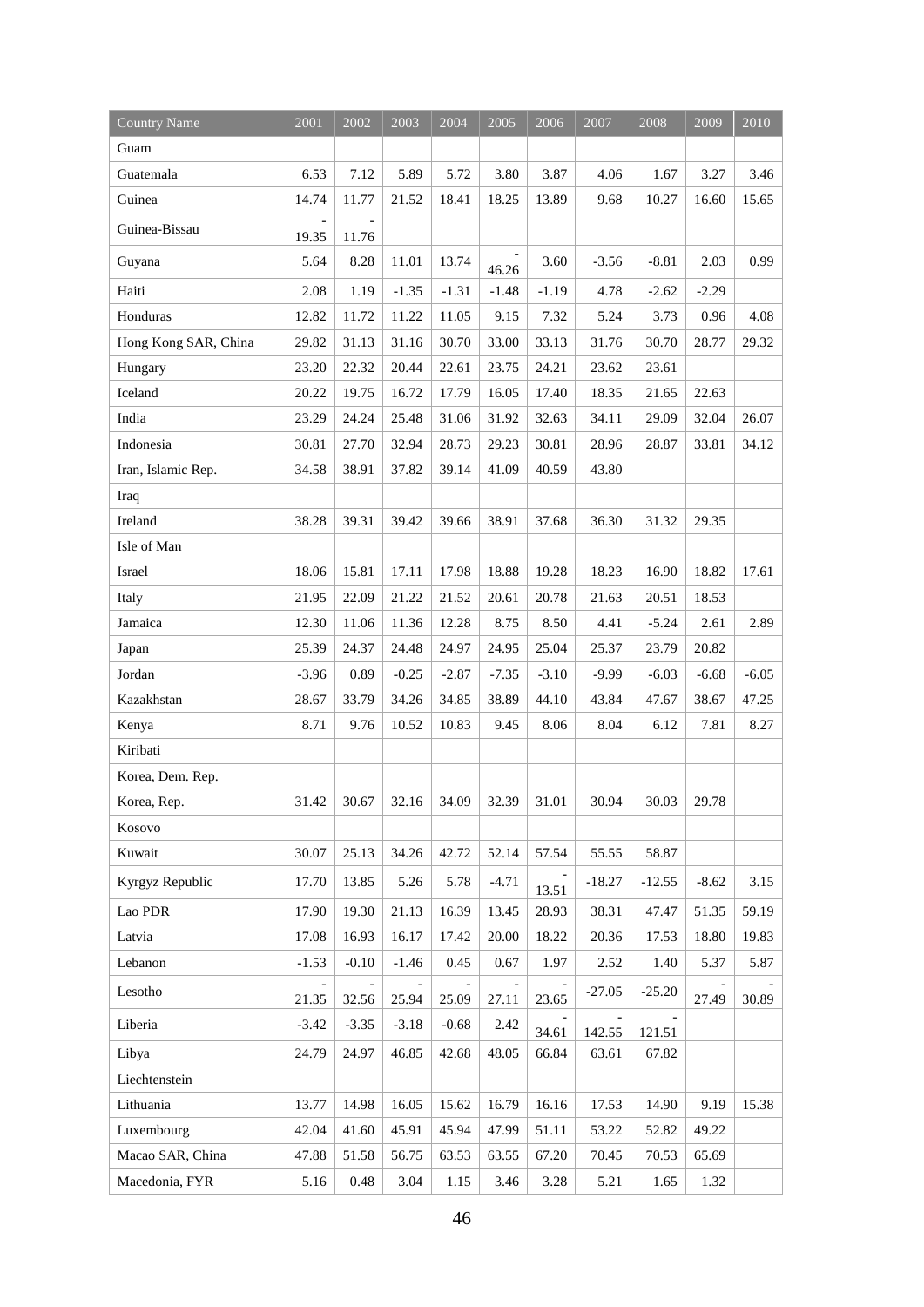| <b>Country Name</b>      | 2001    | 2002    | 2003    | 2004    | 2005    | 2006    | 2007     | 2008     | 2009    | 2010    |
|--------------------------|---------|---------|---------|---------|---------|---------|----------|----------|---------|---------|
| Madagascar               | 15.29   | 7.70    | 8.91    | 8.53    | 4.86    | 9.25    | 10.64    | 9.97     | 8.96    |         |
| Malawi                   | 3.76    | 2.79    | 3.20    | $-0.02$ | $-5.46$ | 1.18    | 18.89    | 8.89     | 17.22   | 14.72   |
| Malaysia                 | 41.84   | 42.03   | 42.46   | 43.42   | 42.82   | 43.09   | 42.15    | 42.34    | 36.03   |         |
| Maldives                 | 29.39   | 31.68   | 34.27   | 30.69   | 2.27    |         |          |          |         |         |
| Mali                     | 14.04   | 11.27   | 13.29   | 8.60    | 10.96   | 14.75   | 12.96    |          |         |         |
| Malta                    | 12.92   | 16.66   | 14.79   | 12.02   | 14.38   | 16.68   | 19.89    | 15.81    | 15.08   |         |
| Marshall Islands         |         |         |         |         |         |         |          |          |         |         |
| Mauritania               | 3.13    | $-1.93$ | $-5.00$ | $-3.07$ | 15.00   | 18.56   | 8.01     | 5.60     | 7.34    | 12.65   |
| Mauritius                | 26.62   | 25.13   | 24.89   | 22.05   | 16.53   | 15.26   | 16.06    | 12.04    | 10.44   | 10.09   |
| Mayotte                  |         |         |         |         |         |         |          |          |         |         |
| Mexico                   | 18.64   | 18.84   | 21.43   | 22.89   | 22.27   | 24.96   | 23.96    | 24.72    | 20.73   | 19.53   |
| Micronesia, Fed. Sts.    |         |         |         |         |         |         |          |          |         |         |
| Moldova                  | $-3.68$ | $-3.53$ | 10.59   | $-4.93$ | $-9.70$ | 13.89   | $-11.58$ | $-13.56$ | $-9.37$ | 14.55   |
| Monaco                   |         |         |         |         |         |         |          |          |         |         |
| Mongolia                 | 9.99    | 7.58    | 16.67   | 21.43   | 32.69   | 41.84   | 40.05    | 30.40    | 27.11   | 32.64   |
| Montenegro               | $-0.13$ | $-5.76$ | $-0.96$ | 0.57    | 0.20    | $-4.91$ | $-8.54$  | $-13.99$ | $-5.99$ | $-1.41$ |
| Morocco                  | 23.62   | 23.82   | 24.52   | 24.18   | 23.20   | 23.95   | 23.37    | 24.72    | 25.07   | 23.49   |
| Mozambique               | 4.87    | 8.45    | 3.54    | 7.74    | 6.48    | 8.79    | 6.34     | 1.57     | 2.18    | 5.72    |
| Myanmar                  | 11.51   | 10.24   | 11.03   | 12.11   |         |         |          |          |         |         |
| Namibia                  | 15.82   | 16.45   | 10.29   | 16.80   | 19.83   | 20.55   | 22.41    | 21.44    | 13.94   | 24.58   |
| Nepal                    | 15.08   | 9.49    | 8.56    | 11.75   | 11.56   | 8.98    | 9.88     | 11.24    | 7.77    |         |
| Netherlands              | 27.27   | 26.21   | 25.59   | 26.36   | 27.54   | 27.75   | 28.65    | 29.04    | 25.65   |         |
| New Caledonia            |         |         |         |         |         |         |          |          |         |         |
| New Zealand              | 24.36   | 23.78   | 23.53   | 23.70   | 22.47   | 21.74   | 22.75    | 20.77    | 19.80   |         |
| Nicaragua                | 2.56    | $-0.23$ | $-1.00$ | 0.66    | $-0.08$ | $-0.53$ | $-2.20$  | $-3.90$  | $-2.58$ | 37.22   |
| Niger                    | 4.42    | 5.27    | 5.03    | 3.90    | 13.41   |         |          |          |         |         |
| Nigeria                  |         |         |         |         |         |         |          |          |         |         |
| Northern Mariana Islands |         |         |         |         |         |         |          |          |         |         |
| Norway                   | 35.94   | 32.30   | 31.13   | 33.49   | 37.64   | 40.05   | 38.96    | 41.17    | 34.97   |         |
| Oman                     | 33.79   | 40.19   | 39.37   | 38.13   | 50.52   | 49.00   | 47.21    | 50.99    |         |         |
| Pakistan                 | 15.94   | 16.49   | 17.35   | 17.61   | 15.21   | 14.15   | 15.37    | 11.02    | 11.43   | 10.50   |
| Palau                    |         |         |         |         |         |         |          |          |         |         |
| Panama                   | 24.43   | 20.92   | 24.05   | 22.40   | 24.79   | 26.70   | 30.39    | 29.16    | 41.79   | 22.66   |
| Papua New Guinea         | 36.03   | 24.10   | 35.31   | 33.25   | 29.39   | 36.09   | 32.40    | 32.69    | 20.66   | 28.35   |
| Paraguay                 | 9.05    | 13.93   | 16.14   | 16.77   | 15.36   | 15.11   | 15.04    | 12.87    | 10.46   | 13.09   |
| Peru                     | 16.51   | 17.72   | 18.73   | 21.59   | 23.81   | 28.72   | 29.45    | 27.35    | 27.00   | 25.68   |
| Philippines              | 15.29   | 15.53   | 15.45   | 16.11   | 15.95   | 16.22   | 17.24    | 16.83    | 15.47   | 18.73   |
| Poland                   | 17.11   | 15.16   | 16.05   | 17.72   | 18.52   | 19.25   | 21.57    | 19.71    | 20.27   | 18.78   |
| Portugal                 | 17.51   | 17.49   | 16.74   | 15.72   | 14.18   | 14.42   | 14.83    | 13.00    | 12.04   |         |
| Puerto Rico              |         |         |         |         |         |         |          |          |         |         |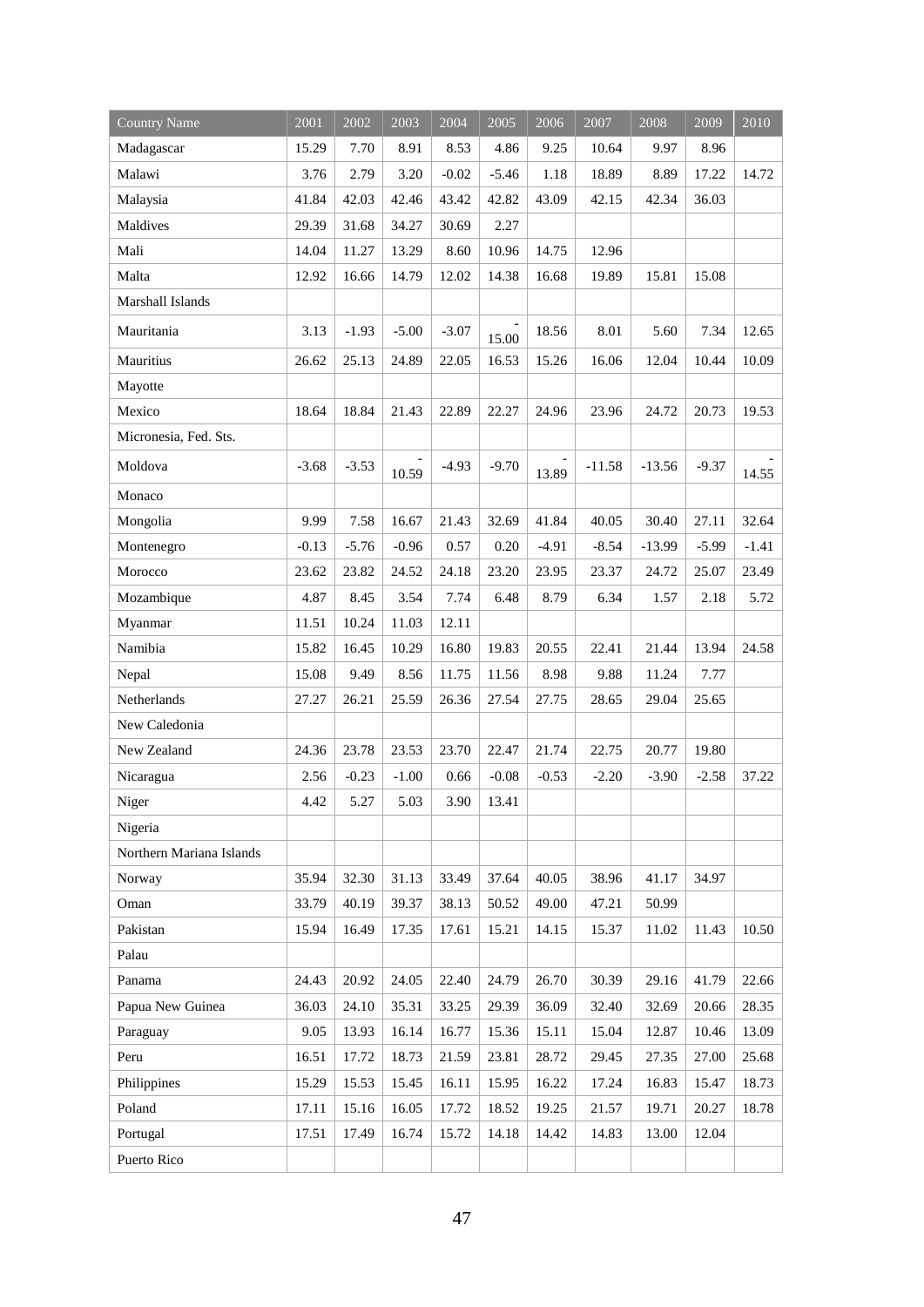| <b>Country Name</b>               | 2001    | 2002    | 2003    | 2004    | 2005    | 2006    | 2007     | 2008     | $\frac{2009}{ }$ | 2010    |
|-----------------------------------|---------|---------|---------|---------|---------|---------|----------|----------|------------------|---------|
| Qatar                             | 65.94   | 64.86   | 68.10   | 69.61   | 69.34   | 60.57   | 60.44    | 63.72    | 54.46            |         |
| Romania                           | 14.88   | 16.00   | 14.34   | 13.22   | 12.26   | 14.65   | 16.89    | 18.61    | 23.62            | 25.08   |
| <b>Russian Federation</b>         | 34.63   | 30.84   | 32.23   | 33.16   | 33.77   | 33.90   | 32.79    | 34.73    | 26.30            | 31.04   |
| Rwanda                            | 2.93    | $-0.45$ | 0.36    | 1.39    | 1.99    | 1.78    | 3.46     | 6.95     | 4.19             |         |
| Samoa                             |         |         |         |         |         |         |          |          |                  |         |
| San Marino                        |         |         |         |         |         |         |          |          |                  |         |
| Sao Tome and Principe             |         |         |         |         |         |         |          |          |                  |         |
| Saudi Arabia                      | 34.69   | 37.08   | 41.82   | 45.94   | 51.32   | 50.13   | 48.47    | 52.86    | 38.36            | 43.36   |
| Senegal                           | 9.35    | 6.76    | 8.77    | 7.92    | 14.09   | 10.75   | 8.56     | 3.63     | 7.99             | 9.39    |
| Serbia                            | $-4.17$ | $-7.59$ | $-0.92$ | 3.17    | 2.75    | 2.57    | 4.29     | 5.27     | 7.65             | 8.79    |
| Seychelles                        | 19.19   | 24.39   | 21.53   | 14.71   | 3.11    | 8.13    | $-1.73$  | 6.02     | 15.44            |         |
| Sierra Leone                      | 11.58   | $-8.20$ | $-3.73$ | $-0.44$ | 4.06    | 7.64    | 6.14     | 1.67     | 2.32             | 3.32    |
| Singapore                         | 42.34   | 41.23   | 44.00   | 47.41   | 49.38   | 50.84   | 53.34    | 51.14    | 49.98            | 51.89   |
| Sint Maarten (Dutch part)         |         |         |         |         |         |         |          |          |                  |         |
| Slovak Republic                   | 21.59   | 21.90   | 22.79   | 23.71   | 24.32   | 22.83   | 26.77    | 26.59    | 33.39            | 35.26   |
| Slovenia                          | 23.92   | 24.95   | 24.96   | 26.14   | 26.82   | 28.42   | 29.97    | 29.46    | 26.02            |         |
| Solomon Islands                   | 12.64   | $-5.23$ | 4.14    | $-0.04$ | $-6.77$ | $-6.50$ |          |          |                  |         |
| Somalia                           |         |         |         |         |         |         |          |          |                  |         |
| South Africa                      | 19.34   | 19.71   | 18.99   | 17.78   | 17.49   | 17.24   | 18.34    | 19.02    | 18.67            | 23.42   |
| South Sudan                       |         |         |         |         |         |         |          |          |                  |         |
| Spain                             | 23.83   | 24.51   | 25.01   | 24.28   | 24.20   | 24.60   | 24.26    | 23.33    | 22.27            |         |
| Sri Lanka                         | 15.77   | 15.52   | 15.59   | 15.91   | 17.90   | 16.98   | 17.58    | 13.87    | 17.99            | 19.21   |
| St. Kitts and Nevis               | 27.50   | 22.05   | 19.86   | 30.80   | 28.92   | 19.40   | 20.37    | 8.23     | 6.29             | 66.53   |
| St. Lucia                         | 12.36   | 9.15    | 4.33    | 14.36   | 9.71    | $-4.82$ | $-5.38$  | $-12.64$ | 3.32             |         |
| St. Martin (French part)          |         |         |         |         |         |         |          |          |                  |         |
| St. Vincent and the<br>Grenadines | 19.74   | 19.09   | 16.55   | $10.37$ | 10.85   | 11.67   | 0.82     | $-4.90$  | $-3.11$          |         |
| Sudan                             | 9.76    | 13.26   | 15.72   | 18.68   | 18.99   | 18.57   | 26.73    | 26.76    | 19.41            | 24.19   |
| Suriname                          | $-1.95$ | 1.24    | $-2.98$ | 0.44    | 10.12   |         |          |          |                  |         |
| Swaziland                         | 8.63    | 14.58   | 18.08   | 13.51   | 11.18   | 11.51   | 12.66    | $-0.18$  | 0.22             | $-2.21$ |
| Sweden                            | 24.93   | 24.18   | 23.97   | 25.17   | 25.57   | 26.83   | 27.78    | 27.34    | 23.58            |         |
| Switzerland                       | 28.00   | 27.83   | 27.32   | 27.92   | 28.33   | 30.36   | 32.23    | 32.51    | 30.67            |         |
| Syrian Arab Republic              | 26.49   | 27.85   | 26.10   | 20.20   | 19.32   | 21.26   | 19.33    | 14.07    | 14.01            |         |
| Tajikistan                        | $-0.65$ | $-1.25$ | $-0.12$ | 0.61    | 12.51   | 20.23   | $-25.25$ | $-34.00$ | 21.27            | 23.04   |
| Tanzania                          | 13.17   | 16.88   | 16.09   | 15.24   | 14.00   | 11.05   | 12.65    | 10.31    | 17.88            | 16.85   |
| Thailand                          | 30.59   | 30.49   | 31.75   | 31.65   | 30.32   | 31.79   | 34.82    | 31.69    | 31.79            | 33.42   |
| Timor-Leste                       |         |         |         |         |         |         |          |          |                  |         |
| Togo                              | 0.96    | 0.57    | 5.33    | 4.53    | 1.49    |         |          |          |                  |         |
| Tonga                             | $-7.95$ | $-6.13$ | $-8.89$ | 11.52   | 18.63   | 18.26   | $-18.80$ | $-18.65$ | 16.62            |         |
| Trinidad and Tobago               | 37.44   | 28.16   | 39.57   | 35.29   | 55.63   | 45.68   | 41.92    | 39.07    |                  |         |
| Tunisia                           | 23.34   | 21.40   | 21.23   | 21.22   | 21.37   | 21.55   | 22.03    | 22.38    | 21.33            |         |